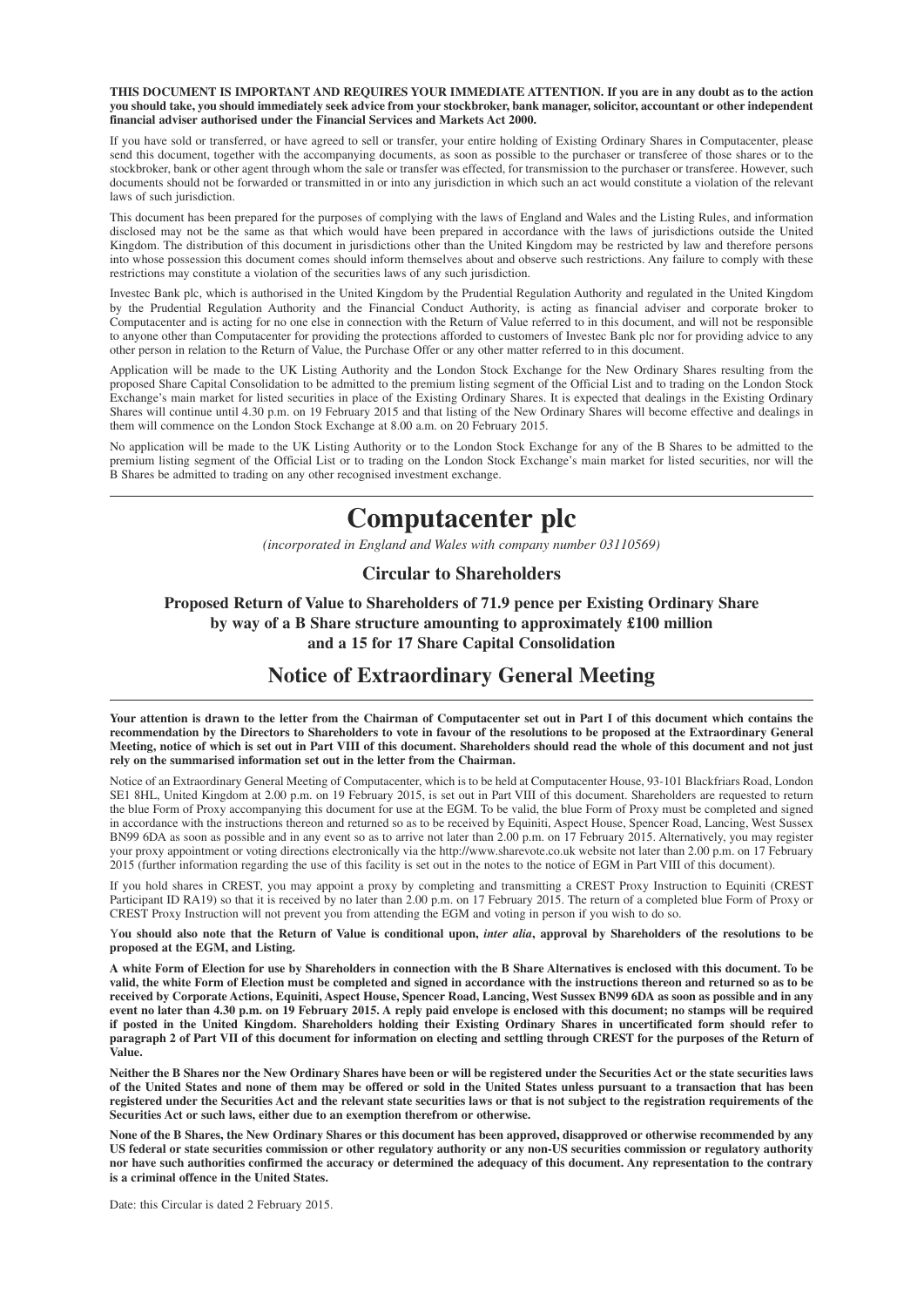# **TABLE OF CONTENTS**

|                 |                                                            | Page |
|-----------------|------------------------------------------------------------|------|
|                 |                                                            |      |
| PART I          |                                                            |      |
| PART II         |                                                            | 10   |
| <b>PART III</b> |                                                            | 21   |
| <b>PART IV</b>  |                                                            | 23   |
| PART V          |                                                            | 26   |
| <b>PART VI</b>  | UNITED KINGDOM TAXATION IN RELATION TO THE RETURN OF VALUE | 27   |
|                 |                                                            | 31   |
|                 |                                                            | 35   |
|                 |                                                            | 40   |

Your attention is drawn to the definitions which apply throughout this document, the white Form of Election and the blue Form of Proxy unless the context requires otherwise.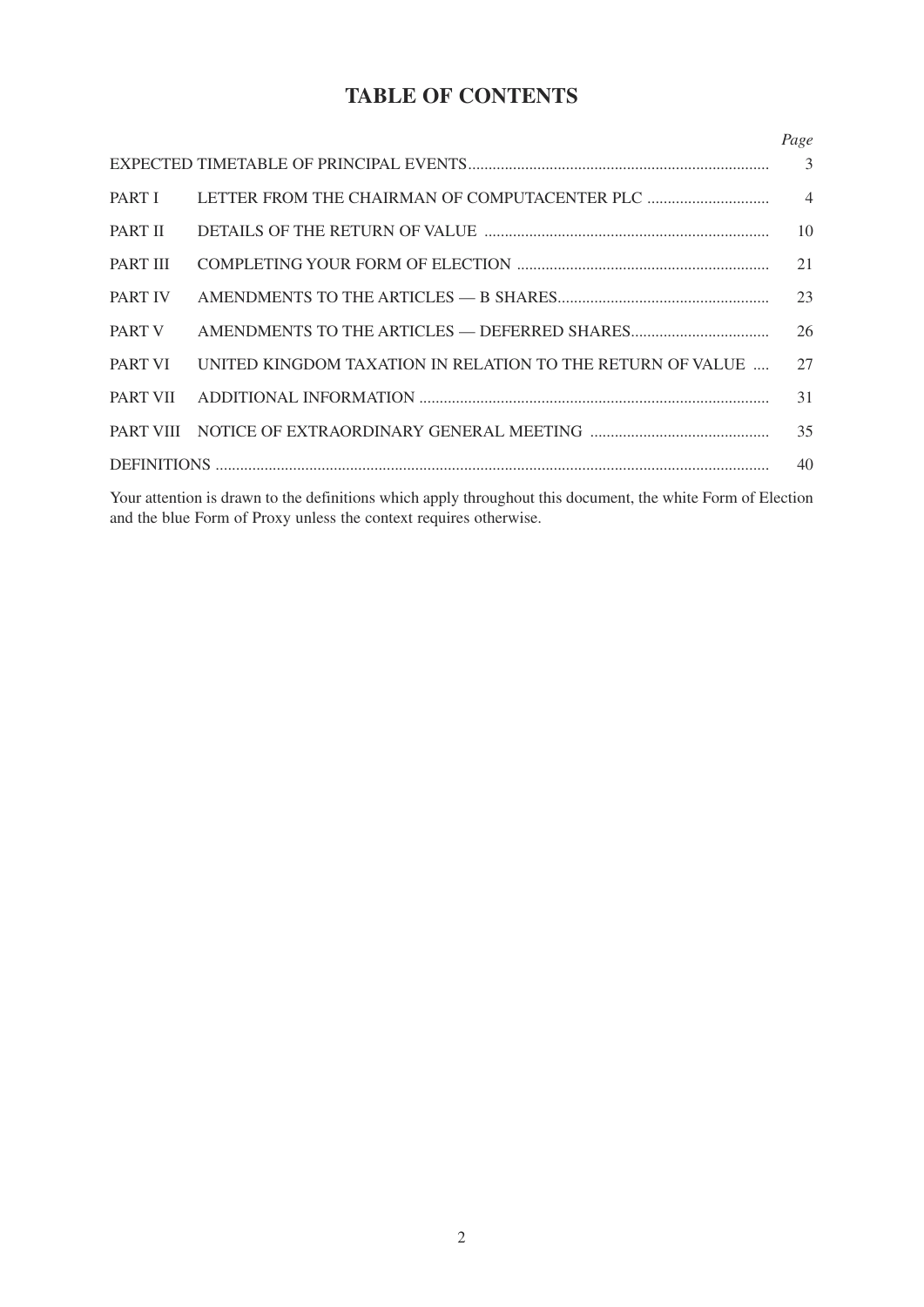# **EXPECTED TIMETABLE OF PRINCIPAL EVENTS**

| Latest time and date for receipt of blue Forms of Proxy or CREST<br>Proxy Instruction for the Extraordinary General Meeting                                                                             | 2.00 p.m. on 17 February 2015    |
|---------------------------------------------------------------------------------------------------------------------------------------------------------------------------------------------------------|----------------------------------|
| <b>Extraordinary General Meeting</b>                                                                                                                                                                    | 2.00 p.m. on 19 February 2015    |
| Latest time and date for receipt of white Forms of Election and<br>TTE instructions in respect of the B Share Alternatives                                                                              | 4.30 p.m. on 19 February 2015    |
| Latest time and date for dealings in Existing Ordinary Shares.<br>Existing Ordinary Share register closes and Existing Ordinary<br>Shares disabled in CREST                                             | 4.30 p.m. on 19 February 2015    |
| Record Date for the Return of Value and the Share<br>Capital Consolidation                                                                                                                              | 5.00 p.m. on 19 February 2015    |
| B Share and New Ordinary Share issue date                                                                                                                                                               | 8.00 a.m. on 20 February 2015    |
| New Ordinary Shares admitted to the premium listing segment<br>of the Official List and to trading on the London Stock Exchange's<br>main market for listed securities; dealings in New Ordinary Shares |                                  |
| commence; enablement in CREST of New Ordinary Shares                                                                                                                                                    | 8.00 a.m. on 20 February 2015    |
| New Ordinary Shares credited to CREST accounts                                                                                                                                                          | 8.00 a.m. on 20 February 2015    |
| Investec makes the Purchase Offer by means of an announcement<br>on the Regulatory News Service of the London Stock Exchange                                                                            | 8.00 a.m. on 23 February 2015    |
| Invested to be registered as the holder of relevant B Shares<br>pursuant to the Purchase Offer                                                                                                          | By 4.30 p.m. on 23 February 2015 |
| Single B Share Dividend Record Date                                                                                                                                                                     | 7.30 a.m. on 24 February 2015    |
| Single B Share Dividend declared and B Shares automatically<br>convert into Deferred Shares                                                                                                             | 8.00 a.m. on 24 February 2015    |
| Despatch of share certificates in respect of New Ordinary Shares<br>and despatch of cheques and CREST accounts credited, as<br>appropriate, for fractional entitlements                                 | By 6 March 2015                  |
| Despatch of cheques or CREST accounts credited in respect of<br>the purchase of B Shares, as appropriate                                                                                                | By 10 March 2015                 |
| Despatch of cheques or payment by BACS to mandated bank<br>accounts, in respect of the Single B Share Dividend, as appropriate                                                                          | By 10 March 2015                 |
| Notes:                                                                                                                                                                                                  |                                  |

- (1) All dates are subject to change.
- (2) References to time in this document are to London time.
- (3) If any of the above times or dates should change, the revised times and/or dates will be notified to Shareholders by an announcement through the Regulatory News Service of the London Stock Exchange.
- (4) All events in the above timetable following Listing are conditional upon Listing.
- (5) Shareholders holding their Existing Ordinary Shares in uncertificated form should refer to paragraph 2 of Part VII of this document for information on electing and settling through CREST for the purposes of the Return of Value.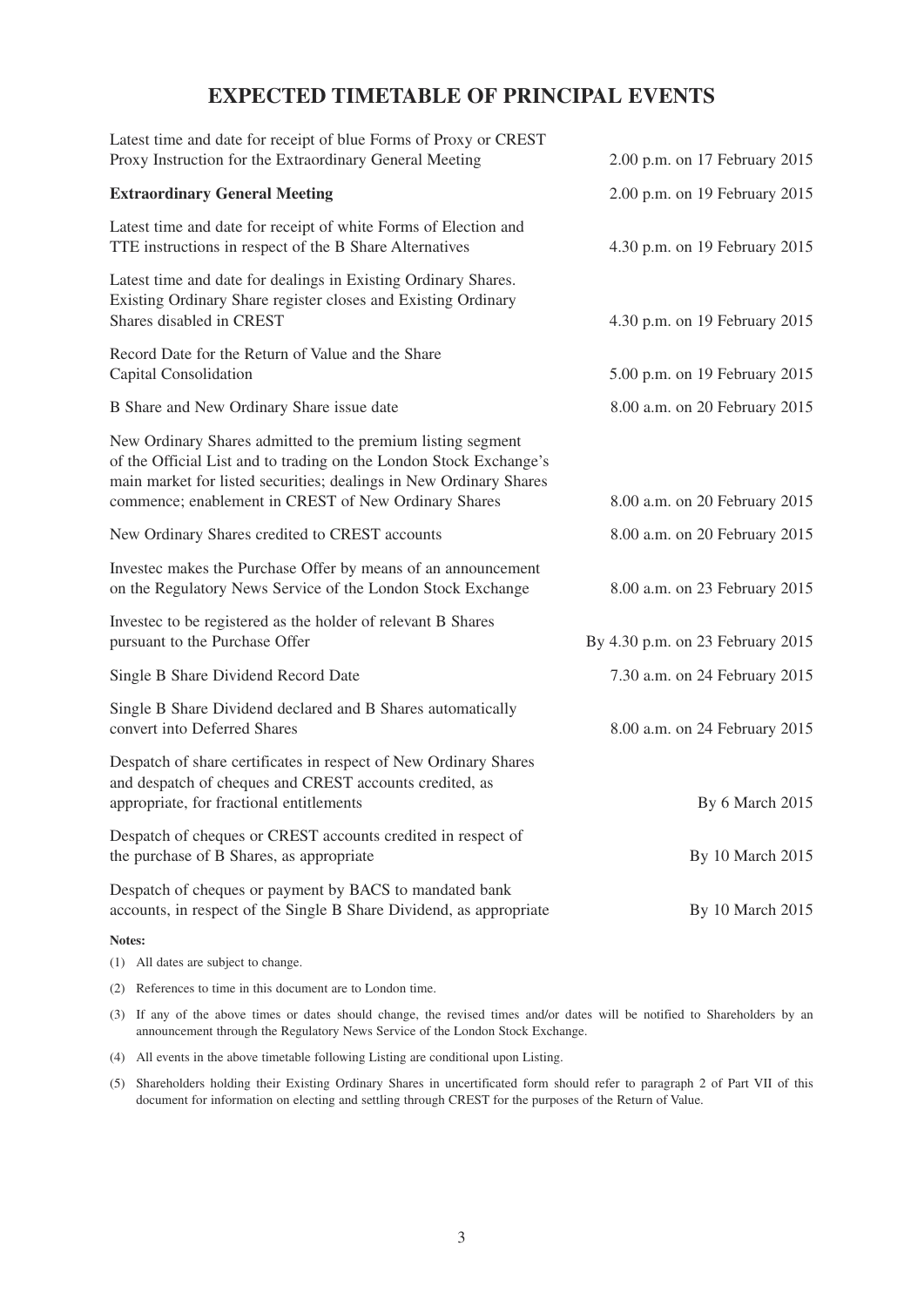# **PART I**

# **LETTER FROM THE CHAIRMAN OF COMPUTACENTER PLC**

Greg Lock<sup>\*</sup> (*Chairman*) Computacenter plc Mike Norris (*Chief Executive*) Hatfield Avenue Tony Conophy (*Finance Director*) Hatfield Peter Ogden\* Hertfordshire John Ormerod\* AL10 9TW Philip Hulme<sup>\*</sup> Registered in England & Wales Brian McBride\* No: 03110569 Regine Stachelhaus\* Minnow Powell\*

*Directors: Registered Office:*

\* *Non-executive*

2 February 2015

To: Shareholders

Dear Shareholder

# **Proposed Return of Value to Shareholders of 71.9 pence per Existing Ordinary Share by way of a B Share structure amounting to approximately £100 million, and Share Capital Consolidation**

### **1. Introduction**

On 2 February 2015, the Directors announced their intention to make a one-off Return of Value to Shareholders of 71.9 pence per Existing Ordinary Share, equivalent to approximately £100 million. Based on the closing middle market price of 643 pence per Existing Ordinary Share on 29 January 2015 (the latest practicable date prior to the posting of this document), the proposed Return of Value to Shareholders equates to approximately 11.2 per cent. of Computacenter's market capitalisation at that date.

I am writing to you to provide further details of the proposed Return of Value, for which your approval is being sought at an Extraordinary General Meeting to be held on 19 February 2015. Notice of the Extraordinary General Meeting is set out in Part VIII of this document.

The Return of Value is proposed to be made using a B Share structure with an associated share consolidation. This method of return has been chosen because it allows all Shareholders to be treated equally on a pro rata basis and gives the option to Shareholders (other than US Holders) to receive the return as either income or capital (see Part VI of this document for more details and any exceptions to this). It also gives the Company certainty as to the size, timing and financial impact of the Return of Value on the Company.

The purpose of this document is to provide you with information relating to the Return of Value, to set out the reasons for it and explain why the Directors consider it to be in the best interests of both the Shareholders as a whole and Computacenter, and to give notice of an Extraordinary General Meeting at which we will seek your approval to effect the Return of Value.

Investec is acting as financial adviser and corporate broker to Computacenter in connection with the Return of Value (as well as certain other matters related to the Return of Value described below).

Shareholders should read the whole of this document and not just rely on the summarised information set out in this letter.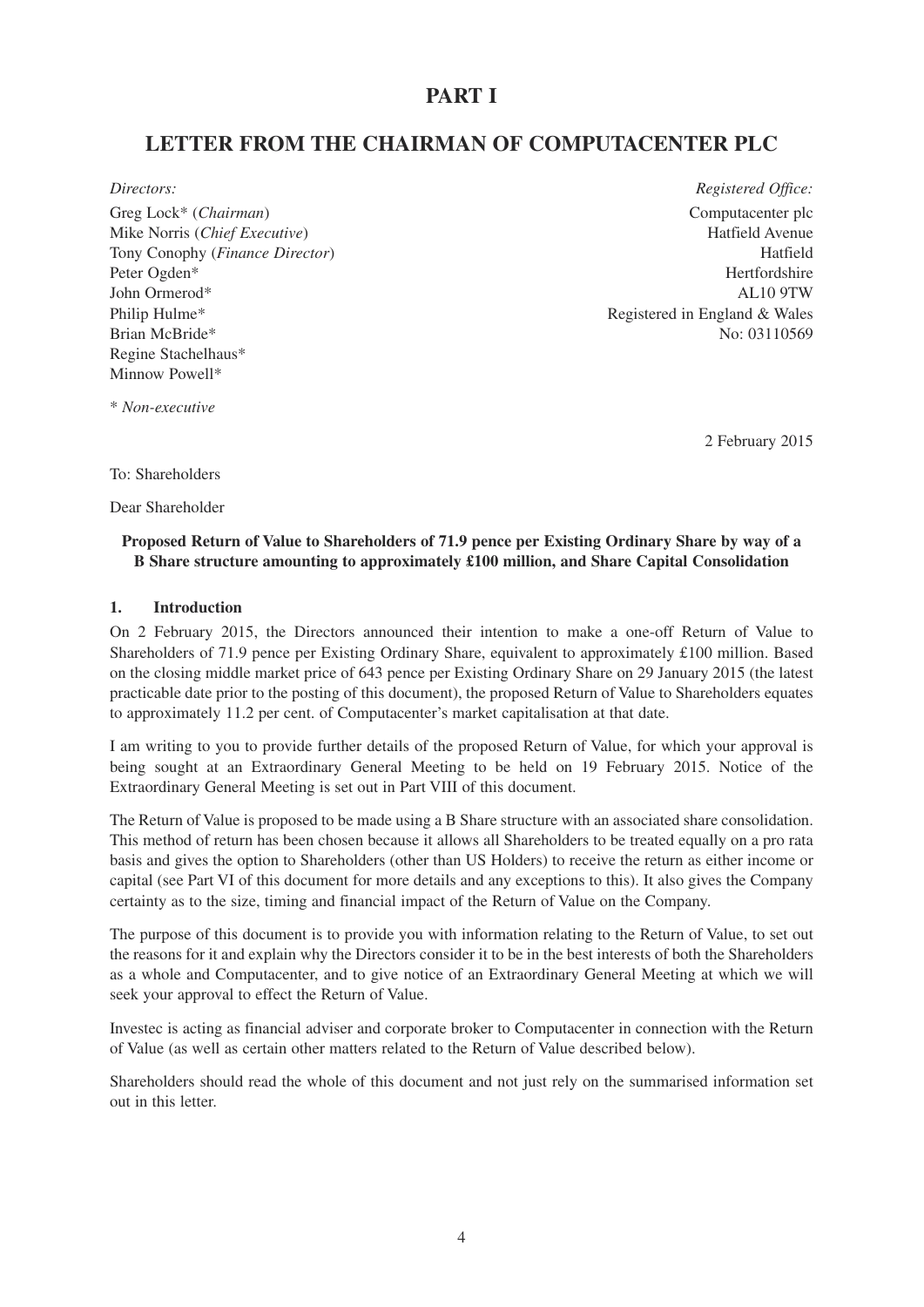## **2. Background Information**

On 2 February 2015, Computacenter announced that its wholly-owned subsidiary, Computacenter (UK) Limited, had agreed the terms of the sale of the entire issued share capital of its wholly-owned IT disposal and recycling subsidiary, R.D. Trading Limited, to Arrow Electronics Holding Limited for gross cash consideration of £56 million (on a debt-free and cash-free basis). Completion of the sale transaction also took place on 2 February 2015.

Proceeds of the disposal of R.D. Trading Limited, together with the cash generative nature of Computacenter's business, has resulted in a net cash balance in excess of the Company's current needs. While the Company intends to continue to maintain a robust and prudent balance sheet, the Directors believe that it is now appropriate to undertake a return of cash to shareholders. Computacenter will continue to monitor its balance sheet with the aim of maintaining an efficient capital structure, as it has done historically. Computacenter returned £74.4 million (which equated to approximately 39.0 pence per ordinary share) and £75 million (which equated to approximately 48.7 pence per ordinary share) to Shareholders in 2006 and 2013, respectively, on each occasion by way of a one-off cash return via a B share structure.

# **3. The Return of Value**

The proposed Return of Value would return 71.9 pence per Existing Ordinary Share to Shareholders. This represents approximately £100 million in total.

Under the terms of the Return of Value, Shareholders would receive:

| for every one Existing Ordinary Share held | one B Share: and              |
|--------------------------------------------|-------------------------------|
| at the Record Date                         |                               |
| in place of every 17 Existing Ordinary     | <b>15 New Ordinary Shares</b> |
| <b>Shares held at the Record Date</b>      |                               |

The main features of the B Shares, and the choices available to Shareholders, are summarised in paragraph 4 below and set out in more detail in Part III of this document. The main features of the Share Capital Consolidation are summarised in paragraph 6 below.

## **4. B Share Alternatives**

Under the Return of Value, Shareholders (other than US Holders) have two alternatives in relation to how they receive the cash in respect of their B Shares. Broadly speaking, the alternatives are intended to provide Shareholders (other than US Holders) with the choice of receiving the Return of Value as income or capital for taxation purposes in the United Kingdom. Shareholders will only be able to make one election in respect of their entire holding of B Shares.

**You will have the following two alternatives in relation to the Return of Value. Shareholders should read Part VI "United Kingdom taxation in relation to the Return of Value" of this document, since these alternatives will have different UK tax consequences. It is important to note that the tax consequences for individual shareholders will depend on the particular shareholder's facts and circumstances. As such, Part VI is intended for guidance only.**

**Shareholders who are in any doubt as to their tax position, who are subject to tax in a jurisdiction other than the United Kingdom or who are subject to special rules should consult an appropriate professional adviser.**

Unless you are a US Holder, or subject to paragraph 6 of Part II of this document in relation to other Overseas Shareholders, you may choose Alternative 1 or Alternative 2 in respect of your B Shares. Only Alternative 1 is being offered to US Holders.

The B Shares will neither be admitted to the Official List nor to trading on the London Stock Exchange's main market for listed securities nor will they be admitted to trading on any other recognised investment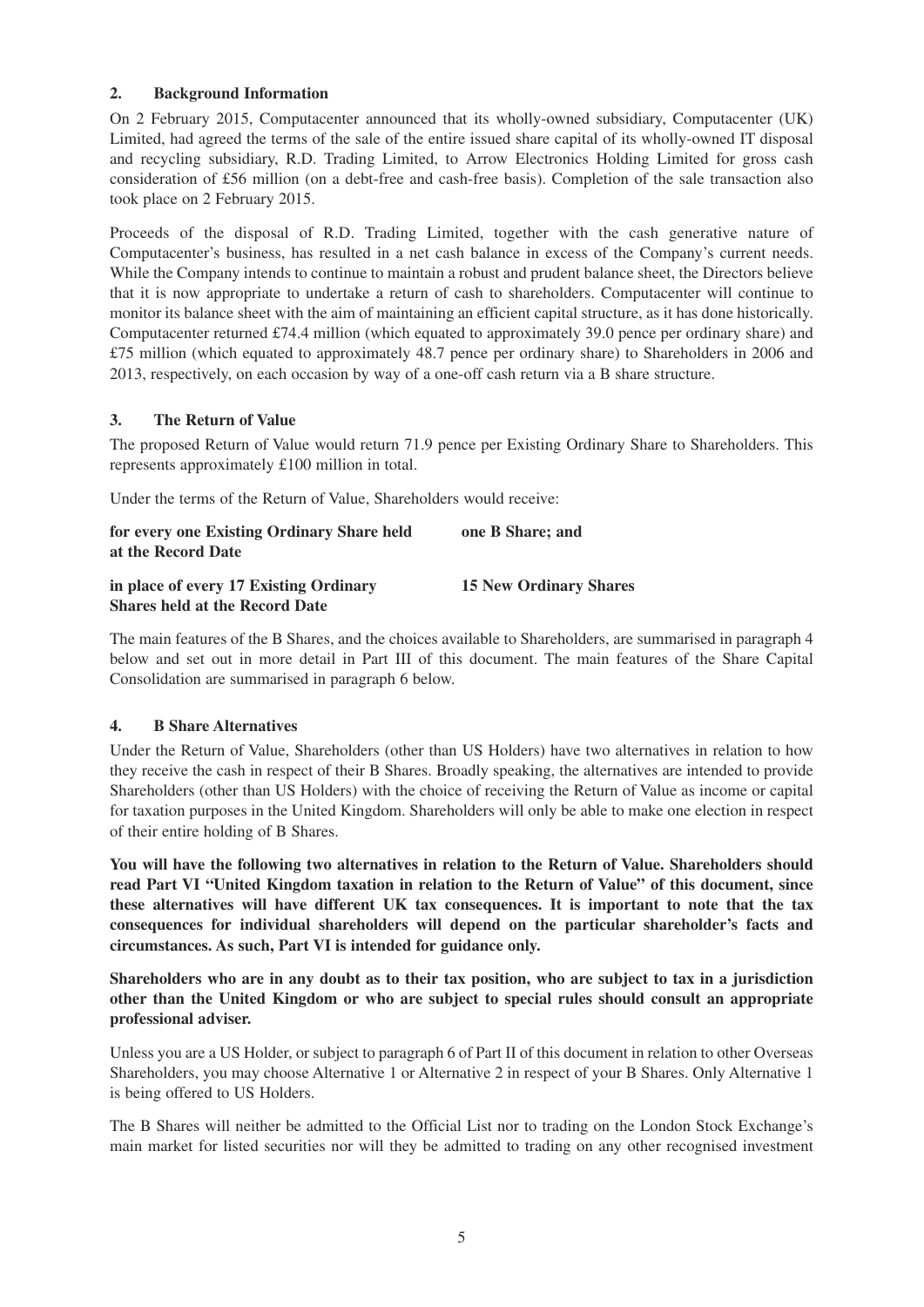exchange. Share certificates will not be issued in respect of the B Shares, and B Shares will not be credited to the CREST accounts of Shareholders who hold their Existing Ordinary Shares in CREST.

Shareholders should note that the B Shares will have limited rights. The rights and restrictions attaching to the B Shares are summarised in Part IV of this document. The B Shares will have a nominal value of 0.01 of a penny each and will be created by capitalising a sum not exceeding  $\text{\pounds}14,500$  standing to the credit of the Company's share premium account.

## *Alternative 1: Single B Share Dividend (Income)*

If you elect or are deemed to have elected for this alternative in respect of **all** of your B Shares, you will receive the Single B Share Dividend of 71.9 pence per B Share (the aggregate entitlement of each holder of B Shares in respect of all of the B Shares held by them will be rounded down to the nearest penny) which it is expected will become payable on all of your B Shares at 8.00 a.m. on the Dividend Declaration Date. It is expected that a cheque for the Single B Share Dividend will be sent to you (or your nominated bank account credited if a dividend bank mandate has been registered) in respect of the Single B Share Dividend by 10 March 2015 and that the Single B Share Dividend will generally be treated as income for United Kingdom tax purposes.

US Holders will be deemed to have elected to receive the Single B Share Dividend in respect of all of their B Shares.

Immediately after the Single B Share Dividend is declared, the B Shares will be automatically converted into Deferred Shares (which will form part of the same class of deferred shares created in connection with the 2013 return of value). The Deferred Shares arising on conversion of the B Shares will neither be admitted to the Official List nor to trading on the London Stock Exchange's main market for listed securities, nor will they be admitted to trading on any other recognised investment exchange, and they will have extremely limited rights and will have negligible value. Share certificates will not be issued in respect of the Deferred Shares. The Company will have the right at any time to repurchase some or all of the Deferred Shares for an aggregate sum of one penny for each such purchase. If the Company repurchases any Deferred Shares, this will be treated as a disposal of the Deferred Shares by the Shareholders (without the Shareholders being required to take any action). In view of the negligible amount of this consideration, Shareholders' entitlements will not be paid and Shareholders will receive no cash or credit in their CREST accounts in respect of this disposal.

# *Alternative 2: Purchase Offer (Capital)*

Unless you are a US Holder, if you elect for this alternative in respect of **all** of your B Shares, Investec, acting as principal, will purchase all of your B Shares under the Purchase Offer (expected to be made on 23 February 2015) at 71.9 pence per B Share (the aggregate entitlement of each holder of B Shares in respect of all of the B Shares held by them will be rounded down to the nearest penny), free of all dealing expenses and commissions. Only Alternative 1 (the Single B Share Dividend) is being offered to US Holders.

It is expected that a cheque for the proceeds will be sent to you, or that your CREST account will be credited with the proceeds, by 10 March 2015 in respect of B Shares purchased pursuant to the Purchase Offer.

## **Investec will be entitled to receive the Single B Share Dividend in respect of each B Share it purchases pursuant to the Purchase Offer.**

## **5. Making your Election**

Details of how to complete and return your white Form of Election are set out in Part III of this document.

Your completed and signed white Form of Election must be returned so as to be received by Corporate Actions, Equiniti, Aspect House, Spencer Road, Lancing, West Sussex BN99 6DA as soon as possible and in any event no later than 4.30 p.m. on 19 February 2015. A reply paid envelope is enclosed with this document: no stamps will be required if posted in the United Kingdom.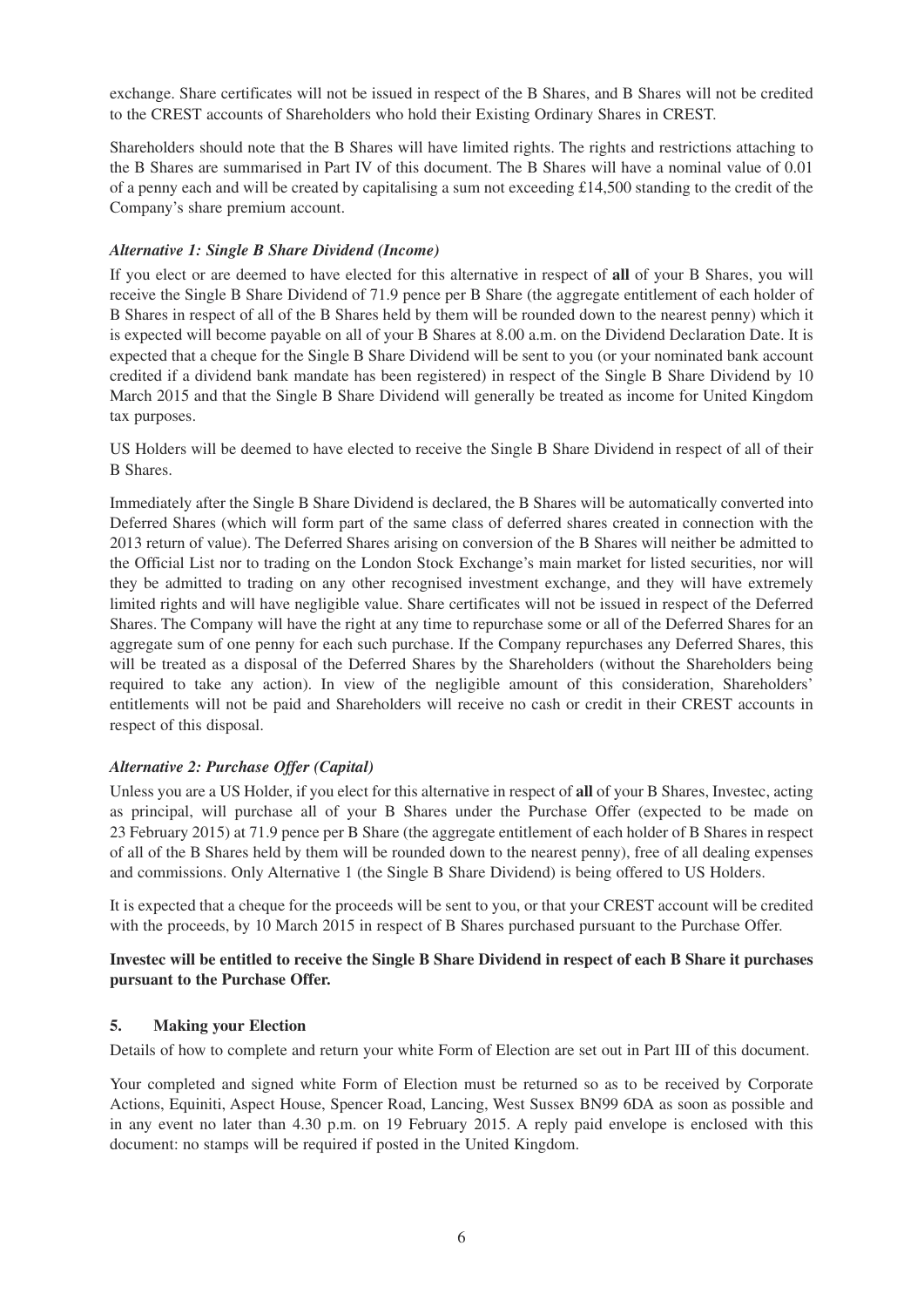Details of how to make your election through CREST are set out in paragraph 2 of Part VII of this document. Properly completed and returned white Forms of Election and elections made through CREST will not become effective until the Purchase Offer is made by Investec, which is expected to be on 23 February 2015.

**If you do not take any action, or you do not validly complete and return your white Form of Election, or if your Existing Ordinary Shares are held in CREST and your TTE instruction is not settled so as to be received or settled as described above, unless the Directors otherwise determine, you will be deemed to have chosen Alternative 1 (Single B Share Dividend) such that you will receive a dividend of 71.9 pence per B Share (the aggregate entitlement of each holder of B Shares in respect of all of the B Shares held by them will be rounded down to the nearest penny), and your B Shares will then automatically be converted into Deferred Shares. In addition if you are a US Holder and you choose Alternative 2 (Purchase Offer), you will be deemed to have chosen Alternative 1 (Single B Share Dividend) in respect of all of your holding.**

For the treatment of Overseas Shareholders under the Return of Value, please see paragraph 6 of Part II of this document. Further details on the rights and restrictions attaching to the B Shares are set out in Part IV of this document. Details of the Purchase Offer are set out in paragraph 4 of Part II.

# **6. Share Capital Consolidation**

As part of the Return of Value, Existing Ordinary Shares will be consolidated such that Shareholders will receive 15 New Ordinary Shares for every 17 Existing Ordinary Shares they hold at 5.00 p.m. on the Record Date. The purpose of the Share Capital Consolidation is to seek to ensure that (subject to normal market fluctuations) the market price of New Ordinary Shares immediately following the Return of Value is approximately the same as the market price of Existing Ordinary Shares immediately beforehand. As with the Existing Ordinary Shares, the New Ordinary Shares will be tradable on the London Stock Exchange in the same way as the Existing Ordinary Shares and will be equivalent in all material respects to Existing Ordinary Shares. The effect of the Share Capital Consolidation will be to reduce the number of issued ordinary shares to reflect the Return of Value, but Shareholders will own the same proportion of Computacenter as they did previously, subject to fractional entitlements.

A fractional entitlement will arise as a result of the Share Capital Consolidation unless a holding of Existing Ordinary Shares is exactly divisible by 17. For example, a Shareholder holding 100 Existing Ordinary Shares would, after the Share Capital Consolidation, be entitled to 88 New Ordinary Shares, 100 B Shares and a fractional entitlement to  $\frac{4}{17}$  of a New Ordinary Share.

These fractional entitlements will be aggregated and sold in the market on behalf of the relevant Shareholders at the best price reasonably obtainable. The proceeds of the sale will be distributed pro rata to those Shareholders, except that amounts of less than £3.00 will be retained by the Company and donated in equal proportions to each of Mind UK, Alzheimer's Research UK and Rainbow Trust Children's Charity.

New Ordinary Shares will be traded on the London Stock Exchange in the same way as Existing Ordinary Shares and will be equivalent in all material respects to the Existing Ordinary Shares, including in respect of their dividend, voting and other rights (save that New Ordinary Shares will not entitle the holder of such shares to receive B Shares).

Following the Capital Reorganisation, New Ordinary Share certificates will be issued to Shareholders who hold their Existing Ordinary Shares in certificated form, and the CREST accounts of Shareholders who hold their Existing Ordinary Shares in uncertificated form will be credited with New Ordinary Shares. With effect from Listing, certificates in respect of the Existing Ordinary Shares will no longer be of value and such certificates should be destroyed on receipt of the New Ordinary Share certificates, which are expected to be despatched by 6 March 2015. New Ordinary Share certificates are despatched to Shareholders at their own risk.

# **7. United Kingdom Taxation in relation to the Return of Value**

A guide to the general tax position of Shareholders resident in the UK as at the date of this document is set out in Part VI of this document. You are strongly advised to read Part VI of this document before completing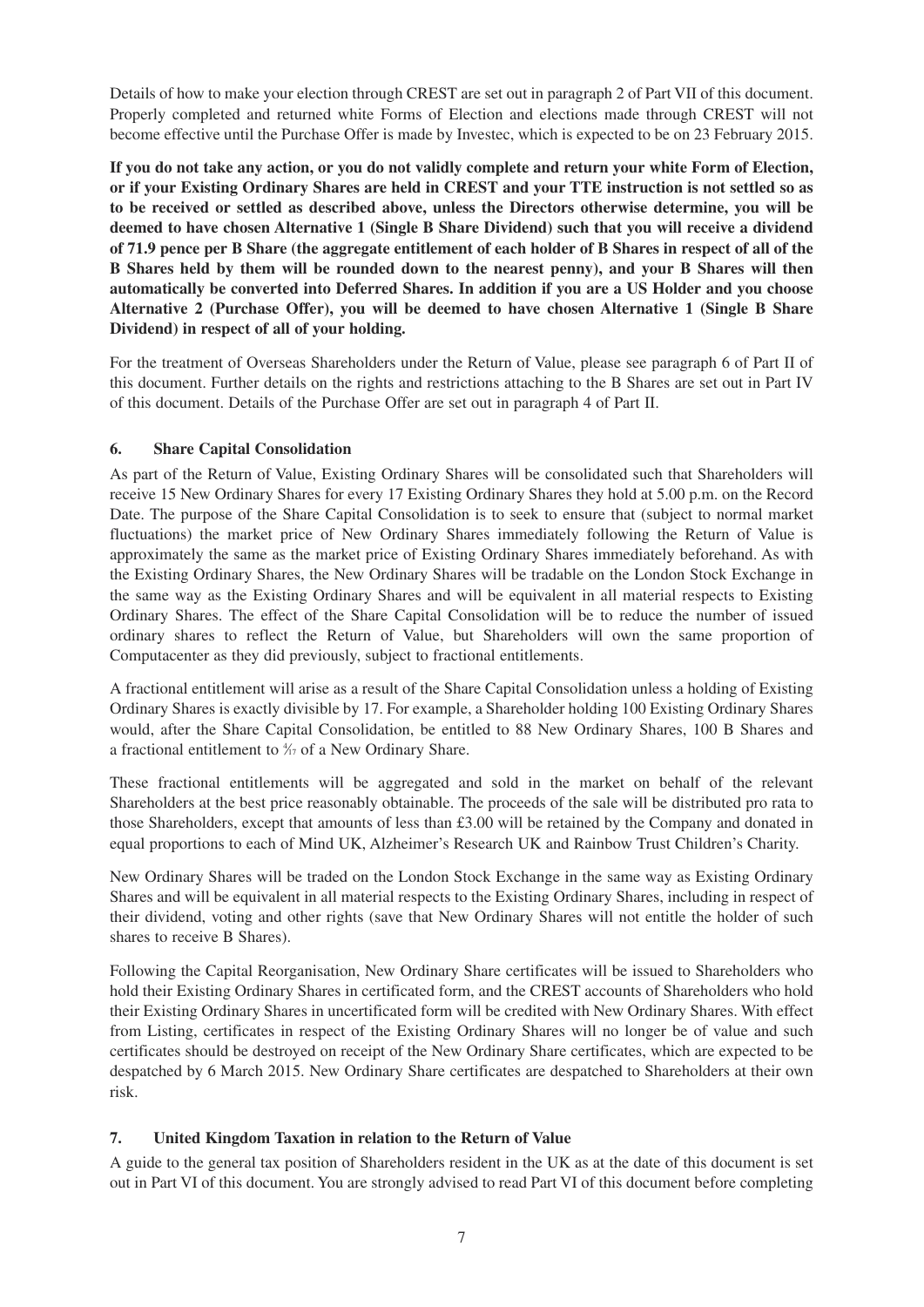and returning your white Form of Election. As noted above, the tax implications outlined in Part VI are intended as a general guide only. They do not address all possible tax considerations that may be relevant to Shareholders.

In summary, the United Kingdom tax position in respect of the B Share Alternatives is set out below. The issue of B Shares in itself should not lead to a United Kingdom tax charge to Shareholders.

## *Alternative 1: Single B Share Dividend (Income)*

The Single B Share Dividend of 71.9 pence per B Share (the aggregate entitlement of each holder of B Shares in respect of all of the B Shares held by them will be rounded down to the nearest penny) should generally be treated as income for United Kingdom tax purposes.

# *Alternative 2: Purchase Offer (Capital)*

The payment of 71.9 pence for each B Share (the aggregate entitlement of each holder of B Shares in respect of all of the B Shares held by them will be rounded down to the nearest penny) purchased by Investec pursuant to the Purchase Offer should generally be treated as a capital disposal for United Kingdom tax purposes.

**Shareholders who are in any doubt as to their tax position, who are subject to tax in a jurisdiction other than the United Kingdom or who are subject to special rules should consult their professional adviser.**

# **8. Extraordinary General Meeting**

The EGM will be held at Computacenter House, 93-101 Blackfriars Road, London SE1 8HL, United Kingdom at 2.00 p.m. on 19 February 2015. Notice of the EGM is set out in Part VIII of this document and summaries of the resolutions are contained in paragraph 12 of Part II of this document.

You will find enclosed with this document a blue Form of Proxy for use at the EGM. Whether or not you intend to be present at the EGM, you are requested to submit a CREST Proxy Instruction or complete and sign the blue Form of Proxy as described in paragraph 11(a) below and set out in Part VII.

## **9. Overseas Shareholders**

The attention of Overseas Shareholders is drawn to the information set out in paragraph 6 of Part II of this document.

US Holders will be deemed to have elected for the Single B Share Dividend in respect of all of their B Shares.

## **10. Further Information**

Your attention is drawn to the further information set out in the "Expected Timetable of Principal Events" and to Parts II and VII of this document.

## **11. Action to be taken**

## (a) *Extraordinary General Meeting*

You will find enclosed a blue Form of Proxy for use at the Extraordinary General Meeting and a white Form of Election in respect of the B Share Alternatives.

Whether or not you propose to attend the meeting, you are requested to submit a CREST Proxy Instruction or complete and sign the enclosed blue Form of Proxy and return it, in accordance with the instructions printed on it, to Equiniti, Aspect House, Spencer Road, Lancing, West Sussex BN99 6DA so as to be received as soon as possible and, in any event, by not later than 2.00 p.m. on 17 February 2015. Submission of a CREST Proxy Instruction or completion and return of the blue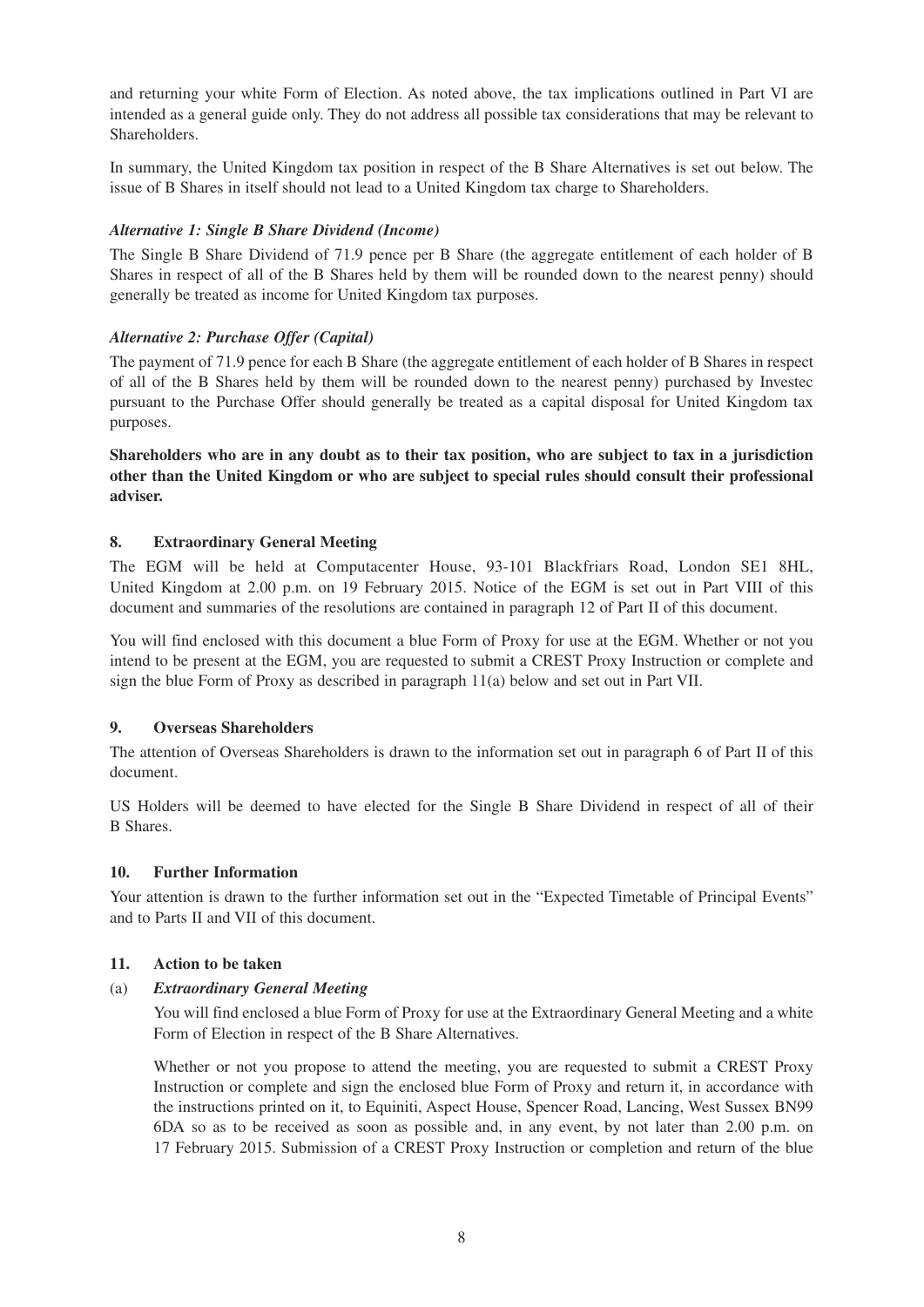Form of Proxy will not prevent you from attending the meeting and voting in person should you wish to do so.

#### (b) *B Share Alternatives*

The procedure for making an election under the Return of Value depends on whether your Existing Ordinary Shares are held in certificated or uncertificated form and is summarised below.

## **Existing Ordinary Shares held in certificated form**

If you hold your Existing Ordinary Shares in certificated form and if you wish to elect for Alternative 2 in respect of all of your B Shares, you should complete the white Form of Election, opting for Alternative 2 in respect of all of your B Shares. Your white Form of Election should be received by Equiniti, completed correctly, as soon as possible and, in any event, by not later than 4.30 p.m. on 19 February 2015. You do not have to complete and return a white Form of Election in respect of Alternative 1, which is the default option.

If you do not properly complete and return a white Form of Election, so as to be received by Equiniti as set out above, you will be deemed to have chosen Alternative 1 in respect of the entirety of your entitlement and, accordingly, you will only receive the Single B Share Dividend. In addition, if you are a US Holder and you choose Alternative 2, you will be deemed to have chosen Alternative 1 in respect of the entirety of your entitlement.

## **Existing Ordinary Shares held in uncertificated form**

If you hold your Existing Ordinary Shares in uncertificated form you should refer to the applicable procedures and related timings set out in paragraph 2 of part VII of this document. The CREST manual may also assist you in making a TTE instruction. If your TTE instruction does not settle by 4.30 p.m. on 19 February 2015, you will be deemed to have elected for Alternative 1 (Single B Share Dividend).

If you are in any doubt as to how to complete the blue Form of Proxy or white Form of Election please call the Shareholder Helpline on 0871 384 2849 (from within the UK) or on +44 121 415 0264 (if calling from outside the UK). Calls to the 0871 384 2849 number are charged at 8 pence per minute (excluding VAT) plus network extras. Lines are open from 8.30 a.m. to 5.30 p.m. (London time) Monday to Friday (except UK public holidays). Calls to the Shareholder Helpline from outside the UK will be charged at the applicable international rate. Different charges may apply to calls from mobile telephones and calls may be recorded and randomly monitored for security and training purposes. Please note that the Shareholder Helpline operators cannot provide advice on the merits of the Return of Value or any B Share Alternative nor give financial, tax, investment or legal advice.

## **12. Recommendation**

**The Directors are of the opinion that the Return of Value, the Share Capital Consolidation and the resolutions to be proposed at the Extraordinary General Meeting are in the best interests of Shareholders as a whole. The Directors unanimously recommend that you vote in favour of such resolutions, as they intend to do so in respect of their own beneficial holdings amounting in aggregate to 48,535,280 Existing Ordinary Shares, representing approximately 34.9 per cent. of the current issued share capital of Computacenter. A summary explanation of the resolutions is set out in paragraph 12 of Part II of this document.**

Yours sincerely

**Greg Lock**  (*Chairman*)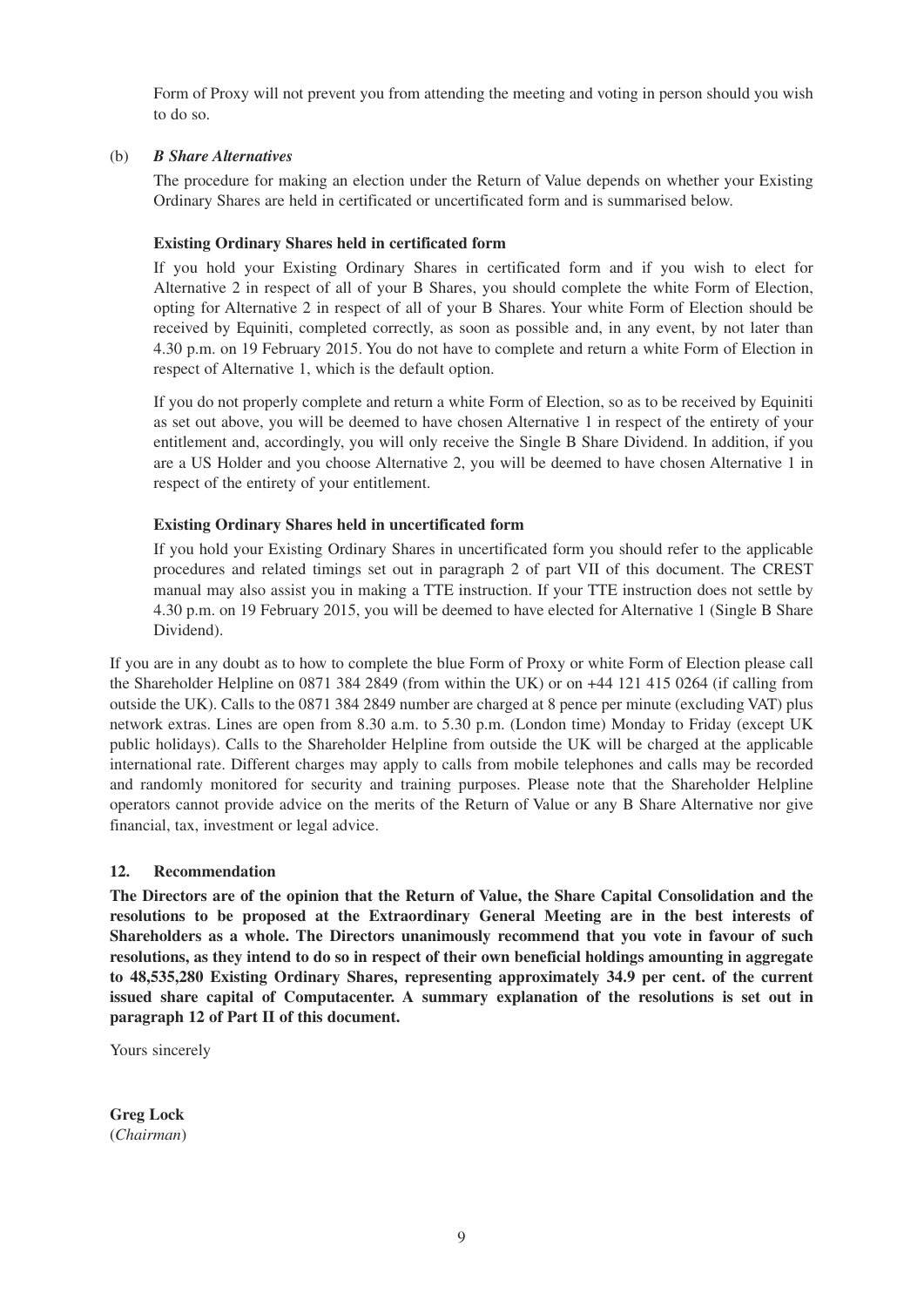# **PART II**

# **DETAILS OF THE RETURN OF VALUE**

## **1. Return of Value**

The Return of Value consists of the Capital Reorganisation (see paragraph 2 of this Part II) and the B Share Alternatives (see paragraphs 3 and 4 of this Part II).

The Return of Value is conditional on:

- (i) the approval by Shareholders of resolution 1 to be proposed at the EGM; and
- (ii) Listing of the New Ordinary Shares.

If either or both of these conditions are not satisfied by 8.00 a.m. on 20 February 2015, or such later time and/or date as the Directors may determine, no New Ordinary Shares or B Shares will be allotted and the Return of Value, the Capital Reorganisation and the amendments to the Articles will not take effect.

In addition, Investec's obligation to make the Purchase Offer is subject to certain conditions, as set out in paragraph 3 of Part VII.

# **2. Capital Reorganisation**

## *Issue and Allotment of B Shares*

It is proposed to capitalise a sum not exceeding £14,500 standing to the credit of the Company's share premium account which will be applied in paying up in full up to 145,000,000 B Shares with a nominal value of 0.01 of a penny each, to be allotted to Shareholders on the basis of one B Share for each Existing Ordinary Share held at the Record Date.

The B Shares will have limited rights as more fully set out in Part IV of this document.

The B Shares will all initially be issued in certificated form, although no share certificates will be issued in respect of the B Shares. The B Shares will not be listed or traded on the London Stock Exchange or on any other recognised investment exchange.

# *Share Capital Consolidation*

The Existing Ordinary Shares will be subdivided and consolidated so that Shareholders will receive 15 New Ordinary Shares for every 17 Existing Ordinary Shares they own at 5.00 p.m. on 19 February 2015. The intention is that, subject to normal market movements, the share price of one New Ordinary Share immediately after Listing should be approximately equal to the share price of one Existing Ordinary Share immediately beforehand. The ratio used for the Share Capital Consolidation has been set by reference to the closing middle market price of 643 pence per Existing Ordinary Share on 29 January 2015 (the latest practicable date prior to the posting of this document). The effect of this will be to reduce the number of issued ordinary shares to reflect the return of 71.9 pence per B Share to Shareholders, but Shareholders will own the same proportion of the Company as they did previously, subject to fractional entitlements.

The Share Capital Consolidation will take place immediately after the allotment of the B Shares.

New Ordinary Shares will be traded on the London Stock Exchange in the same way as Existing Ordinary Shares and will be equivalent in all material respects to the Existing Ordinary Shares, including their dividend, voting and other rights (save that New Ordinary Shares will not entitle the holder of such shares to receive B Shares). New Ordinary Share certificates will be issued to those Shareholders who hold their Existing Ordinary Shares in certificated form following the Capital Reorganisation.

Holders of Existing Ordinary Shares whose holdings are registered in CREST will automatically have any New Ordinary Shares credited to their CREST account.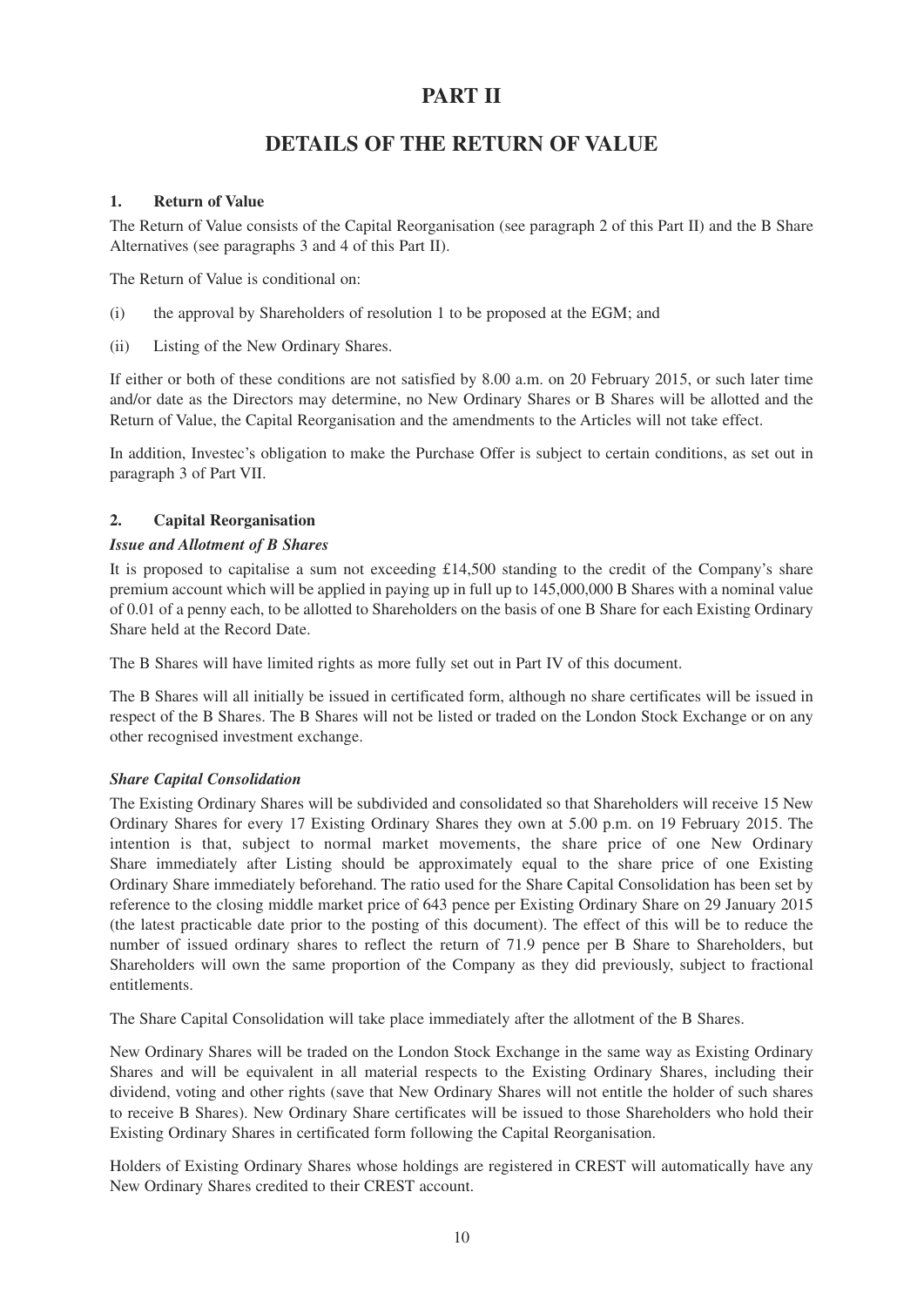Application will be made for the New Ordinary Shares to be admitted to the premium listing segment of the Official List and to trading on the London Stock Exchange's main market for listed securities, with dealings expected to commence on 20 February 2015 (or such later date as the Directors may determine). The Company will apply for the New Ordinary Shares to be admitted to CREST with effect from Listing so that general market transactions in the New Ordinary Shares may be settled within the CREST system.

## *Fractional Entitlements to New Ordinary Shares*

Unless a holding of Existing Ordinary Shares is exactly divisible by 17, a Shareholder will have a fractional entitlement to a New Ordinary Share following the Share Capital Consolidation. So, for example, a Shareholder having 100 Existing Ordinary Shares would, after the Share Capital Consolidation, be entitled to 88 New Ordinary Shares, 100 B Shares, and a fractional entitlement to  $\frac{1}{17}$  of a New Ordinary Share.

The fractional entitlements of all Shareholders will be aggregated and sold in the market on behalf of the relevant Shareholders. The proceeds of sale will be distributed pro rata to the relevant Shareholders, except that amounts of less than £3.00 will be retained by the Company and donated in equal proportions to each of Mind UK, Alzheimer's Research UK and Rainbow Trust Children's Charity. Cheques in respect of the proceeds of sale are expected to be despatched to relevant Shareholders or CREST accounts credited with the proceeds, as appropriate, together with certificates for New Ordinary Shares by 6 March 2015 (or such later date as the Directors may determine).

## **3. The B Share Alternatives**

Save for US Holders, Shareholders may choose Alternative 1 or Alternative 2 in respect of all of their B Shares. Only Alternative 1 is being offered to US Holders. Details of how to make the choice by completing the white Form of Election (for those who currently hold Existing Ordinary Shares other than through CREST) are set out below. Details of how to make the choice by electing through CREST (for those who currently hold Existing Ordinary Shares through CREST) are set out in paragraph 2 of Part VII of this document.

Shareholders will only be able to make one election in respect of their entire holding of B Shares.

## *Alternative 1 – Single B Share Dividend*

Shareholders may elect to receive a Single B Share Dividend of 71.9 pence per B Share (the aggregate entitlement of each holder of B Shares in respect of all of the B Shares held by them will be rounded down to the nearest penny) in respect of all of their B Shares. US Holders will be deemed to have elected to receive the Single B Share Dividend in respect of all of their B Shares.

Shareholders who wish to elect to receive a Single B Share Dividend in respect of **all** of their B Shares need take no further action and do not need to return the white Form of Election.

Shareholders who do not hold their Existing Ordinary Shares in CREST and do not validly complete, sign and return their white Form of Election so as to be received by Equiniti by 4.30 p.m. on 19 February 2015 (or such later date as the Directors may determine) will be treated as though they have elected for the Single B Share Dividend in respect of all their B Shares. In addition, if you are a US Holder and you choose Alternative 2, you will be deemed to have chosen Alternative 1 in respect of all your B Shares. Shareholders who hold their Existing Ordinary Shares through CREST should refer to paragraph 2 of part VII of this document.

The Company reserves the right in its sole discretion to accept completed white Forms of Election received after the relevant due date for receipt of such forms by Equiniti and to accept incomplete or invalidly completed white Forms of Election. The Company further reserves the right at its sole discretion to reject any white Form of Election (even if validly completed) if to act on the election would be unlawful.

Following the declaration of the Single B Share Dividend, all B Shares will automatically be converted into Deferred Shares (which will form part of the same class of deferred shares created in connection with the 2013 return of value), with the Shareholder receiving one Deferred Share for each such B Share. The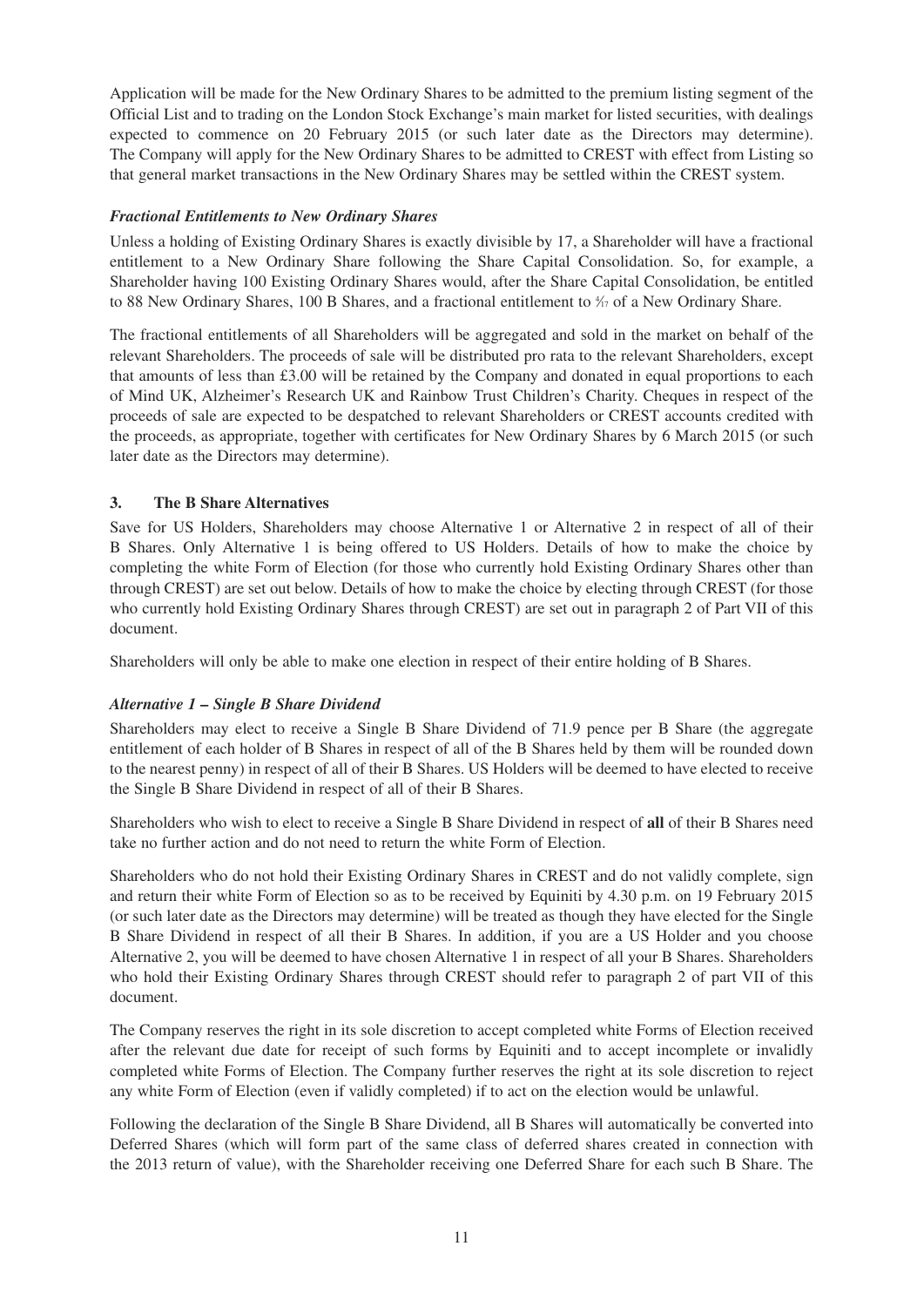Deferred Shares will not be listed, will carry extremely limited rights as more fully described in Part V of this document and will have negligible value.

The Company will have the right to repurchase some or all of the Deferred Shares then in issue at any time for an aggregate consideration of one penny. If the Company repurchases any Deferred Shares, this will be treated as a disposal of the Deferred Shares by Shareholders. In view of the negligible amount of this consideration, Shareholders' entitlements to it will not be paid and Shareholders will receive no cash or credit in their CREST accounts in respect of this disposal.

Shareholders should carefully read Part VI "United Kingdom taxation in relation to the Return of Value" of this document before deciding whether to elect for the Single B Share Dividend.

It is expected that Shareholders receiving the Single B Share Dividend will be sent cheques or, if a dividend bank mandate has been registered, their nominated bank accounts will be credited in respect of such Single B Share Dividend by 10 March 2015 (or such later date as the Directors may determine). **No share certificates will be issued in respect of the B Shares nor in respect of the Deferred Shares.**

## *Alternative 2 – Purchase Offer*

Shareholders may elect to have all of their B Shares purchased under the Purchase Offer. Only Alternative 1 is being offered to US Holders.

Under the Purchase Offer, Shareholders may elect to have all of their B Shares purchased by Investec, acting as principal, on 23 February 2015 (or such other date as the Directors may determine), at 71.9 pence per B Share (the aggregate entitlement of each holder of B Shares in respect of all of the B Shares held by them will be rounded down to the nearest penny), free of all dealing expenses and commissions. There is no obligation on Investec to make the Purchase Offer if any of the conditions set out in the Purchase Offer Agreement and described at paragraph 3 of Part VII below are not satisfied by 8.00 a.m. on 23 February 2015. It may also be extended at any time or from time to time (without an obligation to do so). Any proposed extension, withdrawal or termination of the Purchase Offer will be publicly announced on the Business Day following the occurrence of the event giving rise to the amendment or extension.

Shareholders who wish **all** of their B Shares to be subject to the Purchase Offer should tick Box 2 and sign Box 3 of the white Form of Election in accordance with Part III of this document unless they hold Existing Ordinary Shares through CREST. Shareholders electing through CREST should refer to paragraph 2 of Part VII of this document.

The completed white Form of Election should be returned to Corporate Actions, Equiniti, Aspect House, Spencer Road, Lancing, West Sussex BN99 6DA so as to be received no later than 4.30 p.m. on 19 February 2015. A reply paid envelope is enclosed for your use. Elections in respect of the Purchase Offer will not become effective until the Purchase Offer is made by Investec, which is expected to be on 23 February 2015.

The Company reserves the right in its sole discretion to accept completed white Forms of Election received after the relevant due date for receipt of such forms by Equiniti and to accept incomplete or invalidly completed white Forms of Election. The Company further reserves the right at its sole discretion to reject any white Form of Election if to act on the election would be unlawful.

Shareholders should carefully read Part VI "United Kingdom taxation in relation to the Return of Value" of this document before deciding whether to elect for the Purchase Offer.

It is expected that Shareholders whose B Shares are purchased will be sent cheques (or will have their CREST accounts credited) in respect of such purchase by 10 March 2015 (or such later date as the Directors may determine). Investec will be entitled to receive the Single B Share Dividend in respect of the B Shares purchased by it pursuant to the Purchase Offer. It is expected that all B Shares in respect of which the Purchase Offer has been accepted will initially be issued in certificated form, before being transferred to Equiniti and held by Equiniti in dematerialised form. The B Shares held by Equiniti in dematerialised form will be transferred to Investec under the terms of the Purchase Offer, prior to the declaration of the Single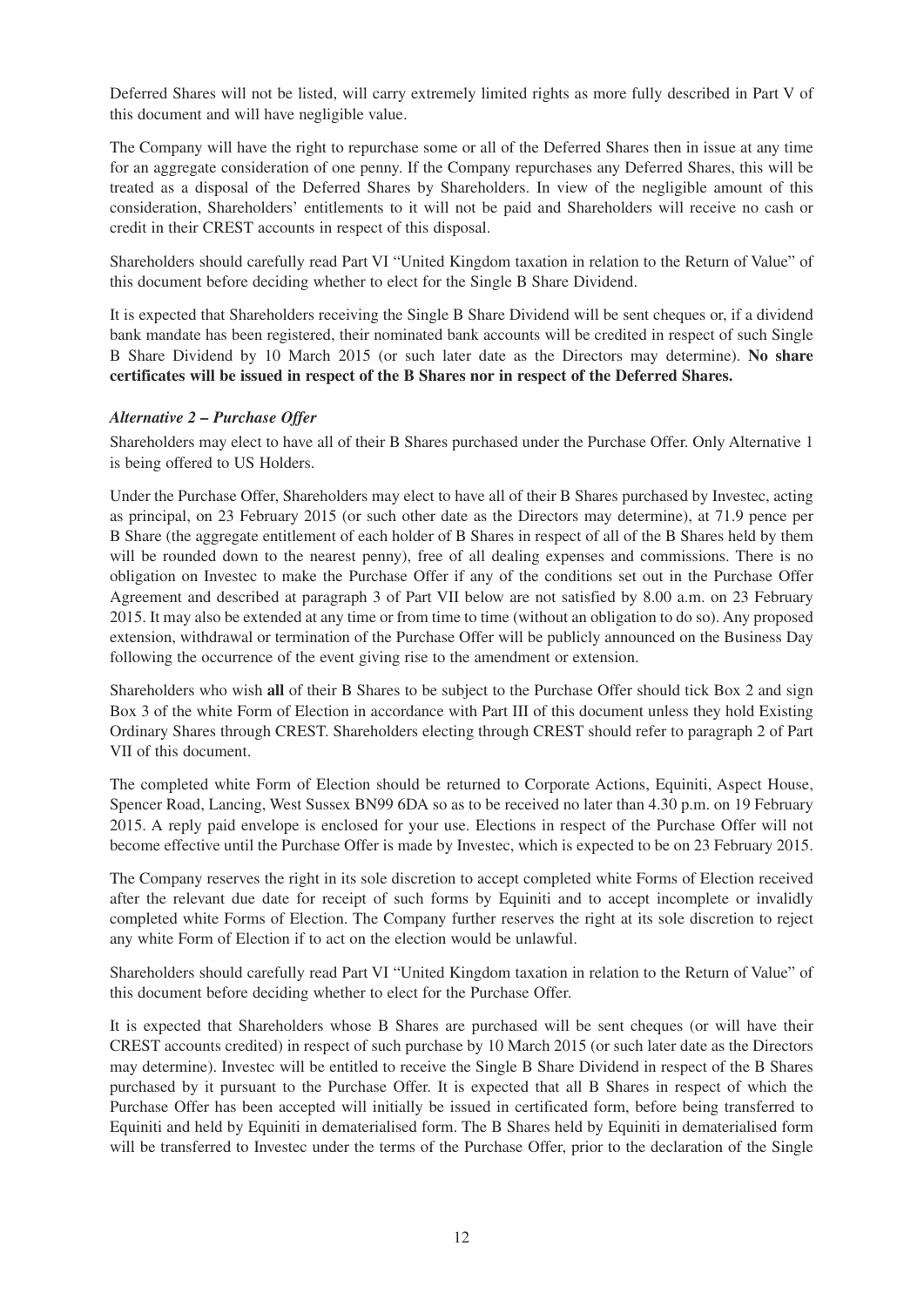B Share Dividend by the Company. **No share certificates will be issued in respect of the B Shares purchased under the Purchase Offer.**

**Shareholders who do not:**

- **(i) (if they are not CREST Holders) validly complete, sign and return their white Form of Election so as to be received by Equiniti; or**
- **(ii) (if they are CREST Holders) send a valid TTE instruction so as to have settled,**

**by 4.30 p.m. on 19 February 2015 (or such later date as the Directors may determine) will be treated as though they have elected for Alternative 1 (the Single B Share Dividend) in respect of all of their B Shares.**

#### **4. Terms of the Purchase Offer**

The following terms will apply to the Purchase Offer:

- (i) no contract with Investec will arise in relation to the sale and purchase of any B Shares, or under which Investec may (subject to conditions or otherwise) become entitled or obliged to purchase any B Shares, under the Purchase Offer until Investec makes the Purchase Offer which is expected to be made by way of announcement through a Regulatory News Service on 23 February 2015, at which point such offer shall, pursuant to the elections already made, be accepted by Shareholders in respect of the number of B Shares validly elected to be purchased;
- (ii) upon execution of the white Form of Election or any TTE instruction of a Shareholder electing through CREST, the Shareholder represents and warrants to the Company and to Investec that such Shareholder is not a US Holder or a Shareholder who is located in or resident in, or a citizen or national of, or who has its registered address in Australia, Japan, Canada or the Republic of South Africa or, in respect of the B Shares to which the election to participate in the Purchase Offer relates, a trustee, custodian or nominee holding Existing Ordinary Shares or B Shares on behalf of such persons;
- (iii) each Shareholder who is located in, or a citizen or a national of, or whose registered address is in, a jurisdiction outside the United Kingdom by whom, or on whose behalf a white Form of Election is executed or a TTE instruction in relation to the Purchase Offer is given irrevocably represents, warrants, undertakes and agrees to and with the Company and Investec that such Shareholder has observed the laws of all relevant territories, obtained any requisite governmental or other consents, complied with all requisite formalities and paid any issue, transfer or other taxes due from such Shareholder in connection with any receipt or transfer of B Shares or election for either Alternative 1 or Alternative 2 in any territory and such Shareholder has not taken or omitted to take any action which may result in the Company, Investec or any other person acting in breach of legal or regulatory requirements of any territory in connection with the Return of Value or such Shareholder's receipt or transfer of B Shares or election for either Alternative 1 or Alternative 2;
- (iv) the Purchase Offer Agreement will terminate if the Purchase Offer has not been made by 5.00 p.m. on 9 April 2015;
- (v) the white Form of Election, any TTE instruction of a Shareholder electing through CREST and all contracts resulting therefrom will be governed by and construed in accordance with English law. Execution by or on behalf of a Shareholder of a Form of Election or any TTE instruction of a Shareholder electing through CREST constitutes their submission, in relation to all matters arising out of or in connection with such form and the exercise of the powers of the agent elected thereunder, to the exclusive jurisdiction of the English courts;
- (vi) upon execution of the white Form of Election or any TTE instruction of a Shareholder electing through CREST, the Shareholder represents and warrants to the Company and Investec that he or she has full power and authority to tender, sell, assign and transfer the B Shares to which the Purchase Offer and the white Form of Election or (as applicable) any TTE instruction of a Shareholder electing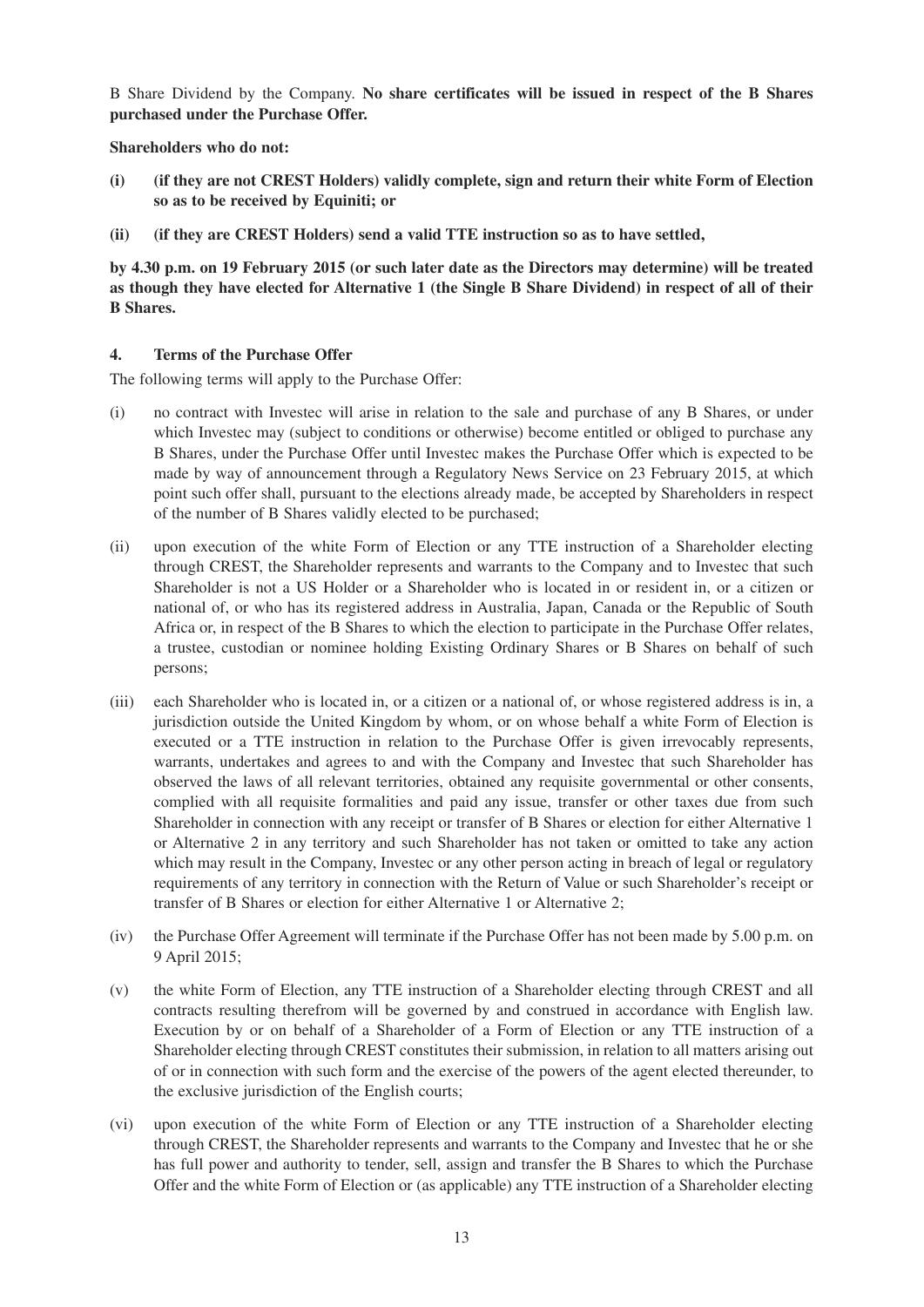through CREST relate and that, when such B Shares are accepted for purchase by Investec, Investec will acquire such B Shares free and clear from all liens, charges, restrictions, claims, equitable interests and encumbrances and together with all rights attaching thereto, including the right to receive the Single B Share Dividend on such B Shares. In addition, by execution of the white Form of Election or (as applicable) any TTE instruction of a Shareholder electing through CREST, the Shareholder: (i) agrees that he or she will do all other things and execute any additional documents which may be necessary or, in the opinion of Investec, desirable to effect the purchase of the B Shares by Investec and/or to perfect any of the authorities expressed to be given under the white Form of Election or (as applicable) any TTE instruction of a Shareholder electing through CREST; (ii) acknowledges that Investec shall not have any liability whatsoever to such Shareholder in respect of acts done or omitted to be done by it on behalf of such Shareholder in connection with the instructions given to it by such Shareholder pursuant to the white Form of Election or (as applicable) any TTE instruction of a Shareholder electing through CREST or otherwise in relation to the Purchase Offer; and (iii) irrevocably appoints the Company, or any officer or employee of the Company for the time being as attorney for and/or agent of the Shareholder with authority on that Shareholder's behalf and in his or their name, to exercise all rights, powers and privileges attached to the B Shares or otherwise capable of being exercised by that Shareholder in respect of the B Shares in order to give effect to their election and to do all acts and things and to execute all such deeds, transfers and other documents as such attorney and/or agent shall consider necessary to give effect to that Shareholder's election including, without limitation, transferring such B Shares to Equiniti or a person nominated by Equiniti to hold as the Shareholder's nominee and authorises Equiniti or such other person to dematerialise such B Shares and transfer such B Shares in CREST to Investec under the terms of the Purchase Offer free of payment, beneficial ownership passing to Investec at the earlier of such time and the time the Purchase Offer becomes unconditional;

- (vii) save for US Holders, by electing for the Purchase Offer, the relevant Shareholder shall be deemed to have accepted the Purchase Offer once made and to have irrevocably appointed any officer or employee of the Company or Investec as his or her agent and/or attorney with authority to execute any transfer on his behalf and to effect his acceptance of the Purchase Offer and shall be deemed to have authorised the Company to enter the name of Investec and/or any relevant nominee in the register of members in respect of the B Shares sold pursuant to the Purchase Offer and an instrument of transfer executed by an officer or employee of the Company or Investec so authorised shall be as effective as if it had been executed by such Shareholder and the title of Investec and/or any relevant nominee to such B Shares shall not be affected by an irregularity or invalidity in the procedures for such transfer; and
- (viii) no authority conferred, or agreed to, by execution of the white Form of Election or any TTE instruction of a Shareholder electing through CREST shall be affected by, and all such authority shall survive, the death or incapacity of the Shareholder executing such form. All obligations of such Shareholders shall be binding upon the heirs, personal representatives, successors and assigns of such Shareholder.

## **5. Withdrawal Rights**

Shareholders should note that an election to receive the Purchase Offer in respect of all of their B Shares may be withdrawn by Shareholders at any time prior to 1.00 p.m. on 19 February 2015 in the manner and on the terms set out below. Thereafter, such election is irrevocable and shall take effect when the Purchase Offer is made by Investec.

**Shareholders wishing to withdraw their election to receive the Purchase Offer in respect of all of their B Shares MUST first telephone the Shareholder Helpline for further information on 0871 384 2849 (from within the UK) or on +44 121 415 0264 (if calling from outside the UK) between 8.30 a.m. and 5.30 p.m. (London time) Monday to Friday (except UK public holidays). Calls to the 0871 384 2849 number are charged at 8 pence per minute (excluding VAT) plus network extras. Calls to the Shareholder Helpline from outside the UK will be charged at the applicable international rate. Different charges may apply to calls from mobile telephones and calls may be recorded and randomly**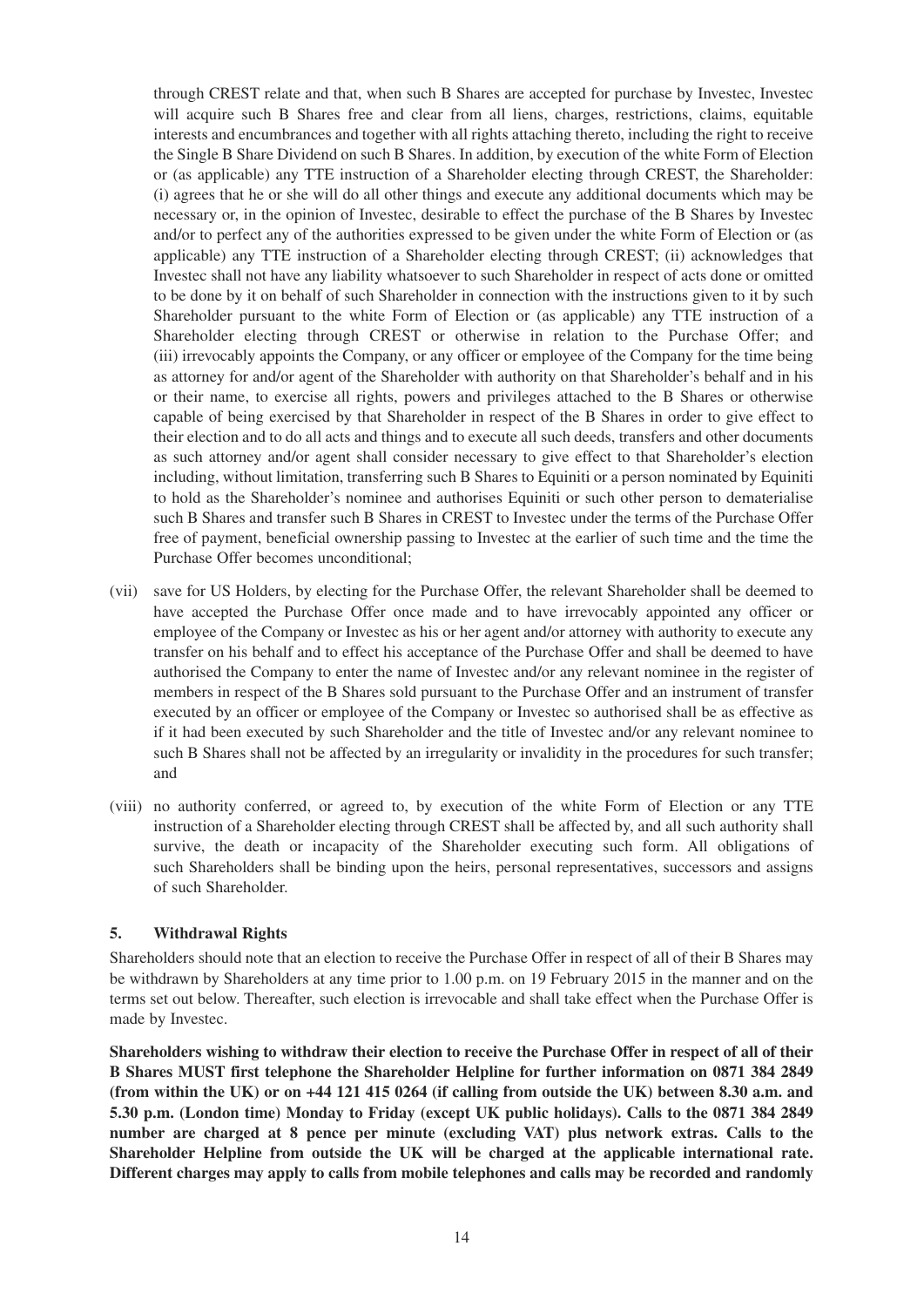# **monitored for security and training purposes. Please note that the Shareholder Helpline operators cannot provide advice on the merits of the Return of Value or any B Share Alternative nor give financial, tax, investment or legal advice.**

For a withdrawal of an election to receive the Purchase Offer to be effective, a written instruction signed by the person(s) who signed the relevant Form of Election or, in the case of Existing Ordinary Shares held in uncertificated form, gave the relevant TTE instruction, must:

- (i) specify the name(s) and address(es) of the person(s) who tendered the election to be withdrawn, the account number (which, for Shareholders who hold their Existing Ordinary Shares in certificated form, appears on the front of the relevant Form of Election) and the total number of B Shares held by the relevant Shareholder; and
- (ii) in the case of an election originally made by a TTE instruction, be accompanied by a valid ESA Message given by the person(s) who gave the relevant TTE instruction,

and be received by Equiniti no later than 1.00 p.m. on 19 February 2015.

Facsimile, electronic mail or other electronic means of transmission or any form of copy of written notice will not constitute a written instruction of withdrawal. The Company will determine all questions as to the form and validity (including time of receipt) of any instruction of withdrawal, in its absolute discretion, which determination shall be final and binding. The Company also reserves the absolute right to waive any defect or irregularity in the withdrawal by any Shareholder and such determination will be binding on such Shareholder. None of the Company or Equiniti or any other person will be under any duty to give notification of any defect or irregularity in any instruction of withdrawal or incur any liability for failure to give any such notification or for any reason with regard to withdrawal.

Withdrawals may not be rescinded and elections in respect of withdrawn B Shares will thereafter be deemed invalid for the purposes of the B Share Alternatives.

If a written instruction of withdrawal of an election to receive the Purchase Offer in respect of all of the relevant Shareholder's B Shares has been received by Equiniti by 1.00 p.m. on 19 February 2015 in accordance with the provisions of this paragraph, the relevant Shareholder will be deemed to have elected to receive the Single B Share Dividend in respect of all of their B Shares.

Once completed and signed, the withdrawal instruction should be returned in the reply-paid envelope which will be provided by Equiniti. If you do not use the envelope provided, the withdrawal instruction should be sent to Corporate Actions, Equiniti, Aspect House, Spencer Road, Lancing, West Sussex BN99 6DA.

## **6. Overseas Shareholders**

The implications of the Return of Value for Overseas Shareholders may be affected by the laws of relevant jurisdictions. Overseas Shareholders should consult their professional advisers to ascertain whether the Return of Value will be subject to any restrictions or require compliance with any formalities imposed by the laws or regulations of, or any body or authority located in, the jurisdiction in which they are resident or to which they are subject. In particular, it is the responsibility of any Overseas Shareholder wishing to receive the Single B Share Dividend or have B Shares purchased or otherwise dispose of any shares in the Company to satisfy himself as to full observance of the laws of each relevant jurisdiction in connection with the Return of Value and voting at the EGM, including the obtaining of any government, exchange control or other consents which may be required, or the compliance with other necessary formalities needing to be observed and the payment of any issue, transfer or other taxes or duties in such jurisdiction.

Alternative 2 is not being offered into the United States and US Holders may not elect for Alternative 2. Accordingly, any purported election by a US Holder will automatically be deemed an election for Alternative 1 in respect of all such US Holders' B Shares and the Company shall not be required to take into account any election for Alternative 2 that any US Shareholder may purport to make. As a result, US Holders will only receive the Single B Share Dividend (as well as the relevant number of New Ordinary Shares and any fractional entitlements arising under the Share Capital Consolidation).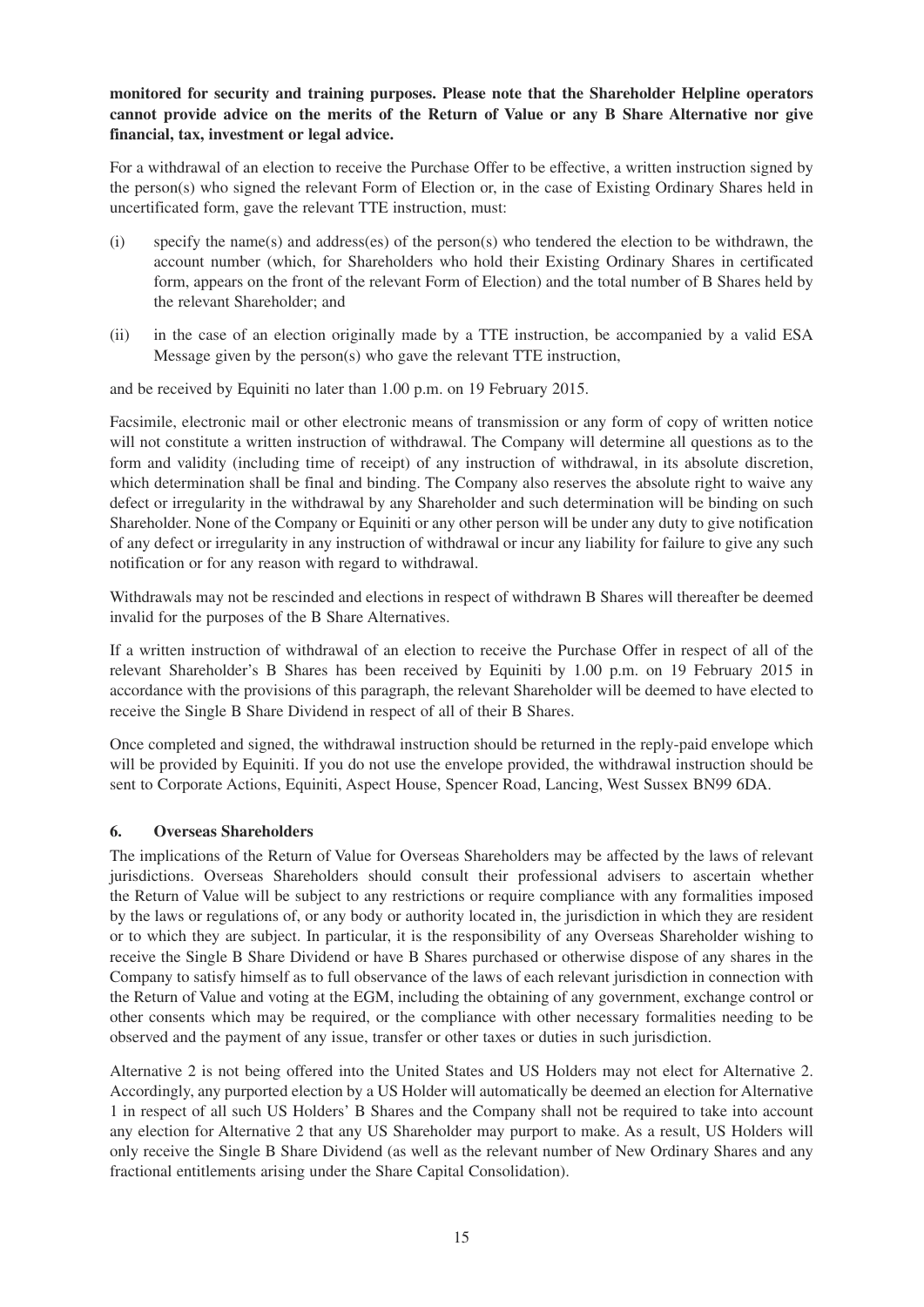The distribution of this document in, into or via certain jurisdictions may be restricted by law. Persons into whose possession this document comes should inform themselves about and observe any such restrictions. Neither this document nor any other document issued or to be issued by or on behalf of the Company in connection with the issue or purchase of B Shares or the Single B Share Dividend constitutes an invitation, offer, solicitation or other action on the part of the Company in any jurisdiction in which such invitation, offer, solicitation or other action is unlawful.

Overseas Shareholders should consult their own legal and tax advisers with respect to the legal and tax consequences of the Return of Value and Share Capital Consolidation in their particular circumstances.

Each Overseas Shareholder by whom, or on whose behalf, a white Form of Election is executed or a TTE instruction submitted, shall be deemed irrevocably to represent, warrant, undertake and agree to and with the Company and Investec that such Shareholder is not a US Holder or a Shareholder who is located in or resident in, or a citizen or national of, or who has its registered address in Australia, Japan, Canada or the Republic of South Africa or, in respect of the B Shares to which the election to participate in the Purchase Offer relates, a trustee, custodian or nominee holding Existing Ordinary Shares or B Shares on behalf of such persons and that such Shareholder has observed the laws of all relevant territories, obtained any requisite governmental or other consents, complied with all requisite formalities and paid any issue, transfer or other taxes due from such Shareholder in connection with any receipt or transfer of B Shares in any territory or election for either Alternative 1 or Alternative 2 in any territory and that such Shareholder has not taken or omitted to take any action which may result in the Company, Investec or any other persons acting in breach of the legal or regulatory requirements of any territory in connection with the Return of Value or such Shareholder's receipt or transfer of B Shares or election for either Alternative 1 or Alternative 2.

In the event that the Company is advised that it would or might be in breach of legal or regulatory requirements in any jurisdiction, or the Company would or might be required to make filings or take any other action in any jurisdiction as a result of its issuing B Shares to Overseas Shareholders, it is proposed that the B Shares to which such Overseas Shareholders are entitled will nevertheless be allotted to such Overseas Shareholders but may then be issued to a nominee on behalf of Overseas Shareholders and then sold with the net proceeds of sale being remitted to such Overseas Shareholders.

The above provisions of this paragraph 6 relating to Overseas Shareholders may be waived, varied or modified as regards specific Overseas Shareholders or on a general basis by the Company in its absolute discretion.

The New Ordinary Shares have not been, and will not be, registered under the US Securities Act or under the securities laws of any state of the United States or under any applicable securities laws of the United States of America, Australia, Canada, Japan or the Republic of South Africa or any other jurisdiction (other than the UK). The B Shares will not be registered under the US Securities Act, or under any applicable securities laws of the UK, United States or any other jurisdiction.

# **7. Extraordinary General Meeting**

An EGM will be held at Computacenter House, 93-101 Blackfriars Road, London SE1 8HL, United Kingdom at 2.00 p.m. on 19 February 2015. The EGM notice is set out in Part VIII of this document.

You will find enclosed with this document a blue Form of Proxy for use in respect of the EGM.

Whether or not you intend to be present at the EGM, you are requested to submit a CREST Proxy Instruction or complete and sign the blue Form of Proxy and return it, in accordance with the instructions printed on it, by post or (during normal business hours only) by hand to Equiniti, Aspect House, Spencer Road, Lancing, West Sussex BN99 6DA to arrive as soon as possible and, in any event, no later than 2.00 p.m. on 17 February 2015. Submission of a CREST Proxy Instruction or completion and return of the blue Form of Proxy will not prevent you from attending the EGM and voting in person should you wish to do so.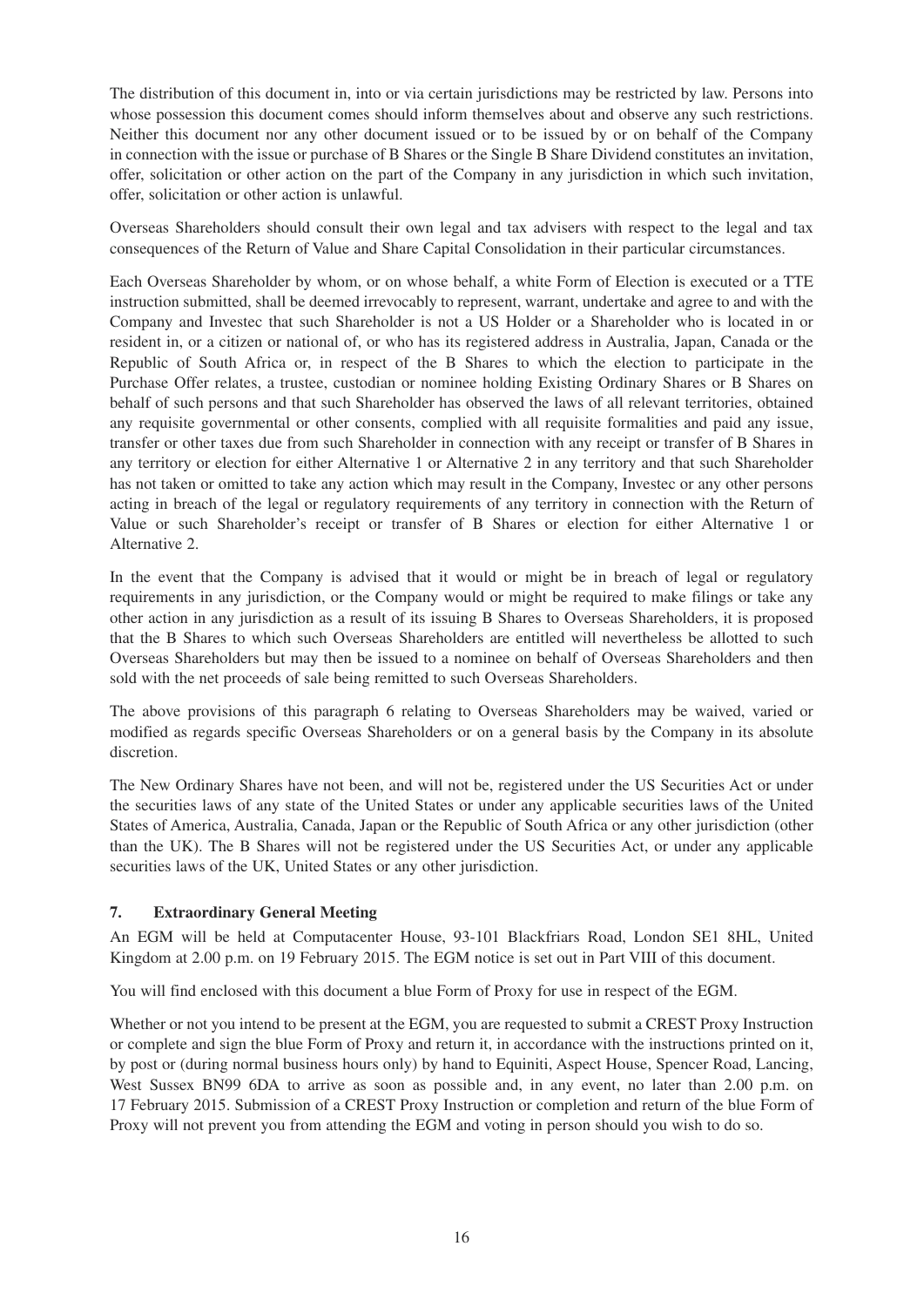# **8. Share Certificates**

From Listing, your certificates in respect of Existing Ordinary Shares will no longer be valid. New Ordinary Share certificates will only be issued following the Share Capital Consolidation. It is therefore important that, if you hold certificates in respect of your Existing Ordinary Shares, you retain them for the time being until New Ordinary Share certificates are despatched, which is expected to be by 6 March 2015 (or such later date as the Directors may determine). Following this date, the certificates in respect of the Existing Ordinary Shares can be destroyed. Share certificates are despatched by post to Shareholders at their own risk.

For Shareholders wishing to hold any New Ordinary Shares in uncertificated form through the CREST system, the relevant CREST accounts are expected to be credited on or after 8.00 a.m. on 20 February 2015 (or such later date as the Directors may determine). Shareholders holding New Ordinary Shares through the CREST system will not receive any share certificates.

No share certificates will be issued by the Company in respect of any B Shares nor in respect of any Deferred Shares.

# **9. Amendments to the Articles**

A number of amendments to the Articles are required in order to implement the Return of Value and such amendments require Shareholder approval. These amendments are set out in Parts IV and V of this document.

# **10. Company Share Schemes**

Participants in the Company Share Schemes will not receive B Shares. No adjustment will be required to the number of shares over which these participants have options or awards, nor in the amount payable on the exercise of options. Options or awards over Existing Ordinary Shares will take effect as options or awards over the same number of New Ordinary Shares, which are expected to have the same value per share following the Share Capital Consolidation.

The trustees of the employee benefit trusts will be treated in the same way as other Shareholders (and have the right to waive receipt of any dividend).

Computacenter will be writing separately to participants in the Company Share Schemes with details of the impact on them of the Return of Value.

# **11. Dealings and Despatch of Documents**

The Return of Value and the Share Capital Consolidation will be made by reference to holdings of Existing Ordinary Shares on the register of members as at the Record Date.

It is expected that dealings and settlement within the CREST system of the Existing Ordinary Shares will continue until the Record Date when, in the case of Existing Ordinary Shares held in certificated form, the register of members will be closed for transfer and no further transfers of Existing Ordinary Shares will be able to be made. The registration of uncertificated holdings in respect of the Existing Ordinary Shares will be "disabled" in CREST on the Record Date.

The Company expects to despatch, by 6 March 2015, definitive share certificates in respect of the New Ordinary Shares held in certificated form, if applicable, and expects to despatch any cheques and credit CREST accounts in respect of the sale of fractional entitlements to New Ordinary Shares following the subdivision and consolidation. From Listing, certificates in respect of the Existing Ordinary Shares will no longer be valid.

It is expected that Shareholders who hold their Existing Ordinary Shares through the CREST system will, on Listing, have their CREST accounts credited with the New Ordinary Shares.

Temporary documents of title will not be issued and, pending despatch of definitive share certificates, transfers of New Ordinary Shares held in certificated form will be certified against the register held by Equiniti.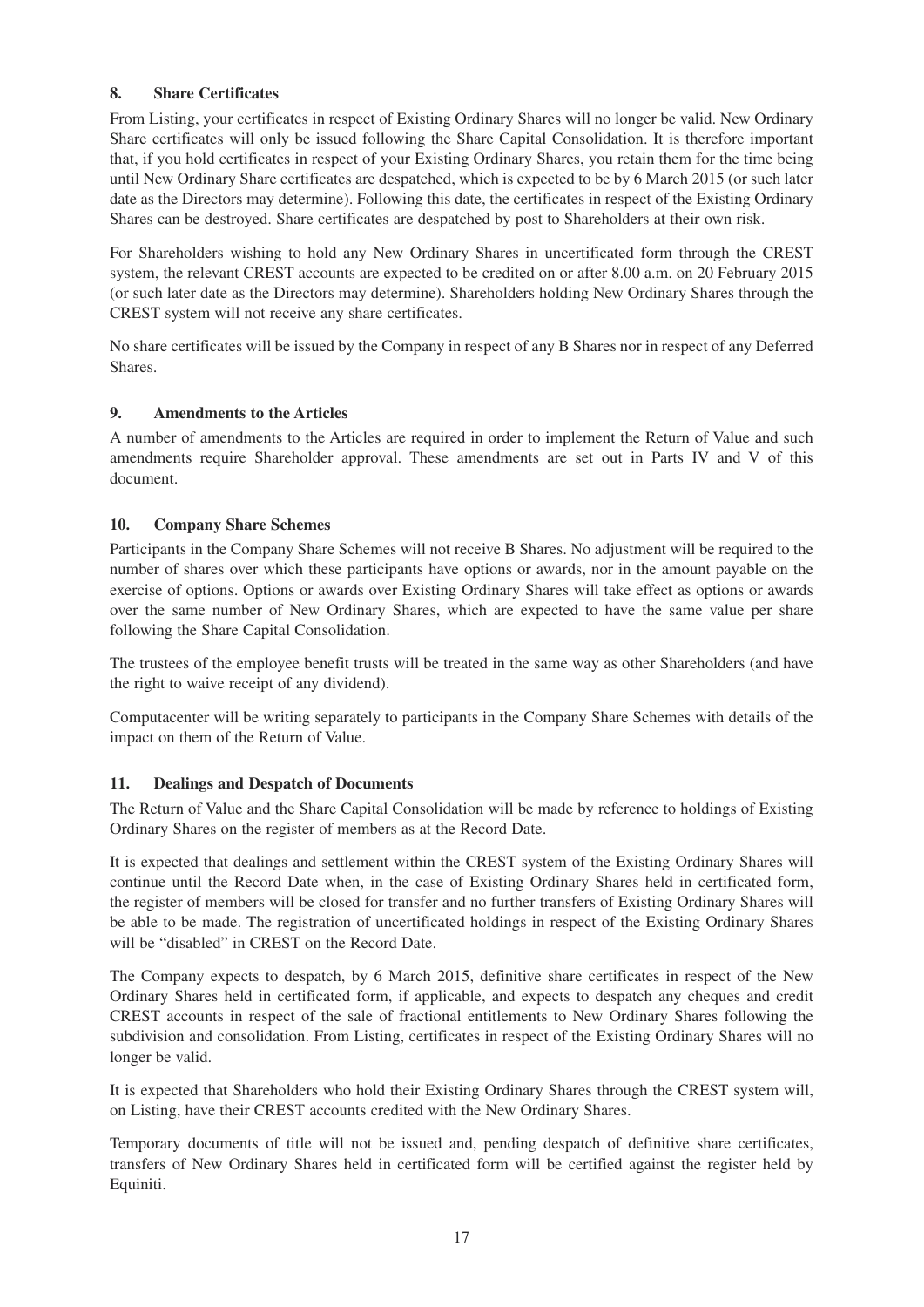It is expected that cheques in respect of the Single B Share Dividend will be despatched to relevant Shareholders, or relevant Shareholders will have their bank accounts credited in respect of the Single B Share Dividend, as appropriate, by 10 March 2015 (or such later date as the Directors may determine).

It is expected that cheques in respect of B Shares purchased under the Purchase Offer will be despatched to relevant Shareholders, or relevant Shareholders will have their CREST accounts credited with the proceeds, as appropriate, by 10 March 2015 (or such later date as the Directors may determine).

All mandates in force at the Record Date relating to the paying of dividends on Existing Ordinary Shares and all instructions then in force relating to notices and other communications will, unless and until varied or revoked, be deemed to be valid and effective mandates or instructions to the Company in relation to the holdings of New Ordinary Shares.

Cheques and share certificates are despatched at each Shareholder's own risk.

# **12. Summary Explanation of Resolutions to be put to the EGM**

The ordinary resolution will be passed if more than 50 per cent. of the votes cast are in favour. The special resolutions will be passed if at least 75 per cent. of the votes cast are in favour.

# *Resolution 1: Return of Value and Share Capital Consolidation (special resolution)*

This special resolution is conditional on Listing, sets out the formal mechanics for the implementation of the Return of Value and amends the Articles.

- (a) This paragraph proposes to authorise the Directors to:
	- (i) capitalise a sum not exceeding  $£14,500$  standing to the credit of the Company's share premium account to pay up in full the B Shares; and
	- (ii) allot and issue the B Shares up to an aggregate nominal amount of £14,500 to Shareholders on the basis of one B Share for each Existing Ordinary Share held on the Record Date. This authority granted to the Directors will expire on the earlier to occur of the conclusion of the next Annual General Meeting of the Company or 15 months from the date of the passing of this resolution.
- (b) This paragraph sets out the procedure by which the Directors intend to subdivide and consolidate the Existing Ordinary Shares into New Ordinary Shares. All fractional entitlements which arise will be aggregated and sold on behalf of the relevant Shareholders at the best price obtainable. The proceeds of sale will be distributed pro rata to those Shareholders, except that amounts of less than £3.00 will be retained by the Company and donated in equal proportions to each of Mind UK, Alzheimer's Research UK and Rainbow Trust Children's Charity.
- (c) This paragraph proposes amendments to the Articles to include the rights to be attached to the B Shares, to make amendment to the rights of the Deferred Shares in order to recognise the creation of the B Shares and to make the other amendments explained in Parts IV and V of this document.
- (d) This paragraph approves the terms of the Purchase Offer Agreement entered into between Investec and the Company which satisfies the requirements of Section 694 of the Act to allow the Company to purchase from Investec all Deferred Shares legally and beneficially owned by Investec (the number of Deferred Shares held by Investec will be dependent on the number of B Shares purchased by Investec pursuant to the Purchase Offer and then subsequently automatically converted to Deferred Shares as at the Single B Share Dividend Date). The Company is obliged to effect such purchase by 31 March 2015. Further details of the Purchase Offer Agreement can be found at paragraph 3 of Part VII of this document. All Deferred Shares purchased by the Company from Investec under the Purchase Offer Agreement will be cancelled.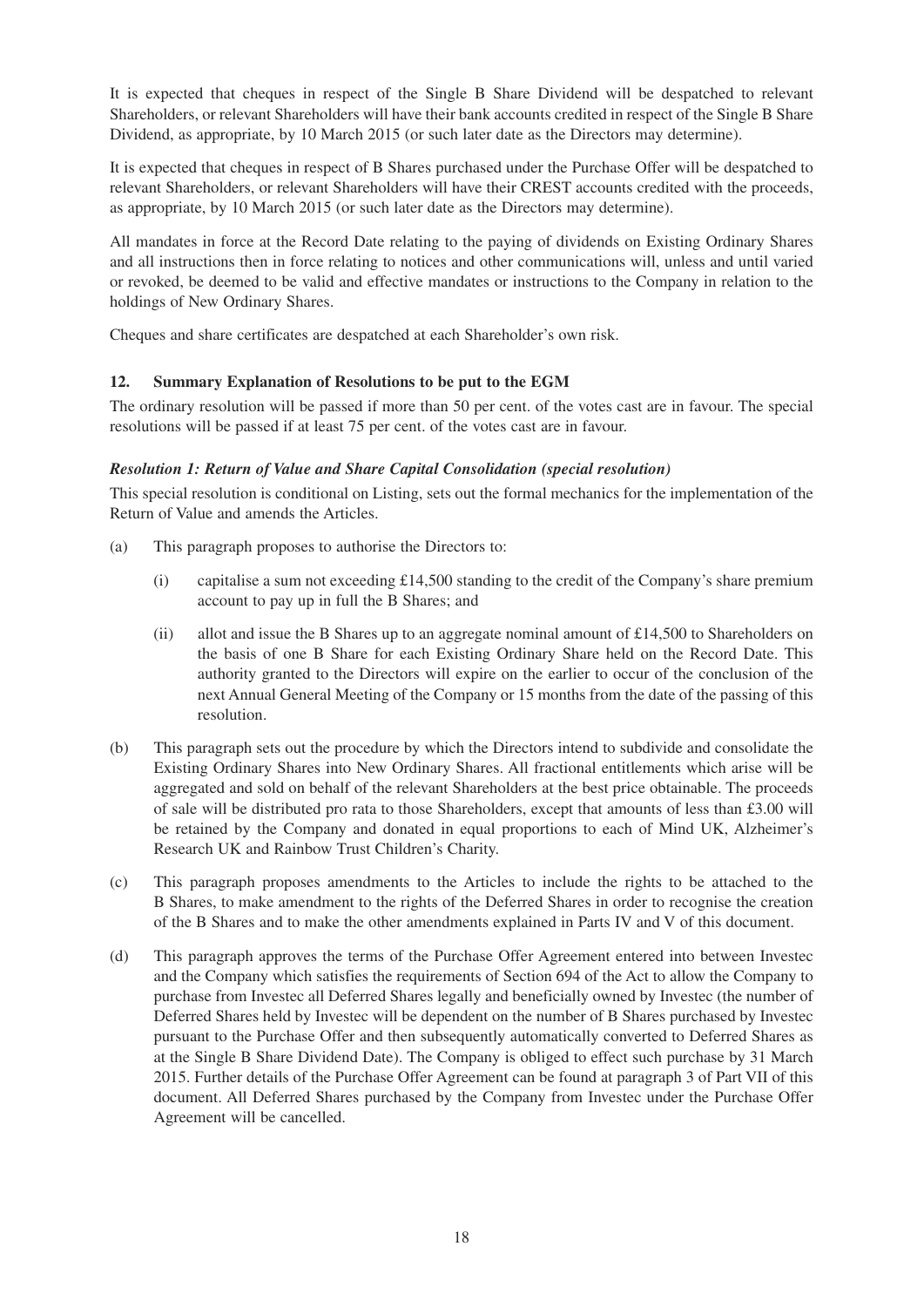(e) This paragraph proposes that the Directors be given authority to purchase or transfer Deferred Shares, including any Deferred Shares arising on the reclassification of any B Shares in accordance with the Articles following the payment of the Single B Share Dividend.

## *Resolution 2: To authorise the Directors to allot Ordinary Shares (ordinary resolution)*

At the Annual General Meeting held in 2014, Shareholders authorised the Directors, under s.551 of the Act, to exercise all the powers of the Company to allot shares in the Company and to grant rights to subscribe for, or convert any security into, shares in the Company ("Rights") without the prior consent of Shareholders for a period expiring at the conclusion of the Annual General Meeting to be held in 2015 or, if earlier, at the close of business on 30 June 2015 (the "AGM Allotment Authority"), save that the Company is entitled to make offers or agreements before the expiry of such authority, which would or might require shares to be allotted or Rights to be granted after such expiry and the Directors are entitled to allot shares and grant Rights pursuant to any such offer or agreement as if such authority had not expired. It is now proposed to renew this authority and to authorise the Directors under s.551 of the Act to allot New Ordinary Shares or grant rights to subscribe for or convert any security into New Ordinary Shares up to an aggregate nominal value of £3,089,163.69, equivalent to approximately one-third of the issued share capital of the Company following the Share Capital Consolidation.

Resolution 2 is an ordinary resolution. If resolution 2 is passed, the AGM Allotment Authority will cease to have effect and the new authority will remain in force until the next Annual General Meeting or 30 June 2015, whichever is earlier.

The Directors currently have no intention of issuing New Ordinary Shares. However, the Directors believe that they should have the authority proposed in the resolution to enable such allotments to take place to finance business opportunities as they arise.

# *Resolution 3: To disapply pre-emption rights (special resolution)*

If the Company issues Ordinary Shares for cash, it must first offer them to holders of Existing Ordinary Shares in proportion to their current holdings (pre-emption rights). At the Annual General Meeting held in 2014, a special resolution was passed, under Sections 570 and 573 of the Act, authorising the Directors to allot equity securities (as defined in Section 560 of the Act) for cash as if the pre-emption provisions of Section 561 of the Act do not apply to such allotments (the "AGM Dis-application of Pre-emption Rights"). This resolution seeks to renew this authority and to authorise the Directors to issue New Ordinary Shares in connection with allotments of equity securities specified in resolution 2 up to a maximum nominal value of £463,374.55. The £463,374.55 maximum nominal value of equity securities to which this authority relates represents approximately 5 per cent. of the New Ordinary Share capital in issue immediately following the Share Capital Consolidation in compliance with investor protection guidelines. If resolution 3 is passed, the AGM Dis-application of Pre-emption Rights will cease to have effect.

The Directors do not intend to issue more than 7.5 per cent. of the issued share capital of the Company for cash on a non-pre-emptive basis in any rolling three-year period.

The resolution also confers authority to allot shares (and other equity securities) in connection with a rights issue or other issues where the securities are offered (subject to any exclusions or other arrangements as a result of legal or technical requirements) on a pre-emptive basis to ordinary shareholders.

Resolution 3 is a special resolution. If the resolution is passed, the authority will remain in force until the next Annual General Meeting or 30 June 2015, whichever is earlier, save that the Company shall be entitled to make offers or agreements before the expiry of such power, which would or might require the equity securities to be allotted after such expiry and the Directors shall be entitled to allot equity securities pursuant to any such offer or agreement as if the power conferred hereby had not expired.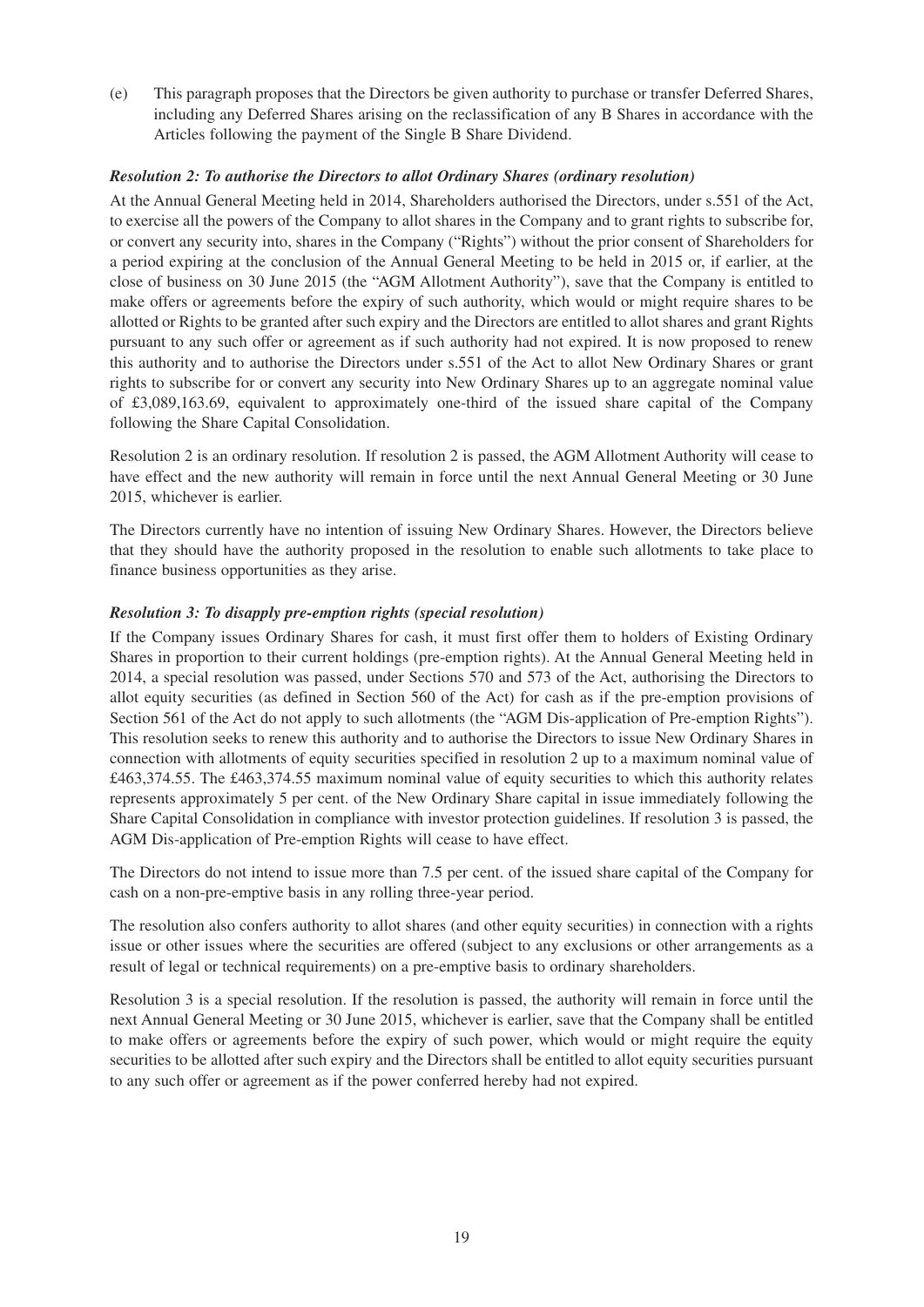# *Resolution 4: To authorise the Company to make market purchases of New Ordinary Shares (special resolution)*

A special resolution was also passed at the Annual General Meeting held in 2014, under Section 701 of the Act, authorising the Directors to make market purchases (as defined in Section 693(4) of the Act) of Existing Ordinary Shares (the "AGM Market Purchase Authority"). This proposed resolution seeks to renew this authority in relation to the New Ordinary Shares. The power given by the resolution will only be exercised if the Directors are satisfied that any purchase will increase the earnings per share of the New Ordinary Share capital in issue after the purchase and, accordingly, that the purchase is in the interests of Shareholders. The Directors will also give careful consideration to gearing levels of the Company and its general financial position. The purchase price would be paid out of distributable profits.

If resolution 4 is passed, the AGM Market Purchase Authority will cease to have effect.

Any shares bought by the Company under this authority will either be held in treasury, with a view to possible re-issue at a future date, or cancelled. The Directors will decide at the time of purchase whether to cancel the shares immediately or to hold them in treasury. In relation to treasury shares, the Directors will also have regard to any investor guidelines, in relation to the purchase of shares intended to be held in treasury or in relation to their holding or resale, which may be in force at the time of any such purchase, holding or resale. No shares are currently held in treasury.

To date, no shares have been purchased under this authority. The Directors will use the authority to purchase any New Ordinary Shares only after careful consideration, taking into account market conditions, other investment opportunities, appropriate gearing levels and the overall financial position of the Company. The Directors will only purchase such New Ordinary Shares after taking into account the effects on earnings per share and the benefit for shareholders generally.

The maximum number of shares which may be purchased under the proposed authority will be 12,265,797 New Ordinary Shares representing approximately 10 per cent. of the New Ordinary Share capital in issue immediately following the Share Capital Consolidation. The price paid for the shares will not be less than the nominal value of 7% pence per share nor more than the higher of (i) 105 per cent. of the average of the middle market quotation of the Company's New Ordinary Shares as derived from the London Stock Exchange Daily Official List for the five business days preceding the day on which the shares are purchased and (ii) an amount equal to the higher of the price of the last independent trade and the highest current independent bid, as derived from the London Stock Exchange Trading System (SETS).

The total number of options to subscribe for Existing Ordinary Shares that were outstanding as at 29 January 2015 (being the latest practicable date prior to the publication of this Circular) was 6,997,503 of which 30,000 are options over unissued Existing Ordinary Shares. The proportion of issued share capital of the Company that the unissued Existing Ordinary Shares represented at that time was approximately 0.022 per cent. Based upon figures as at the latest practicable date prior to the publication of this Circular, the proportion of issued New Ordinary Share capital that the options over unissued ordinary shares will represent immediately following the Share Capital Consolidation will be approximately 0.024 per cent. The proportion of issued New Ordinary Share capital that the unissued ordinary shares will represent if the full authority to purchase shares existing from the Annual General Meeting held in 2014 and now being sought is used is 0.027 per cent.

Resolution 4 is a special resolution. If the resolution is passed, the authority will remain in force until the Annual General Meeting in 2015.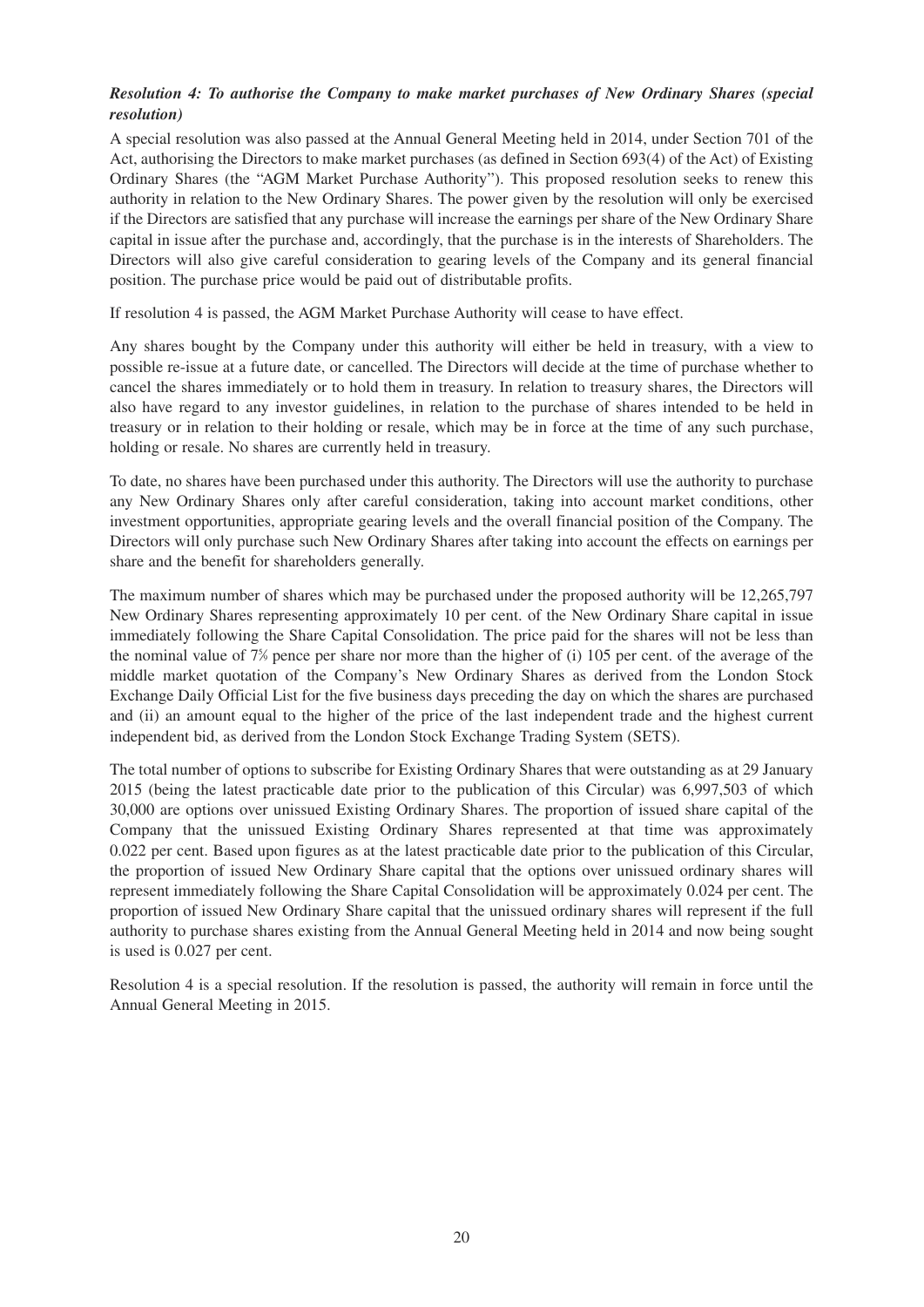# **PART III**

# **COMPLETING YOUR FORM OF ELECTION**

Your white Form of Election is enclosed with this document. Shareholders electing through CREST should not complete a white Form of Election but instead should refer to paragraph 2 of Part VII of this document. Elections in respect of the B Share Alternatives will not become effective until the Purchase Offer is made which is expected to be on 23 February 2015.

Shareholders will only be able to make one election in respect of their entire holding of B Shares. Any election by a Shareholder in respect of a number of B Shares which in total is less than or more than their holding of B Shares as at the Single B Share Dividend Record Date will be deemed to be an election in respect of their entire holding of B Shares as at the Single B Share Dividend Record Date.

**Shareholders who wish to receive Alternative 1: the Single B Share Dividend on all of their B Shares do NOT need to complete or return the white Form of Election. You are, however, encouraged to vote on the Return of Value as no B Shares or New Ordinary Shares will be created and the Return of Value will not take effect unless resolution 1 of the resolutions to be considered at the Extraordinary General Meeting is passed. Shareholders will automatically receive the Single B Share Dividend for B Shares in respect of which Shareholders have not elected for Alternative 2.**

The following instructions set out what you should do when completing your white Form of Election.

References to Boxes refer to the boxes so numbered on the white Form of Election.

#### **Name(s) of Shareholder(s)**

The name of the Shareholder, or names of joint Shareholders and their addresses, for which an election can be made will be shown in Box 1.

#### **Number of shares held**

Box 1 shows the number of Existing Ordinary Shares held as at 5.00 p.m. on 27 January 2015. If you buy, sell or transfer any Existing Ordinary Shares, your election will be in respect of the equivalent number of Existing Ordinary Shares you hold in your name(s) on 19 February 2015. If you do not buy, sell or otherwise transfer any Existing Ordinary Shares between 5.00 p.m. on 27 January 2015 and the Record Date, the number of B Shares you receive will be equal to the number shown in Box 1.

If you sell or transfer any Existing Ordinary Shares held in your name before the Record Date or purchase additional Existing Ordinary Shares before the Record Date, your election or deemed election for one of the B Share Alternatives will be in respect of ALL your shares held as at the Record Date.

## **To choose an Option for all of your B Shares**

**To choose Alternative 1**: the **Single B Share Dividend** for **ALL** of your B Shares, you need **TAKE NO FURTHER ACTION** and need not complete and return the white Form of Election. Shareholders who do not return the white Form of Election will automatically receive the Single B Share Dividend in respect of ALL of their B Shares.

**To choose Alternative 2**: the **Purchase Offer** for **ALL** of your B Shares, you should tick Box 2.

If you have not elected for Alternative 2, Alternative 1 will be deemed to have been elected for all the B Shares that you hold.

## **If the Form of Election is incorrectly completed**

Equiniti and the Company reserve the right at their sole discretion to accept and process an election for all the B Share entitlement if a tick, cross or other symbol is entered into the relevant box.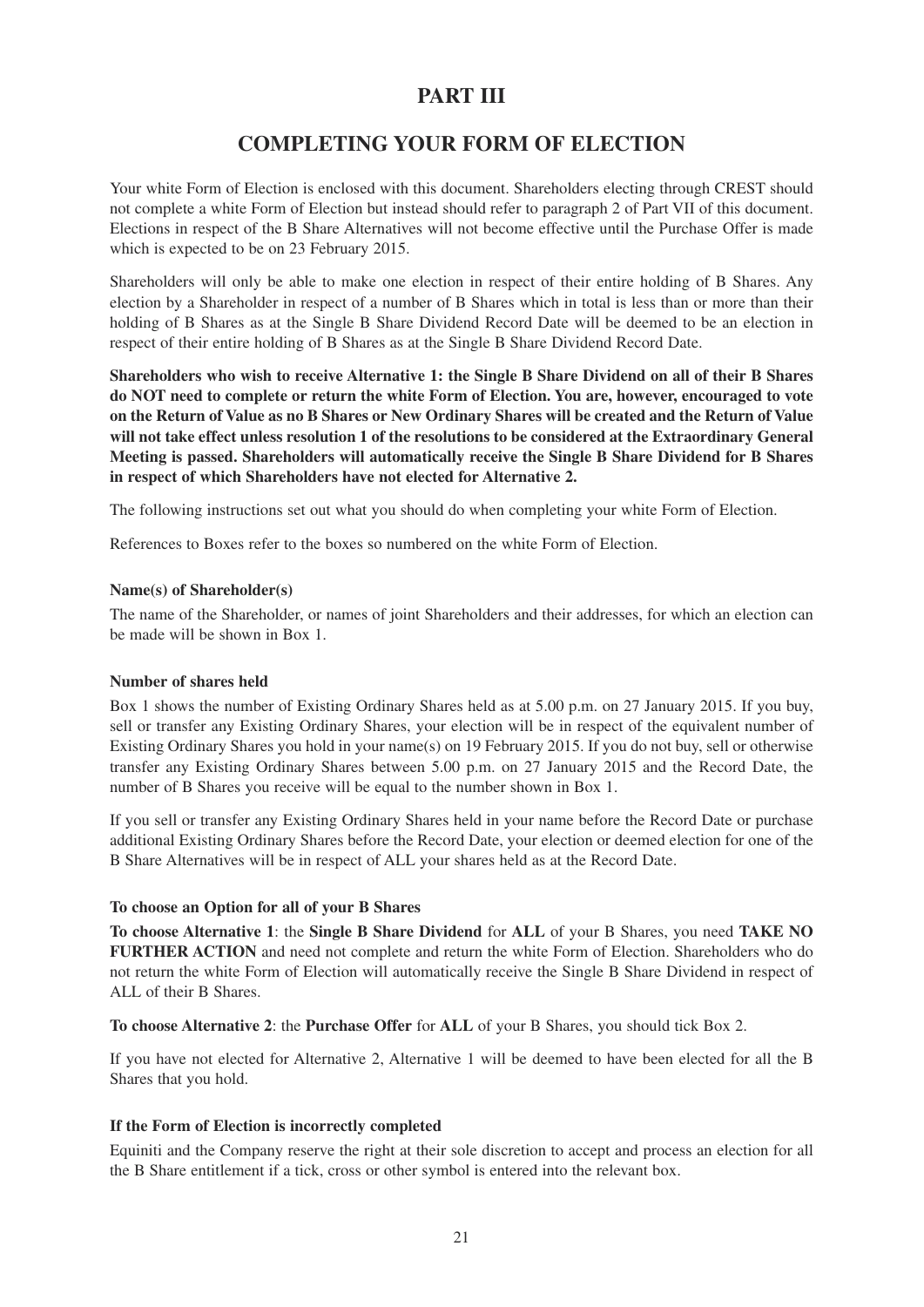**Notwithstanding the instructions set out above, the Company reserves the right at its sole discretion to accept completed white Forms of Election received after the relevant due date for receipt of such form by Equiniti and to accept incomplete or incorrectly completed white Forms of Election. The Company further reserves the right at its sole discretion to reject any white Forms of Election if to act on the election would be illegal. All questions as to the form and validity (including the time of receipt) of any white Form of Election will be determined by the Company, in its absolute discretion, which determination shall be final and binding. None of the Company, Equiniti, or any of their respective employees, directors, officers or agents will be under any duty to give notification of any defect or irregularity in any white Form of Election or incur any liability for failure to give any such notification.**

#### **Submission of your Form of Election**

Once completed and signed, the white Form of Election should be returned in the reply-paid envelope (no stamps will be required if posted in the United Kingdom) provided to be received no later than 4.30 p.m. (London time) on 19 February 2015. If you do not use the envelope provided, the white Form of Election should be sent to Corporate Actions, Equiniti, Aspect House, Spencer Road, Lancing, West Sussex BN99 6DA.

If you need assistance in completing the white Form of Election or have any queries relating to it, you should call the Shareholder Helpline on 0871 384 2849 (from within the UK) or on +44 121 415 0264 (if calling from outside the UK). Calls to the 0871 384 2849 number are charged at 8 pence per minute (excluding VAT) plus network extras. Lines are open from 8.30 a.m. to 5.30 p.m. (London time) Monday to Friday (except UK public holidays). Calls to the Shareholder Helpline from outside the UK will be charged at the applicable international rate. Different charges may apply to calls from mobile telephones and calls may be recorded and randomly monitored for security and training purposes. Please note that the Shareholder Helpline operators cannot provide advice on the merits of the Return of Value or any B Share Alternative nor give financial, tax, investment or legal advice.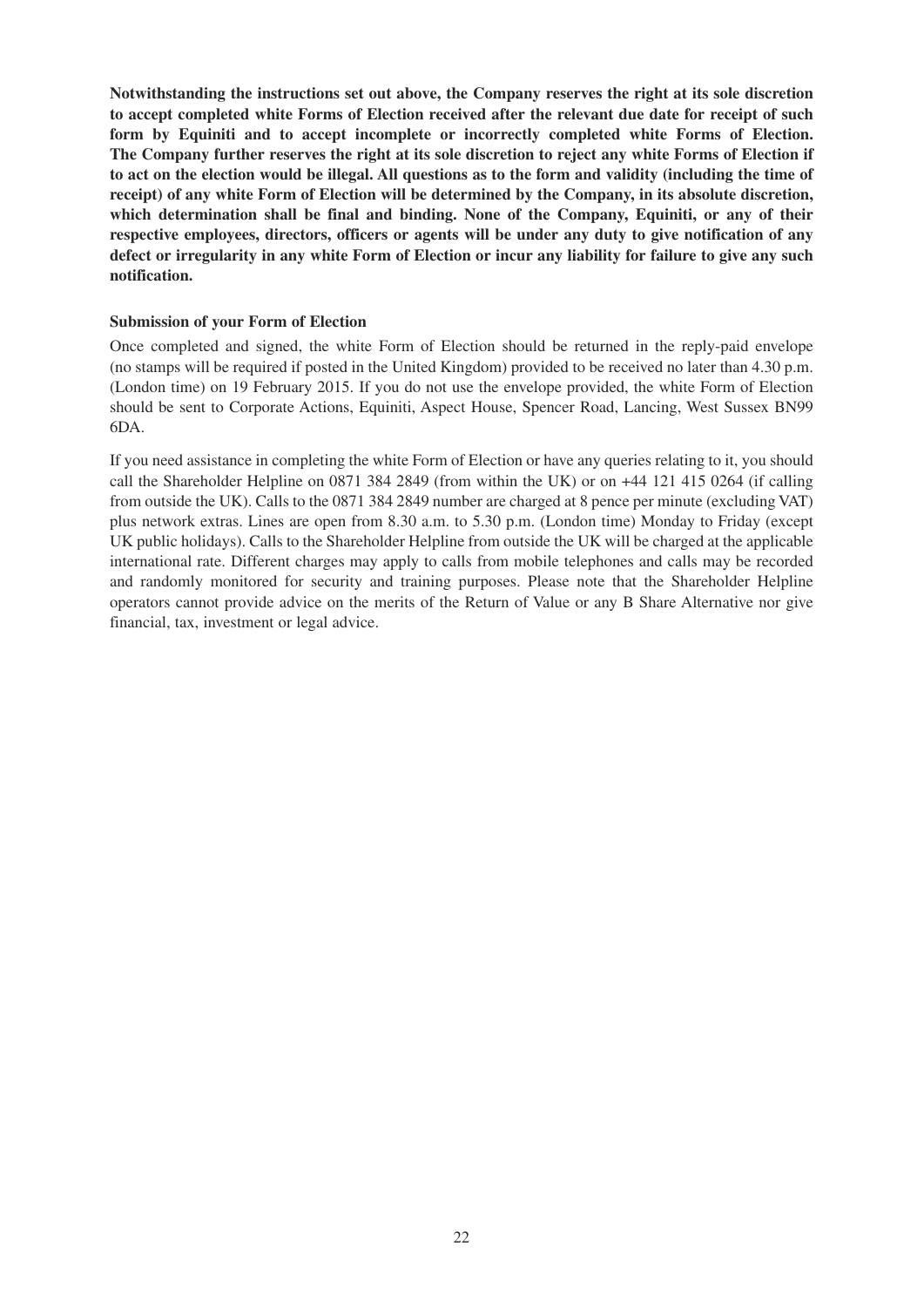# **PART IV**

# **AMENDMENTS TO THE ARTICLES — B SHARES**

The following sets out the detail of the amendments which are proposed to be made to the Articles at the EGM in respect of the rights and restrictions attached to the B Shares.

The sentence after Article 4 which reads "Article 4A (paragraphs (1)-(8)) has been deleted" will be deleted and be replaced with the following paragraphs as a new Article 4A of the Articles.

## **"Rights and Restrictions attached to the B Shares**

#### *4A Rights and Restrictions*

Notwithstanding the other provisions in these Articles which relate to shares, the following paragraphs (1)-(8) of this Article 4A comprise all the rights and restrictions relating to the unlisted non-redeemable shares of the Company of 0.01 pence nominal value (the "B Shares").

#### **(1) Form of Election**

- (a) Together with a circular to members dated 2 February 2015 (the "Circular"), holders of Existing Ordinary Shares (as defined in the Circular) were sent a white form of election or, if they hold through CREST (as defined in the Circular), they were invited to submit a TTE instruction relating to the B Shares (each, a "Form of Election") under which they could elect (on and subject to the terms and conditions set out in the Circular) in relation to all B Shares to be issued to them to:
	- (i) accept an offer by Investec Bank plc ("Investec") to purchase all of the B Shares held by them (the "Purchase Offer"); or
	- (ii) receive the Single B Share Dividend (as defined below) in respect of all of the B Shares held by them.
- (b) Holders of B Shares who have not returned a duly completed white Form of Election by 4.30 p.m. on 19 February 2015 (or such other time and/or date as the Directors may determine) electing to accept the Purchase Offer or made a TTE instruction will be deemed to have elected to receive the Single B Share Dividend (as described in Article 4A(2) below) in relation to each B Share held by them.
- (c) The Directors may, if they so determine in their absolute discretion, accept a white Form of Election which is received after the relevant time or which is not correctly completed. The Directors may, in addition, if they so determine in their absolute discretion, treat any other document or action as a valid white Form of Election or as the completion or delivery of a valid white Form of Election, as the case may be.

## **(2) Income**

- (a) Out of the profits available for distribution, a single interim dividend of 71.9 pence per B Share (the "Single B Share Dividend") shall be payable to those holders of B Shares on the register of members of the Company 30 minutes before the Single B Share Dividend Date (as defined below) who have elected or are deemed pursuant to Article 4A(1)(b) above to have elected to receive the Single B Share Dividend and to Investec as holder of the B Shares purchased by it pursuant to the Purchase Offer. For the purposes of this Article 4A, Investec shall be deemed to have elected to receive the Single B Share Dividend in respect of any B Shares acquired by it under the Purchase Offer.
- (b) Such dividend shall become payable at on or around 8.00 a.m. on 24 February 2015 or such later date as the Directors may determine (the "Single B Share Dividend Date") (the aggregate entitlement of each holder of B Shares in respect of all of the B Shares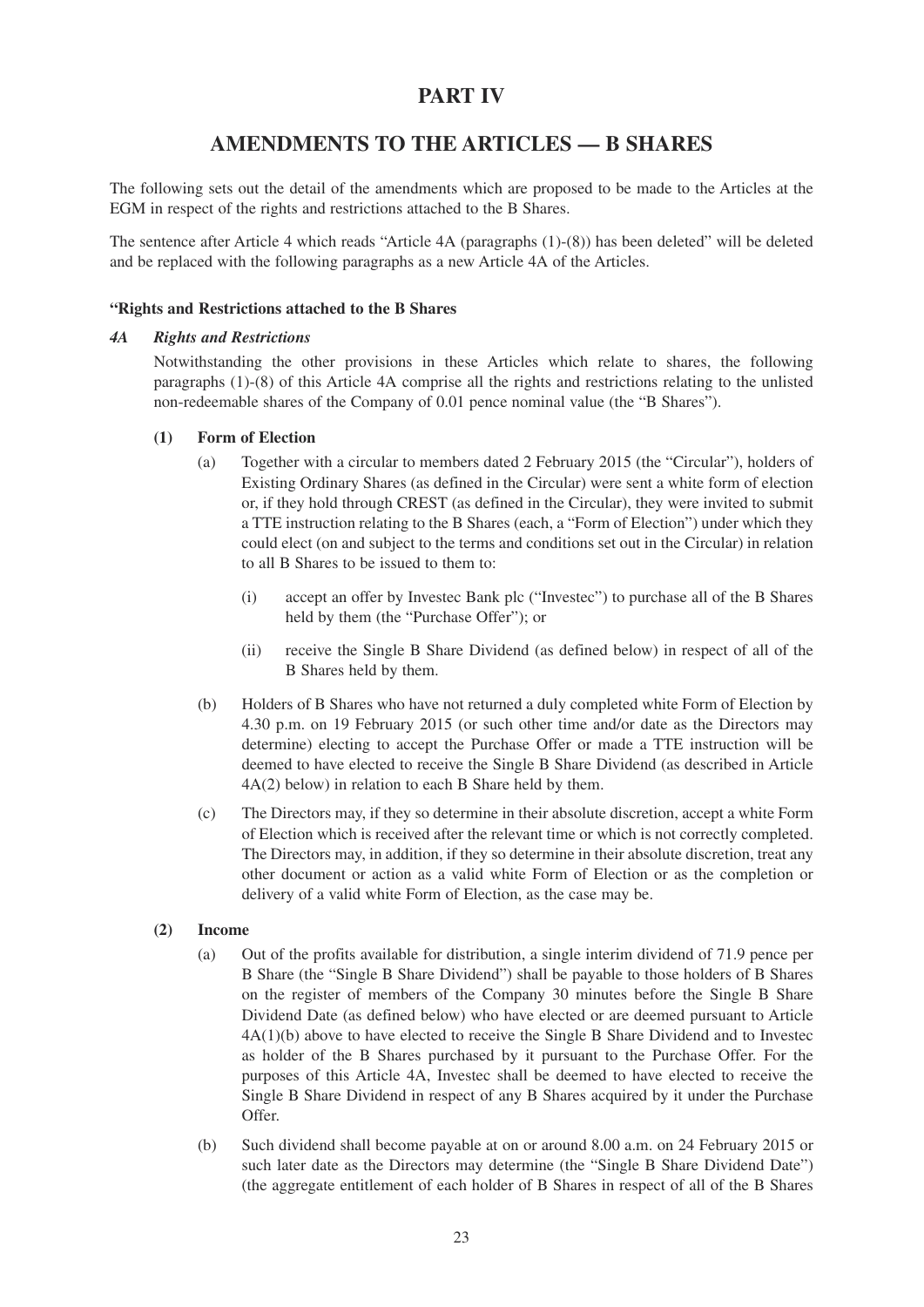held by them will be rounded down to the nearest penny). Each B Share in respect of which such dividend becomes payable shall, on the Single B Share Dividend Date, be automatically converted, without any further action being required of the shareholder and without consent being required, into an unlisted non-redeemable deferred share of 0.01 pence nominal value with the rights and restrictions described in Article 4B (a "Deferred Share").

(c) The holders of the B Shares shall not be entitled to any further right of participation in the profits of the Company other than as described in Articles  $4A(2)(a)$  and (b) above.

## **(3) Capital**

- (a) Except as provided in Article 4A(6) below, on a return of capital on a winding-up (excluding any intra-group reorganisation on a solvent basis or any conversion in accordance with the terms of issue of any share or purchase by the Company) but not otherwise, the holders of B Shares will be entitled, in priority to any payment to the holders of Ordinary Shares (as defined in the Circular) or Deferred Shares, to 71.9 pence per B Share held by them.
- (b) The aggregate entitlement of each holder of B Shares on a winding-up in respect of all of the B Shares held by him will be rounded down to the nearest whole penny.
- (c) The holders of B Shares will not be entitled to any further rights of participation in the profits save as specified in Article  $4A(2)(a)$  above or assets of the Company in excess of that specified in Article  $4A(3)(a)$  above. If, on such a winding-up, the amounts available for payment are insufficient to cover in full the amounts payable on the B Shares, the holders of such shares will share pro rata in the distribution of assets (if any) in proportion to the full preferential amounts to which they would otherwise be entitled.

## **(4) Attendance and voting at general meetings**

- (a) The holders of the B Shares shall not be entitled, in their capacity as holders of such shares, to receive notice of any general meeting of the Company nor to attend, speak or vote at any such general meeting unless the business of the meeting includes the consideration of a resolution for the winding-up (excluding any intra-group reorganisation on a solvent basis) of the Company or a variation of the rights of any B Shares, in which case the holders of the B Shares shall have the right to attend the general meeting and shall be entitled to speak and vote only on any such resolution.
- (b) Whenever the holders of the B Shares are entitled to vote at a general meeting of the Company, on a show of hands every holder thereof who (being an individual) is present in person or (being a corporation) by a duly authorised representative not being himself a member shall have one vote, and on a poll every such holder who (being an individual) is present in person or by proxy or (being a corporation) by a duly authorised representative shall have one vote for each B Share he holds.

## **(5) Company's right to purchase**

- (a) Subject to the provisions of the Act and to compliance with applicable securities laws and regulations but, notwithstanding any other provision of these Articles, without the need to obtain the sanction of an extraordinary resolution of the holders of the B Shares, the Company may at any time and at its sole discretion purchase B Shares:
	- (i) by tender available alike to all holders of B Shares; or
	- (ii) by private treaty, in each case at a price and upon such other terms and conditions as the Directors may think fit.
- (b) Subject to the provisions of the Act, and pursuant to the authority provided in Article 4A(5)(a) above, the Company may, at any time, without obtaining the sanction of the holders of the B Shares: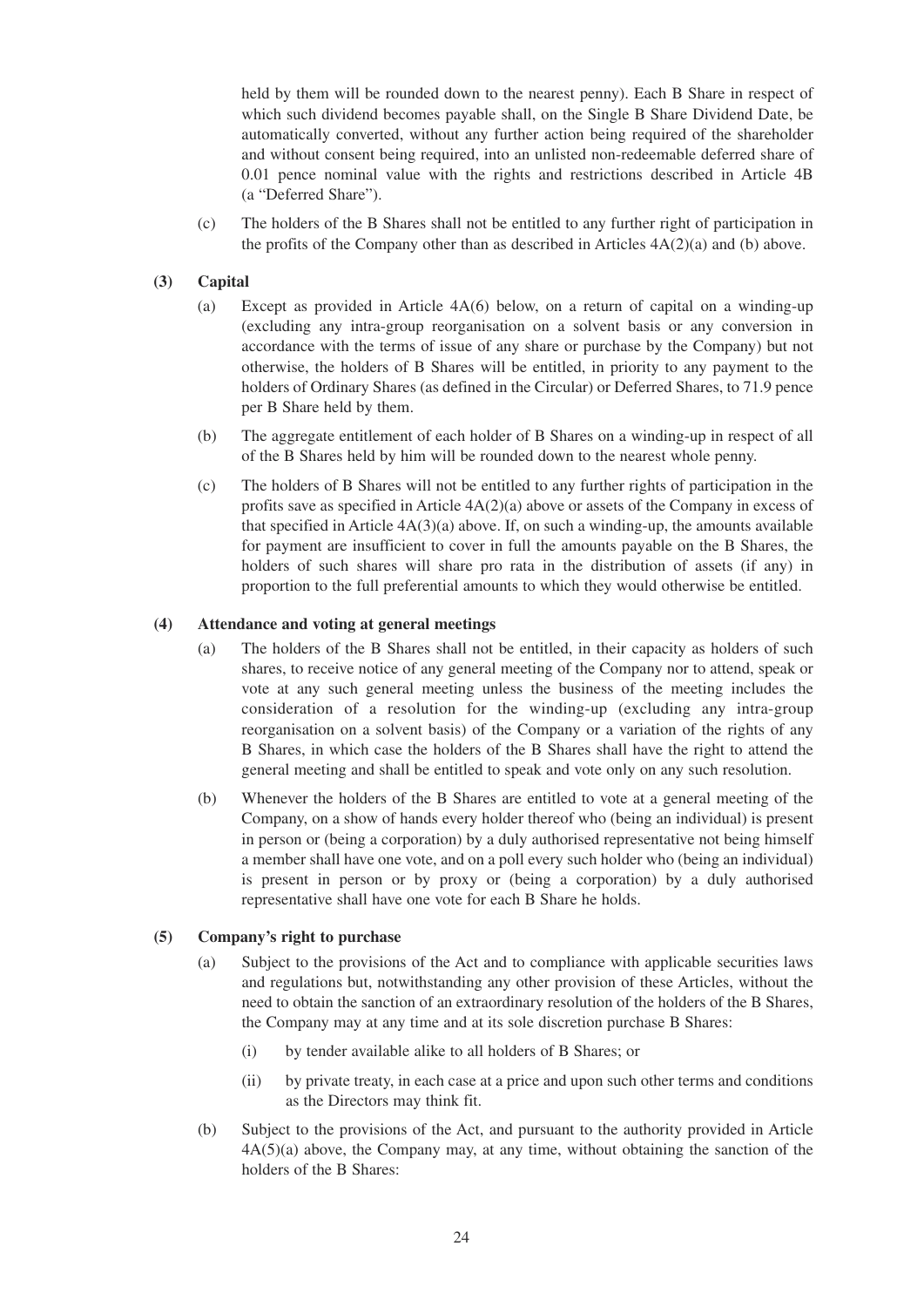- (i) appoint any person to accept any offer and agree to sell and execute on behalf of all the holders of the B Shares a transfer of all of the B Shares or any part thereof (and/or an agreement to transfer the same) to the Company or to such person as the Directors may determine, subject to the Company or such person (as the case may be) paying to the holders of the B Shares so transferred, such amount as they would be entitled to under Article 4A(3)(a) were the Company to be wound up on such day; and
- (ii) cancel all or any B Shares so purchased in accordance with the Act.

## **(6) Class rights**

- (a) The Company may from time to time create, allot and issue further shares, whether ranking *pari passu* with or in priority to the B Shares. The creation, allotment or issue of any such further shares (whether or not ranking in any respect in priority to the B Shares) shall be treated as being in accordance with the rights attaching to the B Shares and shall not involve a variation of such rights for any purpose or require the consent of the holders of B Shares.
- (b) A reduction by the Company of the capital paid up or credited as paid up on the B Shares and the cancellation of such B Shares shall be treated as being in accordance with the rights attaching to the B Shares and shall not involve a variation of such rights for any purpose. The Company will be authorised to reduce its capital (subject to the confirmation of the court in accordance with the Act and without obtaining the consent of the holders of the B Shares) including by paying to the holders of the B Shares the preferential amounts to which they are entitled as set out above.

#### **(7) Form, transferability, certificates and listing**

- (a) No share certificates or other documents of title shall be issued in respect of any B Shares. The B Shares are not renounceable and any transfer of B Shares will be effected in writing in usual or common form or in any other form which the Directors may approve. Every transfer of uncertificated B Shares must be carried out using a relevant system (e.g. CREST).
- (b) No application to the UKLA or the London Stock Exchange plc (the "London Stock Exchange") for the B Shares to be admitted to the Official List maintained by the UKLA for the purposes of Part 6 of the Financial Services and Markets Act 2000 and to trading on the main market for listed securities of the London Stock Exchange, respectively, has been, or will be, made, nor has or will any application be made for listing on any other stock exchange.
- (c) The B Shares may be settled through a relevant system (e.g. CREST).

#### **(8) Deletion of Article 4A (paragraphs (1)-(8)) when no B Shares in existence**

Article 4A (paragraphs (1)-(8)) shall remain in force until there are no longer any B Shares in existence, whether by way of conversion into Deferred Shares, cancellation or reclassification, whichever is earlier, notwithstanding any provision in these Articles to the contrary. Thereafter Article 4A (paragraphs (1)-(8)) shall be and shall be deemed to be of no effect (save to the extent that the provisions of Article 4A (paragraphs (1)-(8)) are referred to in other Articles) and shall be deleted and replaced with the wording "Article 4A (paragraphs (1)-(8)) has been deleted", and the separate register for the holders of B Shares shall no longer be required to be maintained by the Company; but the validity of anything done under Article 4A (paragraphs (1)-(8)) before that date shall not otherwise be affected and any actions taken under Article 4A (paragraphs (1)-(8)) before that date shall be conclusive and shall not be open to challenge on any grounds whatsoever."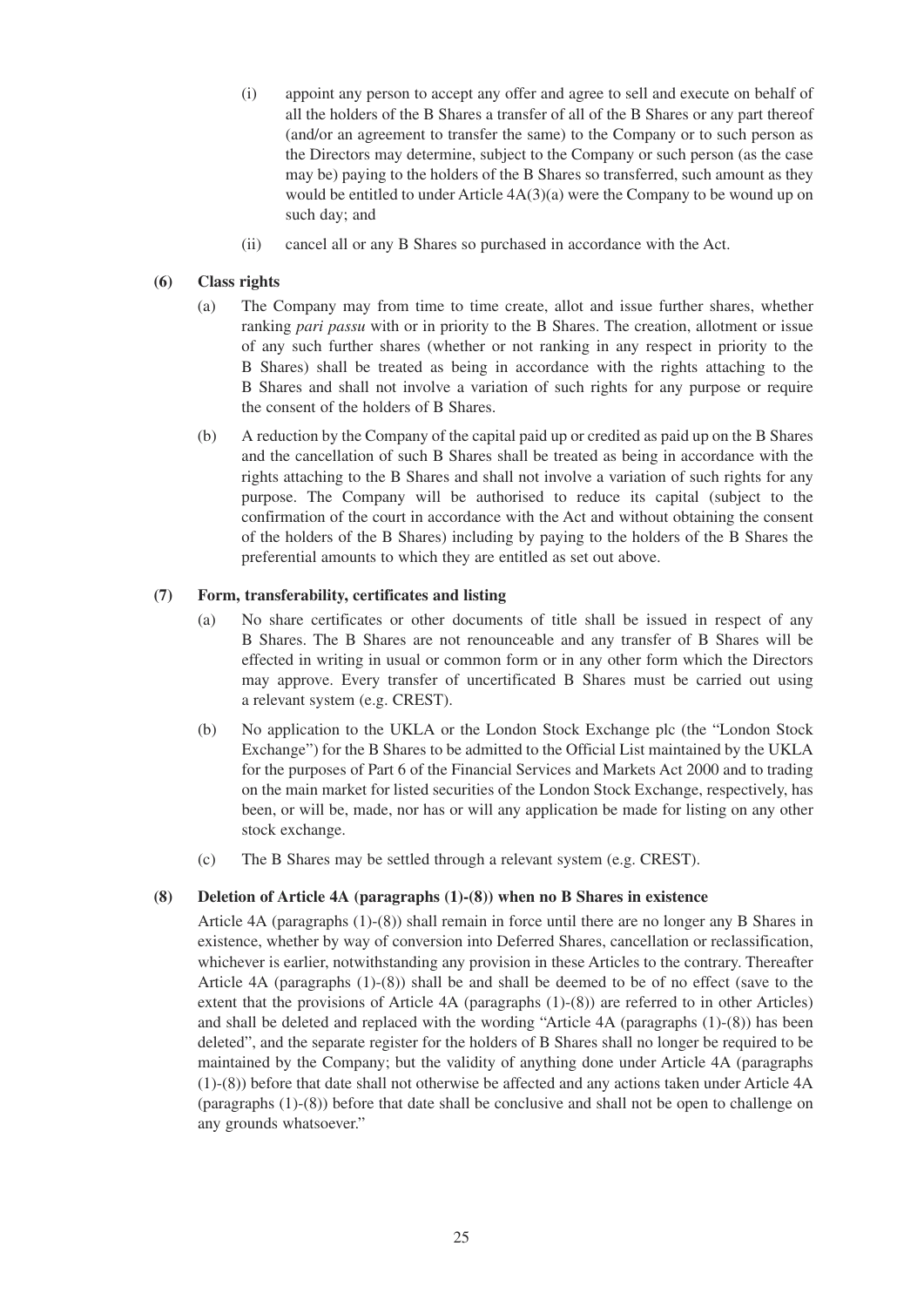# **PART V**

# **AMENDMENTS TO THE ARTICLES — DEFERRED SHARES**

The following sets out the detail of the amendment which is proposed to be made to the Articles at the EGM in respect of the rights attached to the Deferred Shares and in accordance with Article 4(B)(5) (Class rights) of the Articles.

Paragraph (2) of Article 4B, headed "Capital" shall be deleted and be replaced with following:

# **"(2) Capital**

On a return of capital on a winding-up (excluding any intra-group re-organisation on a solvent basis) there shall be paid to the holders of the Deferred Shares the nominal capital paid up or credited as paid up on such Deferred Shares after:

- (i) first, paying to the holders of the B Shares, if any, 71.9 pence per B Share held by them (the aggregate entitlement of each holder of B Shares in respect of all of the B Shares held by them will be rounded down to the nearest penny); and
- (ii) secondly, paying to the holders of Ordinary Shares (as defined in the Circular) the nominal capital paid up or credited as paid up on the New Ordinary Shares held by them respectively.

The holders of the Deferred Shares shall not be entitled to any further right of participation in the assets of the Company."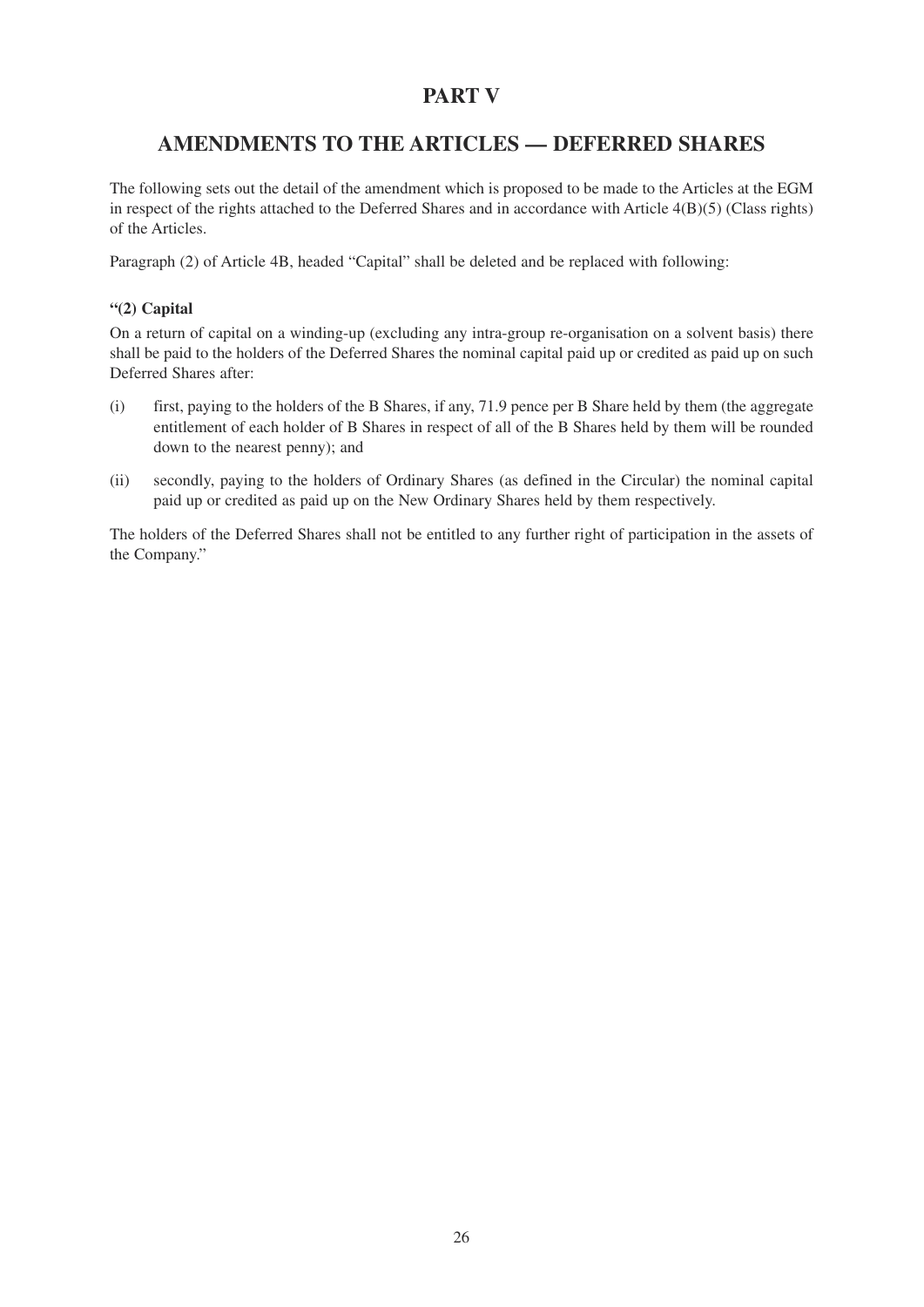# **PART VI**

# **UNITED KINGDOM TAXATION IN RELATION TO THE RETURN OF VALUE**

The following paragraphs are intended as a general guide only and are based on current legislation and HMRC practice (which are both subject to change at any time, possibly with retrospective effect). They do not address all possible tax considerations that may be relevant to the Shareholders. Therefore such Shareholders are advised to satisfy themselves as to their own tax consequences deriving from their ownership of shares in the Company. They summarise advice received by the Company as to the position of individual and corporate Shareholders who are resident in the United Kingdom for tax purposes, who are the absolute beneficial owners of their Existing Ordinary Shares and who hold their Existing Ordinary Shares as an investment. They do not address the position of Overseas Shareholders. Other UK resident Shareholders, such as dealers in securities, the trustees of the employee benefit trusts, insurance companies and collective investment vehicles, may be taxed differently and are not considered.

**If you are in any doubt as to your tax position or you are subject to tax in a jurisdiction outside the UK, you should consult an appropriate professional adviser on your specific circumstances without delay.**

**This section is not intended to be, and should not be construed to be, legal or taxation advice to any particular Shareholder.**

## **1. Capital Reorganisation, including the Share Capital Consolidation**

For the purposes of UK taxation of capital gains and corporation tax on chargeable gains ("CGT") it is expected that:

- 1.1 the subdivision and consolidation of Existing Ordinary Shares into New Ordinary Shares and the issue of B Shares arising from the Capital Reorganisation will be a reorganisation of the share capital of Computacenter. Accordingly, a Shareholder should not be treated as making a disposal of all or part of his holding of Existing Ordinary Shares by reason of the Capital Reorganisation being implemented;
- 1.2 the New Ordinary Shares and the B Shares replacing a Shareholder's holding of Existing Ordinary Shares as a result of the Capital Reorganisation should be treated as the same asset as, and as having been acquired at the same time as, the Shareholder's holding of Existing Ordinary Shares. Accordingly, the Shareholder's base cost in his Existing Ordinary Shares should be split between the New Ordinary Shares and the B Shares; and
- 1.3 the sale, on behalf of relevant Shareholders, of fractional entitlements to New Ordinary Shares resulting from the Share Capital Consolidation (where applicable) will not in practice be normally treated as constituting a part disposal for CGT purposes. Instead the amount of any payment received by a Shareholder will be deducted from the base cost of the New Ordinary Shares received. If the amount of any payment received exceeds a Shareholder's base cost in the shares, that will give rise to a part disposal of those shares for CGT purposes but that Shareholder may elect (in effect) for the excess to be treated as a capital gain and to give up any basis he has in his shares.

# **2. Single B Share Dividend – income tax**

2.1 The Single B Share Dividend should be treated in the same way as any other dividend paid by Computacenter. Computacenter should not be required to withhold tax at source when paying the Single B Share Dividend.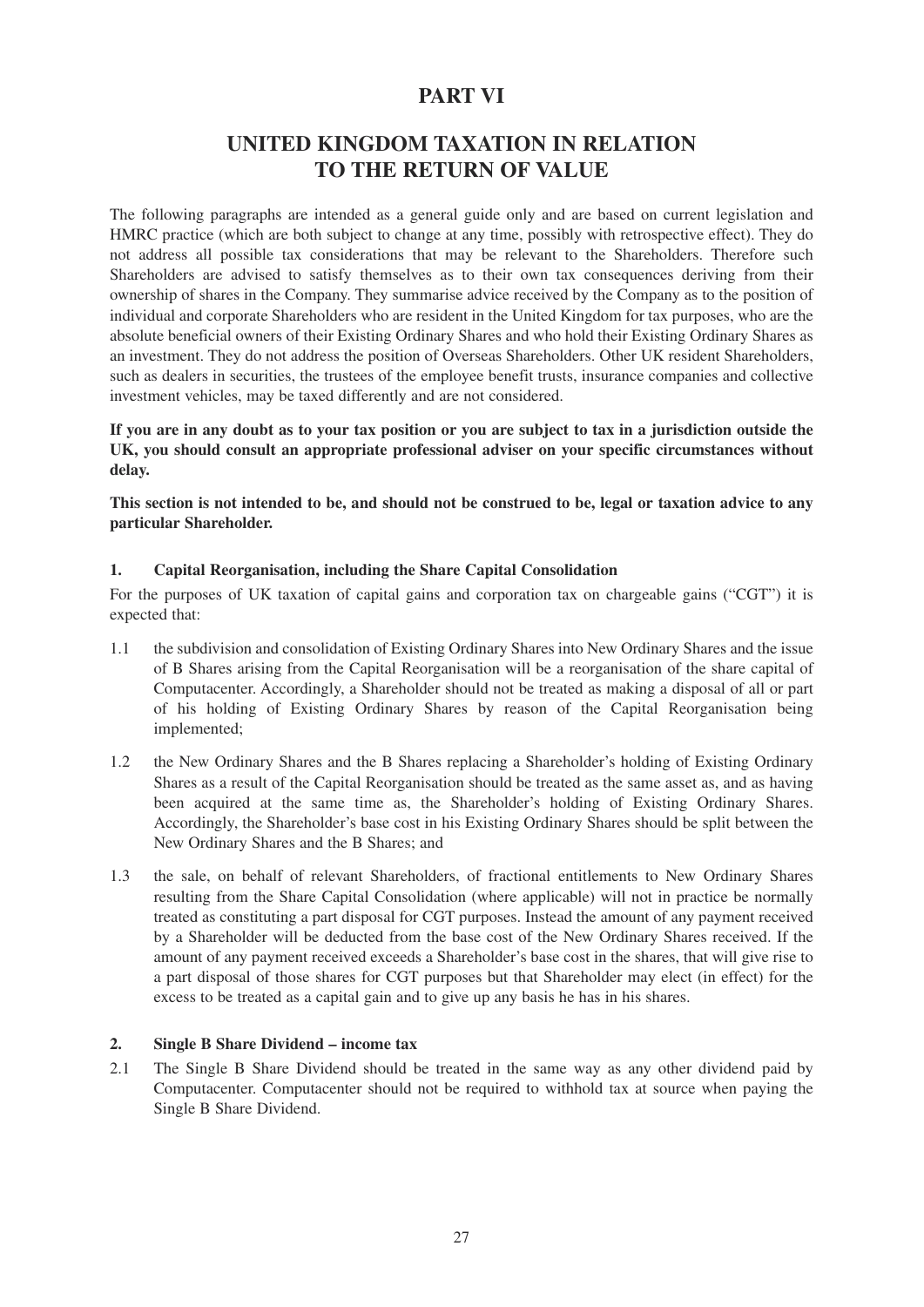# 2.2**Individual Shareholders within the charge to United Kingdom income tax**

- (a) When the Company pays a dividend to a Shareholder who is an individual resident (for tax purposes) in the United Kingdom, the Shareholder will generally be entitled to a tax credit equal to one-ninth of the dividend received. The dividend received plus the related tax credit (the "gross dividend") will be part of the Shareholders' total income for income tax purposes and will, generally, be regarded as the top slice of that income. However, in calculating the Shareholder's liability to income tax in respect of the gross dividend, the tax credit (which equates to 10 per cent. of the gross dividend) is set off against the tax chargeable on the gross dividend.
- (b) *For Basic Rate Taxpayers.* In the case of a Shareholder who is liable to income tax at the basic rate only, the Shareholder will be subject to tax on the gross dividend at the rate of 10 per cent. The tax credit will, in consequence, satisfy in full the Shareholders' liability to income tax on the gross dividend. Where the tax credit exceeds the Shareholder's tax liability the Shareholder cannot claim repayment of the tax credit from HMRC.
- (c) *For Higher Rate Taxpayers.* To the extent that, after taking into account the Shareholder's other taxable income, the gross dividend falls above the threshold for the higher rate of income tax but below the threshold for the additional rate of income tax, the Shareholder will be subject to tax on the gross dividend at the rate of 32.5 per cent. This means that the tax credit will satisfy only part of the Shareholder's liability to income tax on the gross dividend, so that to that extent the Shareholder will have to account for income tax equal to 22.5 per cent. of the gross dividend (which equates to 25 per cent. of the dividend received).
- (d) *For Additional Rate Taxpayers.* To the extent that, after taking into account the Shareholder's other taxable income, the gross dividend falls above the threshold for the additional rate of income tax, the Shareholder will be subject to tax on the gross dividend at the rate of 37.5 per cent. This means that the tax credit will satisfy only part of the Shareholder's liability to income tax on the gross dividend, so that to that extent the Shareholder will have to account for income tax equal to 27.5 per cent. of the gross dividend (which equates to approximately 30.6 per cent. of the dividend received).

## 2.3**Corporate Shareholders within the charge to United Kingdom corporation tax**

- (a) Shareholders within the charge to United Kingdom corporation tax which are "small companies" (for the purposes of United Kingdom taxation of dividends) should not generally expect to be subject to tax on dividends from the Company.
- (b) Other Shareholders within the charge to United Kingdom corporation tax will not be subject to tax on dividends from the Company so long as the dividends fall within an exempt class and certain conditions are met.

## **3. Single B Share Dividend – taxation of chargeable gains**

- 3.1 For CGT purposes, the Single B Share Dividend (and the consequent conversion of the B Shares into Deferred Shares) should not be treated as giving rise to a disposal or part disposal of the B Shares.
- 3.2 Shareholders who receive the Single B Share Dividend should note that, consequent to the Capital Reorganisation, a proportion of the base cost of their original holdings of Existing Ordinary Shares should be attributed to the B Shares (and subsequently the Deferred Shares). Correspondingly, only a proportion of the base cost of the original holding of Existing Ordinary Shares should be available on a subsequent disposal of New Ordinary Shares.
- 3.3 The repurchase by Computacenter of all or any of the Deferred Shares should be treated as a disposal for CGT purposes, which may give rise to a capital loss.
- 3.4 Shareholders liable to corporation tax should note that it is possible, but unlikely, that the value shifting or depreciatory transaction legislation might apply to such a Shareholder who elects for the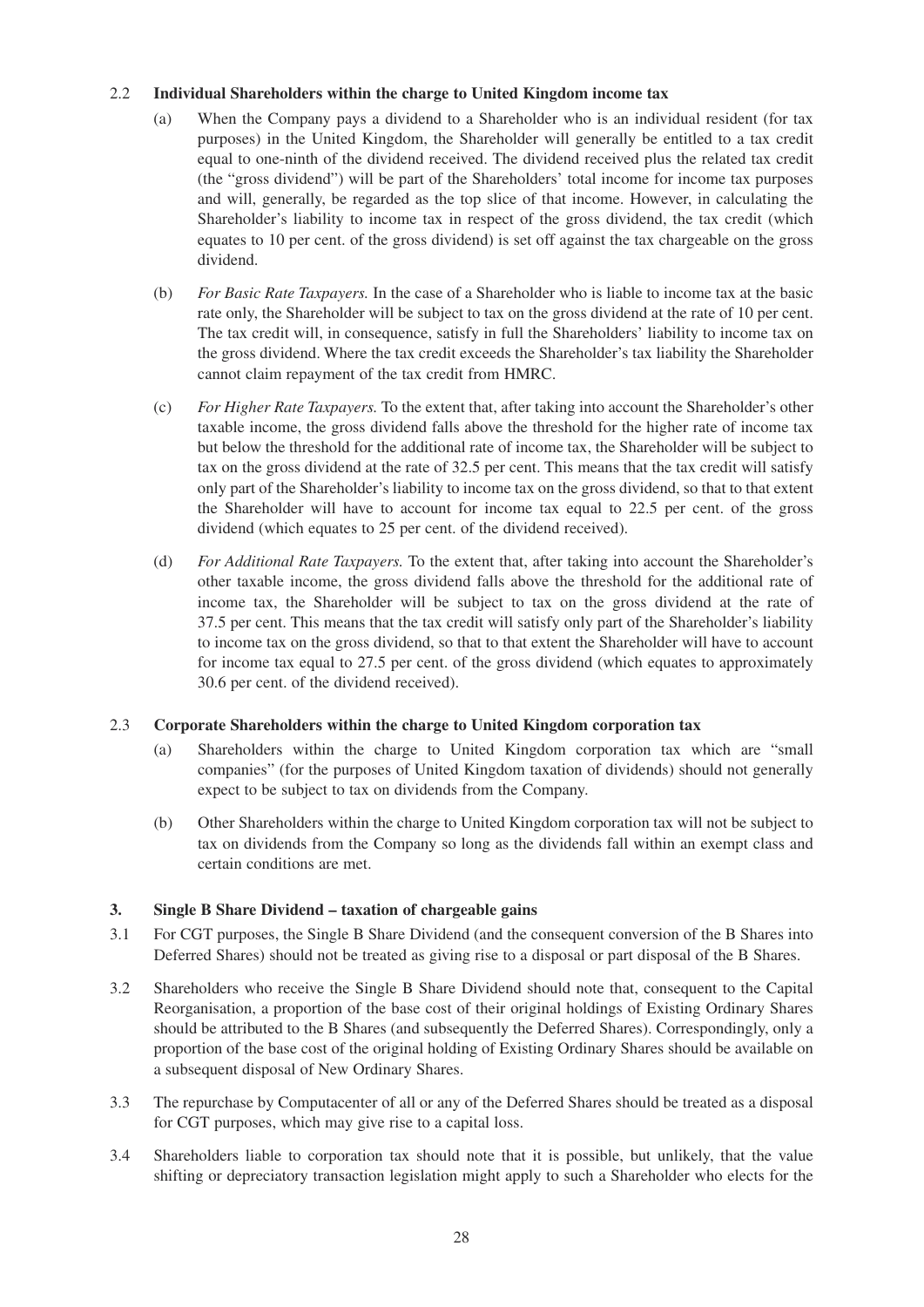Single B Share Dividend, such that any capital loss on such shares attributable to the payment of that dividend could be disallowed.

# **4. Purchase Offer**

- 4.1 On the sale of all or any of the B Shares to Investec pursuant to the Purchase Offer, an individual Shareholder may, depending on his individual circumstances, be subject to CGT on the amount of any chargeable gain realised. Any gain should be measured by reference to the excess of the sale price over the Shareholder's allowable expenditure for the B Shares sold. The Shareholder's allowable expenditure in relation to his Existing Ordinary Shares should be apportioned between the New Ordinary Shares and the B Shares by reference to market value. In the case of the New Ordinary Shares, this should be determined by reference to the first day on which market values or prices are quoted or published for the New Ordinary Shares.
- 4.2 The amount of CGT, if any, payable by an individual Shareholder in relation to the capital gain described in the paragraph above should depend on his personal tax position. No tax will be payable on any gain realised on a disposal of the B Shares if the amount of the net chargeable gains realised by a Shareholder, when aggregated with other net gains realised by that Shareholder in the year of assessment (and after taking account of allowable losses), does not exceed the annual exemption  $(£11,000$  for 2014/2015). Broadly, any gains in excess of this amount will be taxed at a rate of 18 per cent. for a taxpayer paying tax at the basic rate and 28 per cent. for a taxpayer paying tax at a rate above the basic rate of income tax. Where the gains of a basic rate taxpayer subject to CGT exceed the unused part of his basic rate, that excess is subject to tax at the 28 per cent. rate.
- 4.3 A corporate Shareholder is normally taxable on all of its chargeable gains, subject to any reliefs and exemptions. Corporate Shareholders should be entitled to indexation allowance up to the date the chargeable gain is realised.
- 4.4 Shareholders accepting the Purchase Offer should note that, consequent to the Capital Reorganisation, a proportion of the base cost of their original holdings of Existing Ordinary Shares should be attributed to the B Shares. Correspondingly, only a proportion of the base cost of the original holding of Existing Ordinary Shares should be available on a subsequent disposal of New Ordinary Shares.

## **5. Dividends on New Ordinary Shares**

Dividends payable on the New Ordinary Shares should be subject to United Kingdom income tax or United Kingdom corporation tax on income under the rules applicable to dividends.

## **6. Stamp Duty and Stamp Duty Reserve Tax**

Except in relation to depository receipt arrangements or clearance services where special rules apply:

- 6.1 no stamp duty or stamp duty reserve tax ("SDRT") should be payable on the issue of B Shares pursuant to the Capital Reorganisation;
- 6.2 an agreement to sell New Ordinary Shares or B Shares should normally give rise to a liability on the purchaser to SDRT at the rate of 0.5 per cent. of the actual consideration paid. If an instrument of transfer of the New Ordinary Shares or B Shares is subsequently produced, it should generally be subject to stamp duty at the rate of 0.5 per cent. (rounded up to the nearest multiple of £5) of the actual consideration paid. When such stamp duty is paid, the SDRT charge should be cancelled and any SDRT already paid should be refunded. Stamp duty and/or SDRT is generally paid by the purchaser;
- 6.3 there should be no stamp duty or SDRT on the conversion of the B Shares to Deferred Shares;
- 6.4 the subdivision and consolidation of Existing Ordinary Shares into New Ordinary Shares should not be chargeable to stamp duty or SDRT;
- 6.5 for the avoidance of doubt, a sale of B Shares or the rights to the B Shares to Investec pursuant to the Purchase Offer should not give rise to any liability to stamp duty or SDRT for the selling Shareholder;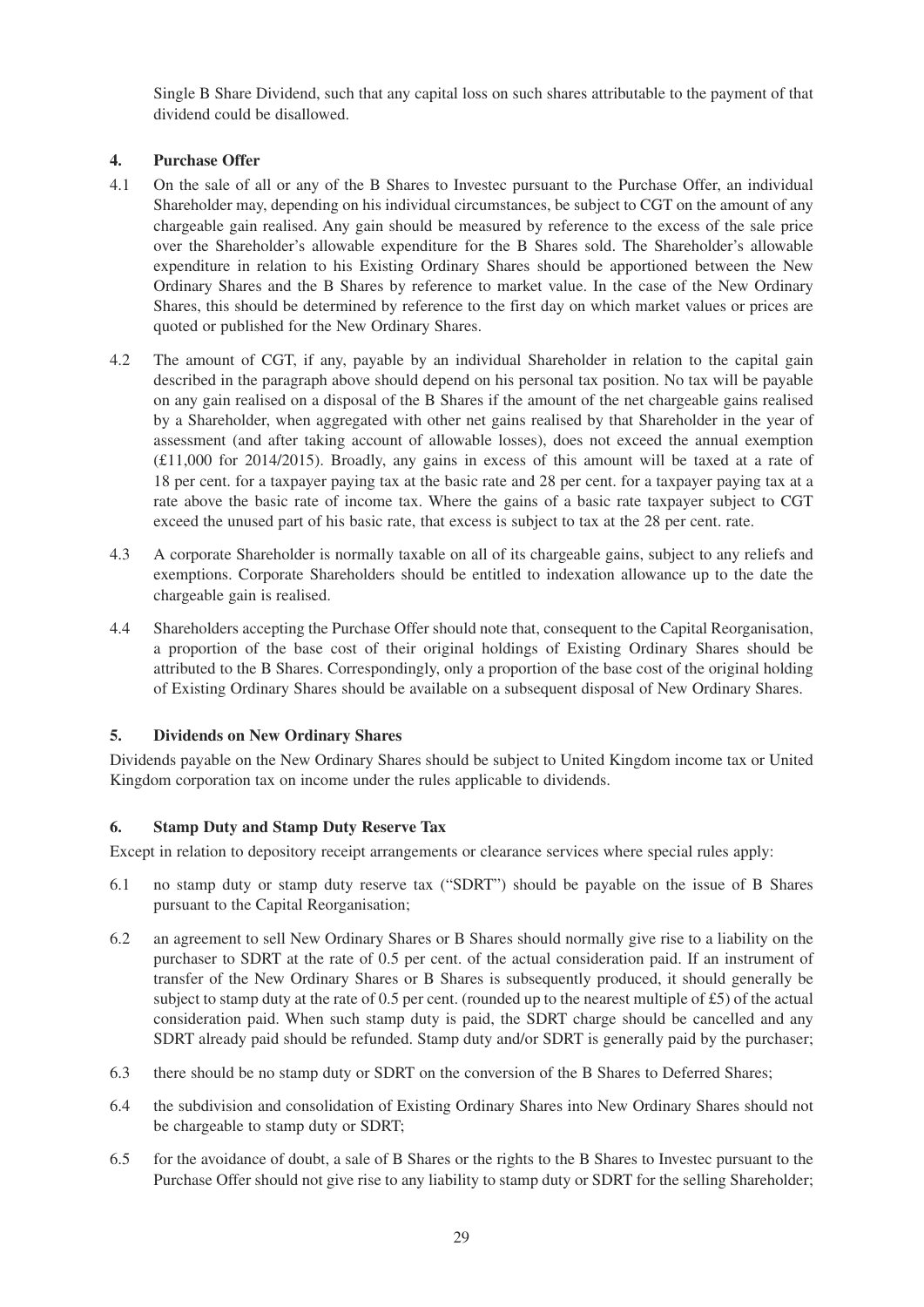- 6.6 liability for SDRT should arise for Investec on the purchase by Investec of the B Shares pursuant to the Purchase Offer;
- 6.7 the buyback of Deferred Shares by the Company, which have been set up as non-redeemable, will be within the charge to stamp duty; this will not, however, be the Shareholder's liability.

## **7. Transactions in securities**

- 7.1 Under the provisions of Part 15 of the CTA 2010 (for companies) and Chapter 1 of Part 13 of the ITA 2007 (for individuals), HMRC can in certain circumstances counteract tax advantages arising in relation to a transaction or transactions in securities. If these provisions were to be applied by HMRC to the proposed B Share structure, in broad terms, those Shareholders who elected to receive a capital return might be liable to taxation as if they had received an income amount.
- 7.2 In accordance with Section 748 of the CTA 2010 and Section 701 of the ITA 2007, the Company has applied for and received clearance from HMRC that they are satisfied that the transactions in securities provisions should not be applied to the proposed B Share structure.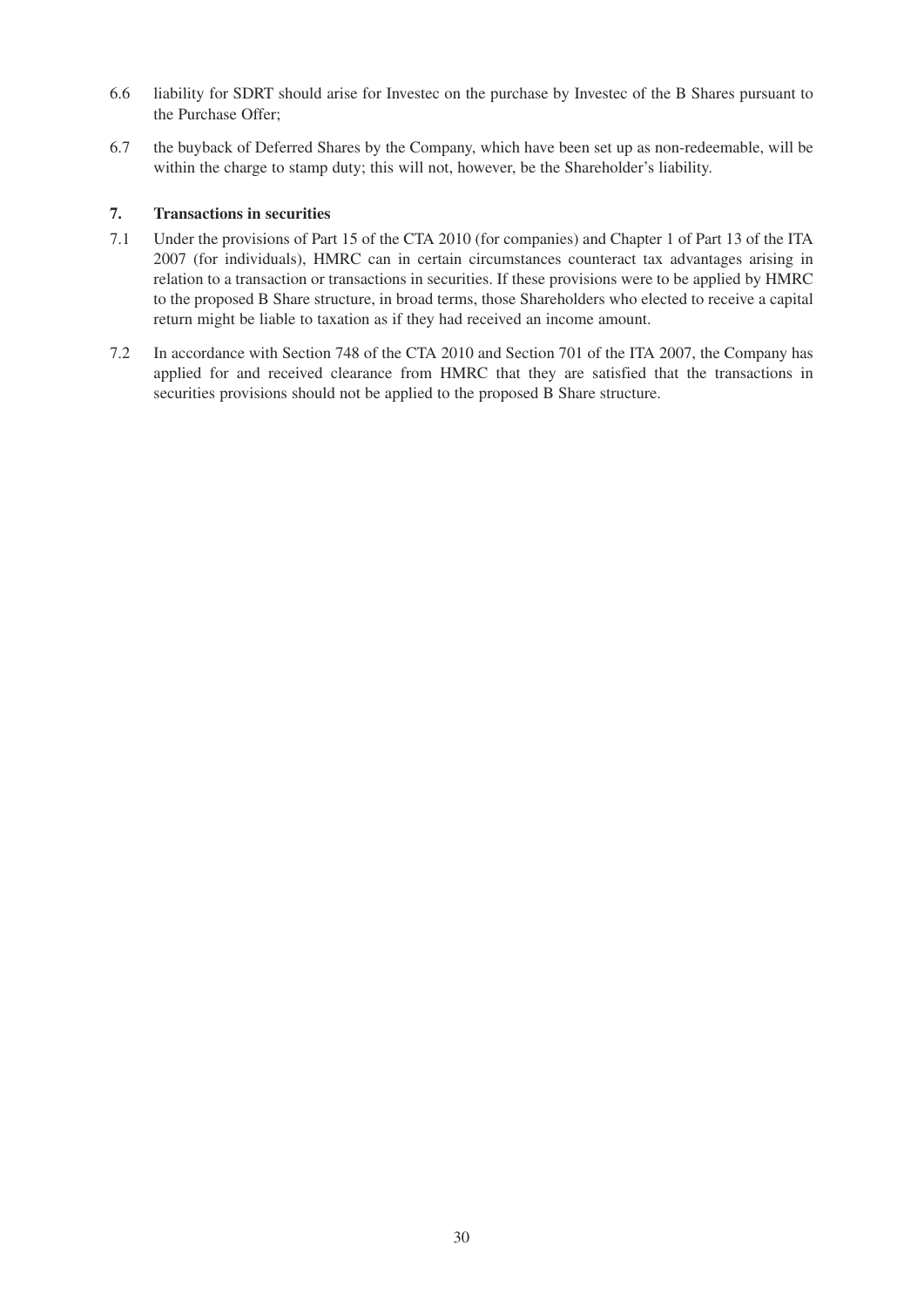# **PART VII**

# **ADDITIONAL INFORMATION**

# **1. Summary of the rights and restrictions attaching to the New Ordinary Shares**

The rights and restrictions attaching to the New Ordinary Shares will be set out in the Articles in relation to the Existing Ordinary Shares, as amended, if resolution 1 is passed at the EGM (as set out in the notice convening the EGM in Part VII of this document). These may be summarised, as regards income, return of value and voting, as follows:

*Income:* The holders of the New Ordinary Shares shall be entitled to be paid any profits of the Company subject to payment of the Single B Share Dividend available for distribution and determined to be distributed. Any dividend payable on the New Ordinary Shares which has remained unclaimed for 12 years from the date when it became due for payment shall be forfeited and shall cease to remain owing by the Company.

*Capital:* On a return of value on a winding-up (excluding any intra-group reorganisation on a solvent basis) after paying such sums as may be due in priority to the holders of any other class of shares in the capital of the Company, any further such amount shall be paid to the holders of the New Ordinary Shares rateably according to the amounts paid up or credited as paid up in respect of each New Ordinary Share.

*Voting:* The holders of the New Ordinary Shares shall be entitled in respect of their holding of such shares to receive notice of any general meeting of the Company and to attend and vote at any such general meeting. At any such meeting, on a show of hands, every holder of New Ordinary Shares present in person shall have one vote and every such holder present in person or by proxy shall upon a poll have one vote for every New Ordinary Share of which he is the holder.

*Form:* The New Ordinary Shares are not renounceable and will be transferable by an instrument of transfer in usual or common form. The New Ordinary Shares will be in registered form. The Company will apply for the New Ordinary Shares to be admitted to CREST with effect from Listing. Accordingly, it is anticipated that settlement of transactions in the New Ordinary Shares may take place within the CREST system in respect of general market transactions.

## **2. Electing in CREST**

If your Shares are held in uncertificated form, you should not have received nor should you complete or return a Form of Election. Details of how to make an election in respect of the Return of Value are set out below.

## *Alternative 1: Single B Share Dividend (Income)*

Shareholders who hold shares in CREST and who wish in respect of all of their holdings of Existing Ordinary Shares to elect to receive the Single B Share Dividend **NEED TAKE NO ACTION**. CREST Holders who do not return a TTE instruction will automatically receive the Single B Share Dividend for their B Shares.

# *Alternative 2: Purchaser Offer (Capital)*

Shareholders who hold shares in CREST and who wish to elect for Alternative 2: Purchase Offer (Capital), should take (or procure to be taken) the action set out below to transfer (by means of a TTE instruction) the number of Existing Ordinary Shares held at the Record Date to an escrow balance, specifying Equiniti in its capacity as a CREST receiving agent (under its participant ID referred to below) as the escrow agent, as soon as possible and in any event so that the transfer to escrow settles not later than 4.30 p.m. on 19 February 2015.

If you are a CREST personal member, you should refer to your CREST sponsor before taking any action. Your CREST sponsor will be able to confirm details of your participant ID and the member account ID under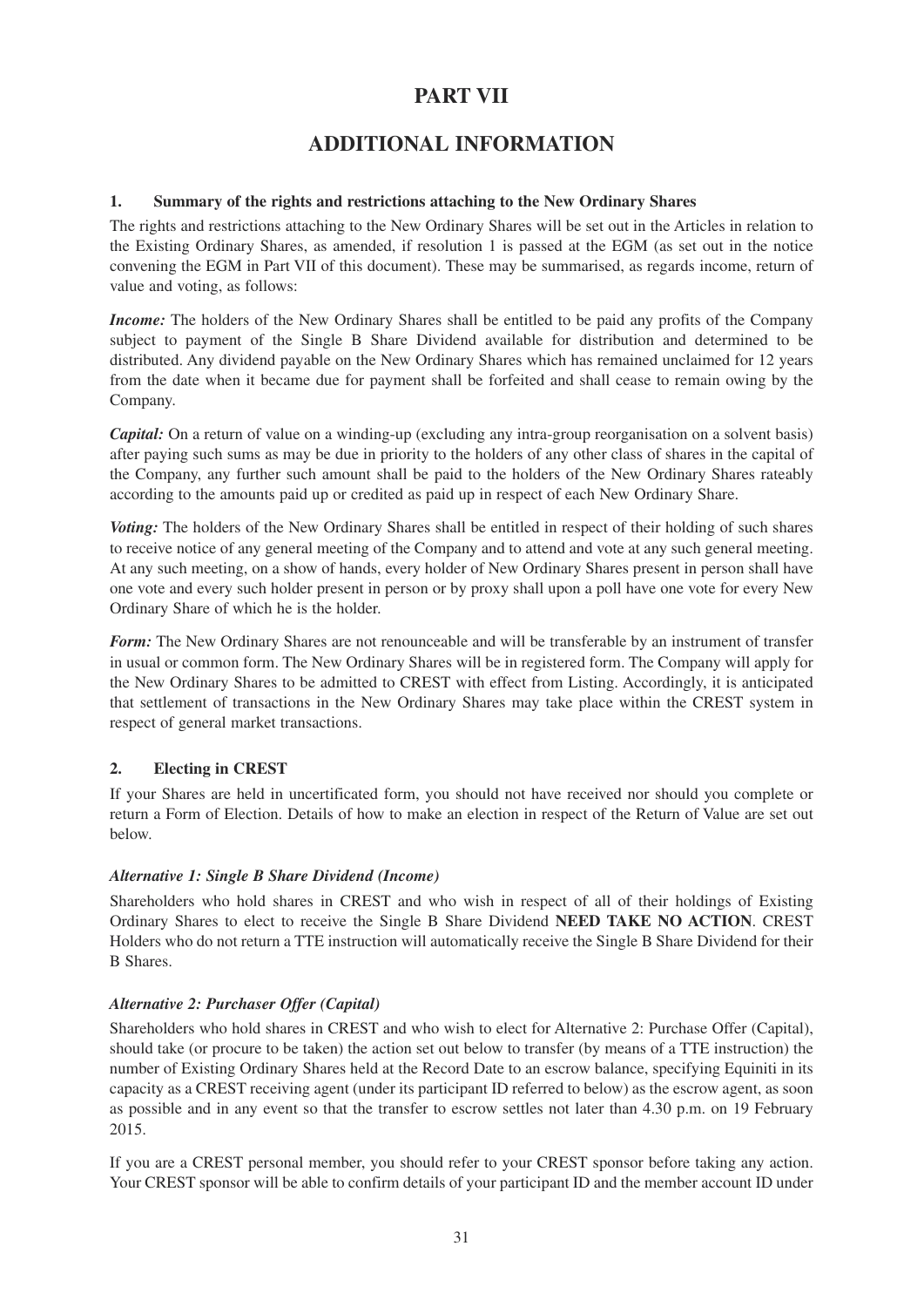which your Existing Ordinary Shares are held. In addition, only your CREST sponsor will be able to send the TTE instruction to Euroclear.

You should send (of if you are a CREST personal member, procure that your CREST sponsor sends) a TTE instruction to Euroclear, which must be properly authenticated in accordance with Euroclear's specifications and which must contain, in addition to other information that is required for the TTE instruction to settle in CREST, the following details:

- the number(s) of Existing Ordinary Shares to be transferred to an escrow balance;
- your participant ID;
- your member account ID;
- the participant ID of Equiniti, which is 5RA16;
- the member account ID of Equiniti, which for these purposes is PURCHASE;
- the Ordinary Share ISIN, which is GB00B99K3F91;
- the corporate action number for the Return of Value, which is allocated by Euroclear and can be found by viewing the relevant corporate action details in CREST;
- the intended settlement date for the transfer to escrow, which should be as soon as possible and in any event no later than 4.30 p.m. on 19 February 2015;
- input with standard delivery instruction priority of 80; and
- your name and contact number inserted in the shared note field.

## *Partial Elections*

Although partial elections are not permitted, it is recognised that some CREST nominees may hold Ordinary Shares in one CREST account on behalf of a number of underlying beneficial holders. In such a case, a TTE instruction received by Equiniti from a CREST nominee (provided it is settled as at 4.30 p.m. on 19 February 2015) making an election for less than their total holding of Ordinary Shares will not be rejected but, by settling a TTE instruction via the CREST system, in relation to a number of Ordinary Shares that does not represent the entire holding of the CREST nominee as at 4.30 p.m. on 19 February 2015, the CREST nominee will be deemed to have confirmed that any such election for the Purchase Offer is in relation to the total number of B Shares held by any underlying beneficial holder.

## *Validity of Elections*

White Forms of Election not completed in accordance with the instructions printed thereon or in this document and TTE instructions not made in accordance with instructions above will not be valid. Subject to the specific provisions of this paragraph, the Directors may treat as valid in whole or in part a white Form of Election or TTE instruction which is received by Equiniti or otherwise on behalf of the Company which is not entirely in order or in correct form or which is not accompanied by (as applicable) the relevant share certificate(s) and/or other relevant document(s) or is received by it in any place or places or in any other form or manner (including time of receipt) determined by either Equiniti or the Company otherwise than as set out in this document or in the white Form of Election. In that event, cheques in respect of the Purchase Offer or the Single B Share Dividend will not be issued until after (as applicable) the relevant transfer to escrow has settled and/or other document(s) of title or indemnities satisfactory to Investec and the Company have been received by Equiniti.

## **3. Purchase Offer Agreement**

Under the Purchase Offer Agreement, Investec has agreed that it will, as principal, make an offer to purchase those B Shares in respect of which Shareholders (other than US Holders) have elected to accept the Purchase Offer. The Purchase Offer will be made in the manner and on the terms set out in this document and the white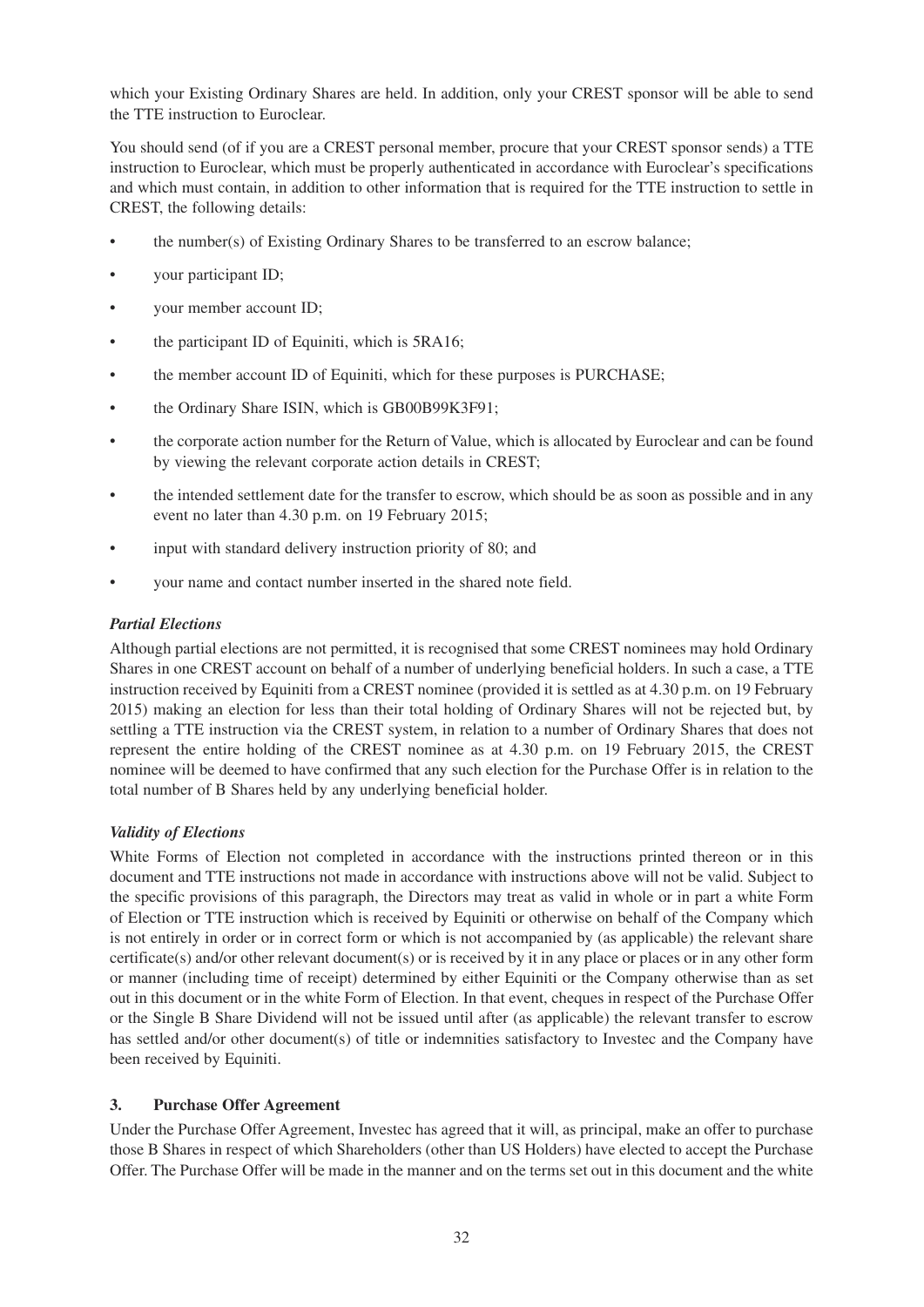Form of Election. The obligation of Investec to make the Purchase Offer is conditional on the satisfaction, or waiver by Investec, of a number of conditions, including:

- (i) the passing of resolution 1 (set out in Part VIII of this document) at the EGM without amendment;
- (ii) the issue and allotment of the B Shares;
- (iii) the Company having sufficient profits available for distribution to enable it to pay the Single B Share Dividend in respect of all B Shares; and
- (iv) the relevant escrow agent having provided Investec with written confirmation that the relevant payment into an escrow account has been made.

Investec has the right to terminate the Purchase Offer Agreement in accordance with the terms specified therein if the above conditions are not satisfied or waived by 8.00 a.m. on 23 February 2015, upon the occurrence of a failure on the part of the Company to comply with its obligations thereunder or a breach by the Company of the warranties given to Investec under the Purchase Offer Agreement or the occurrence of certain events (including, without limitation, the occurrence of any material adverse change in the financial and trading position of the Company or any material adverse change in the tax legislation or HMRC practice in the UK, such that, in the good faith opinion of Investec, the Purchase Offer would be damaging or detrimental to the interests of Investec in any material respect).

The Company has the right to terminate the Purchase Offer Agreement in accordance with the terms specified therein if, before the Purchase Offer is made by Investec, there is a material adverse change in the financial and trading position or prospects of the Company or any material adverse change in the tax legislation or HMRC practice in the UK, such that in the good faith opinion of the Company, the Purchase Offer would be damaging or detrimental to the interests of the Company in any material respect. The Purchase Offer Agreement will terminate if the Purchase Offer has not been made by 5.00 p.m. on 9 April 2015.

In addition to the above, the Purchase Offer Agreement includes provisions which allow Investec to require the Company to purchase all Deferred Shares legally and beneficially owned by Investec for an aggregate consideration of one penny (the number of Deferred Shares held by Investec will be dependent on the number of B Shares purchased by Investec pursuant to the Purchase Offer and then subsequently automatically converted to Deferred Shares as at the Single B Share Dividend Date).

## **4. Escrow Agreement**

Under the Escrow Agreement, the Company has agreed, no later than the Business Day prior to the Purchase Offer Date, to pay into an escrow account 71.9 pence per B Share in respect of which Shareholders have elected to accept the Purchase Offer.

# **5. Consent**

Investec has given and has not withdrawn its written consent to the issue of this document with the inclusion herein of references to its name in the form and context in which it appears.

## **6. Documents available for inspection**

Copies of the following documents will be available for inspection during normal business hours on any weekday (public holidays excepted) at the offices of Linklaters LLP, One Silk Street, London EC2Y 8HQ and at the registered office of the Company at Hatfield Avenue, Hatfield, Hertfordshire AL10 9TW, United Kingdom from the date of this document up to and including the date of the EGM and will also be available for inspection at the EGM:

- (i) the Articles;
- (ii) the consent letter from Investec referred to in this Part VII;
- (iii) the list of proposed amendments to the Articles in consequence of the Capital Reorganisation;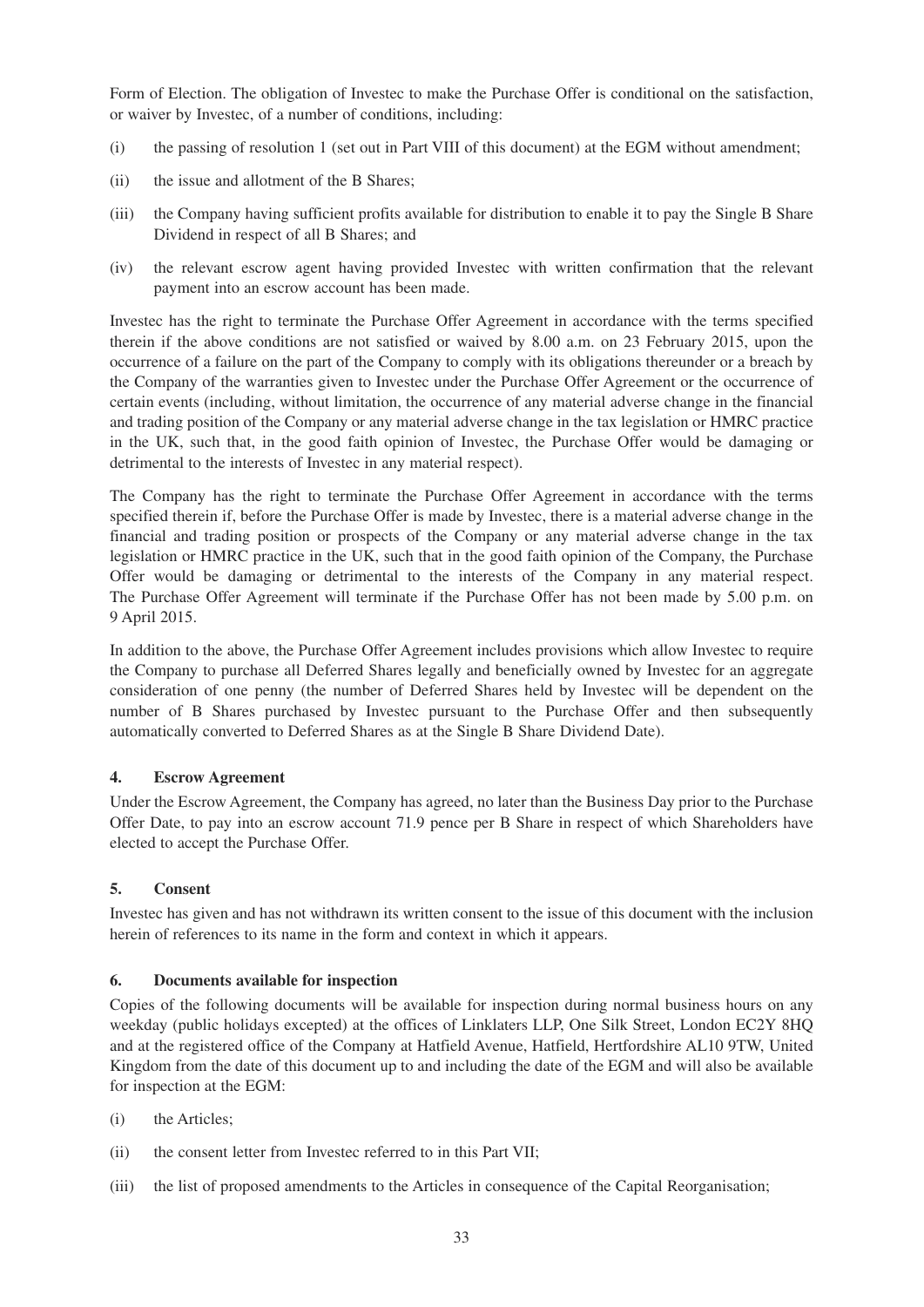- (iv) the Purchase Offer Agreement referred to in this Part VII;
- (v) the Escrow Agreement referred to in this Part VII; and
- (vi) this document.
- 2 February 2015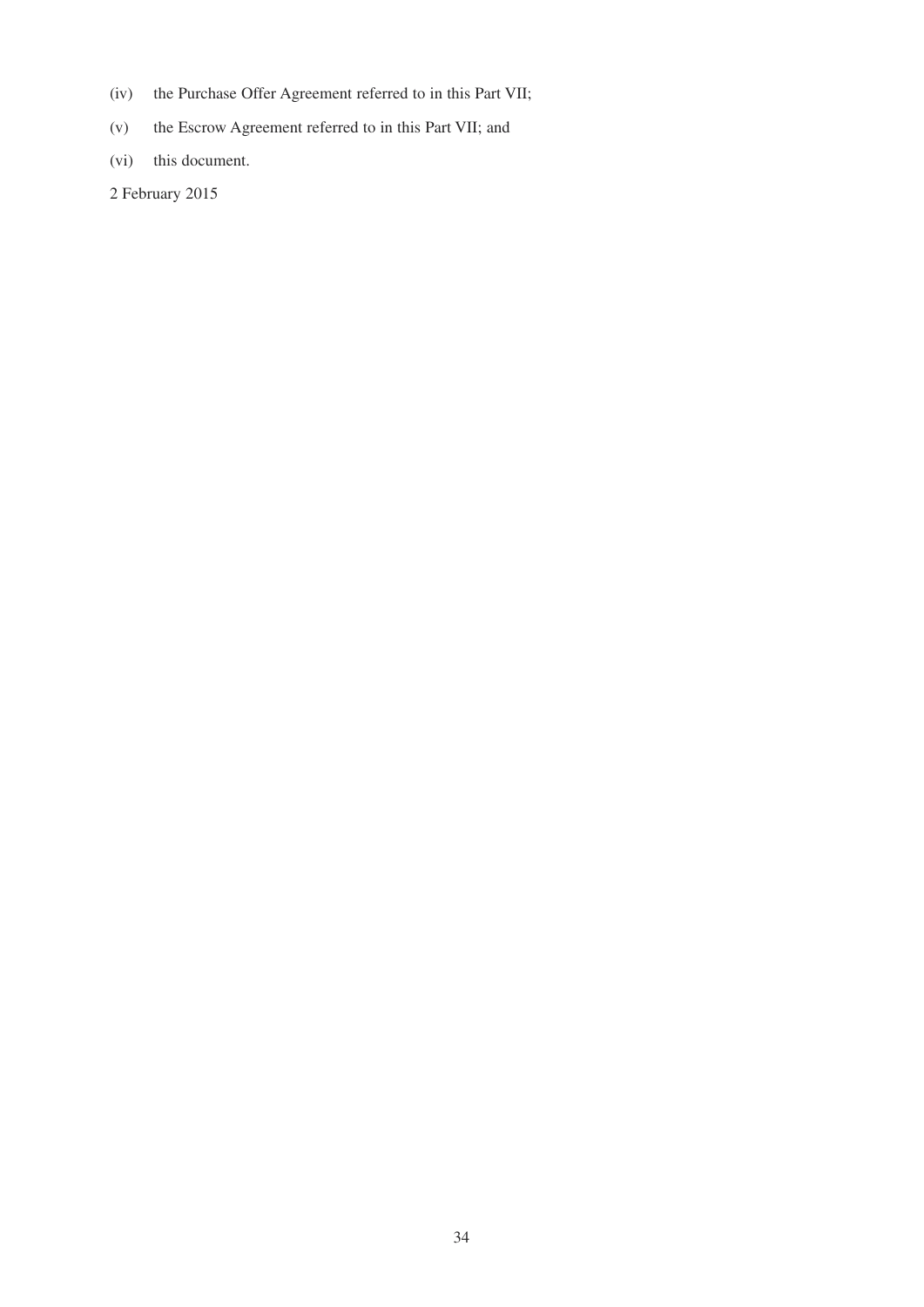# **PART VIII**

# **NOTICE OF EXTRAORDINARY GENERAL MEETING**

### **Computacenter plc**

*(registered in England and Wales with company number 03110569)*

(the "Company")

### **Notice of Extraordinary General Meeting (the "EGM")**

**NOTICE IS HEREBY GIVEN** that an Extraordinary General Meeting of the Company will be held at Computacenter House, 93-101 Blackfriars Road, London SE1 8HL, United Kingdom at 2.00 p.m. on 19 February 2015 to consider and, if thought fit, pass the following resolutions, of which resolutions 1, 3 and 4 will be proposed as special resolutions and resolution 2 will be proposed as an ordinary resolution:

# **Resolution 1**

**THAT**, conditional on the admission to the premium listing segment of the Official List (as defined in the circular to Shareholders issued by the Company and dated 2 February 2015 (the "Circular")) (in accordance with the Listing Rules (as defined in the Circular)) of the UK Listing Authority and to trading on the London Stock Exchange plc's market for listed securities (in accordance with the rules of the London Stock Exchange plc) becoming effective ("Listing") by 8.00 a.m. on 20 February 2015 (or such later time and/or date as the directors of the Company (the "Directors") may determine) of the New Ordinary Shares (as defined below) having the rights and restrictions set out in the articles of association of the Company as proposed to be amended pursuant to paragraph (c) below (the "Articles"):

- (a) the Directors be and are hereby authorised to:
	- (i) capitalise up to a maximum sum not exceeding £14,500 standing to the credit of the Company's share premium account and to apply such sum in paying up in full up to 145,000,000 nonredeemable shares with a nominal value of 0.01 of a penny each having the rights and restrictions set out in the Articles as proposed to be amended pursuant to paragraph (c) below (the "B Shares"); and
	- (ii) pursuant to Section 551 of the Companies Act 2006 (as amended) (the "Act"), allot and issue such B Shares credited as fully paid up, up to an aggregate nominal amount of £14,500, to the holders of the existing ordinary shares in the Company (the "Existing Ordinary Shares") on the basis of one B Share for each Existing Ordinary Share held and recorded in the register of members of the Company (excluding any Existing Ordinary Shares held as treasury shares) at 5.00 p.m. on 19 February 2015 (or such other time and/or date as the Directors may determine), provided that the authority hereby conferred shall expire at the conclusion of the next annual general meeting of the Company or within 15 months from the date of the passing of this resolution, whichever is the earlier;
- (b) each Existing Ordinary Share as shown in the register of members of the Company (including any Existing Ordinary Shares held as treasury shares) at 5.00 p.m. on 19 February 2015 (or some other time and/or date as the Directors may determine) be and is hereby subdivided into 15 undesignated shares of % pence each (each an "undesignated share") and immediately following such subdivision every 17 undesignated shares of  $\frac{4}{3}$  pence each resulting from such subdivision be and are hereby consolidated into one new ordinary share of  $7\%$  pence in the capital of the Company (the "New Ordinary Shares"), provided that no member shall be entitled to a fraction of a New Ordinary Share and all fractional entitlements arising out of such subdivision and consolidation shall be aggregated into as many New Ordinary Shares as possible and the Directors are authorised to sell, on behalf of the relevant members, the whole number of New Ordinary Shares so arising and any remaining undesignated shares of  $\frac{4}{3}$  pence and the net proceeds of sale shall be distributed pro rata (rounded down to the nearest penny) among those members who would otherwise be entitled to such fractional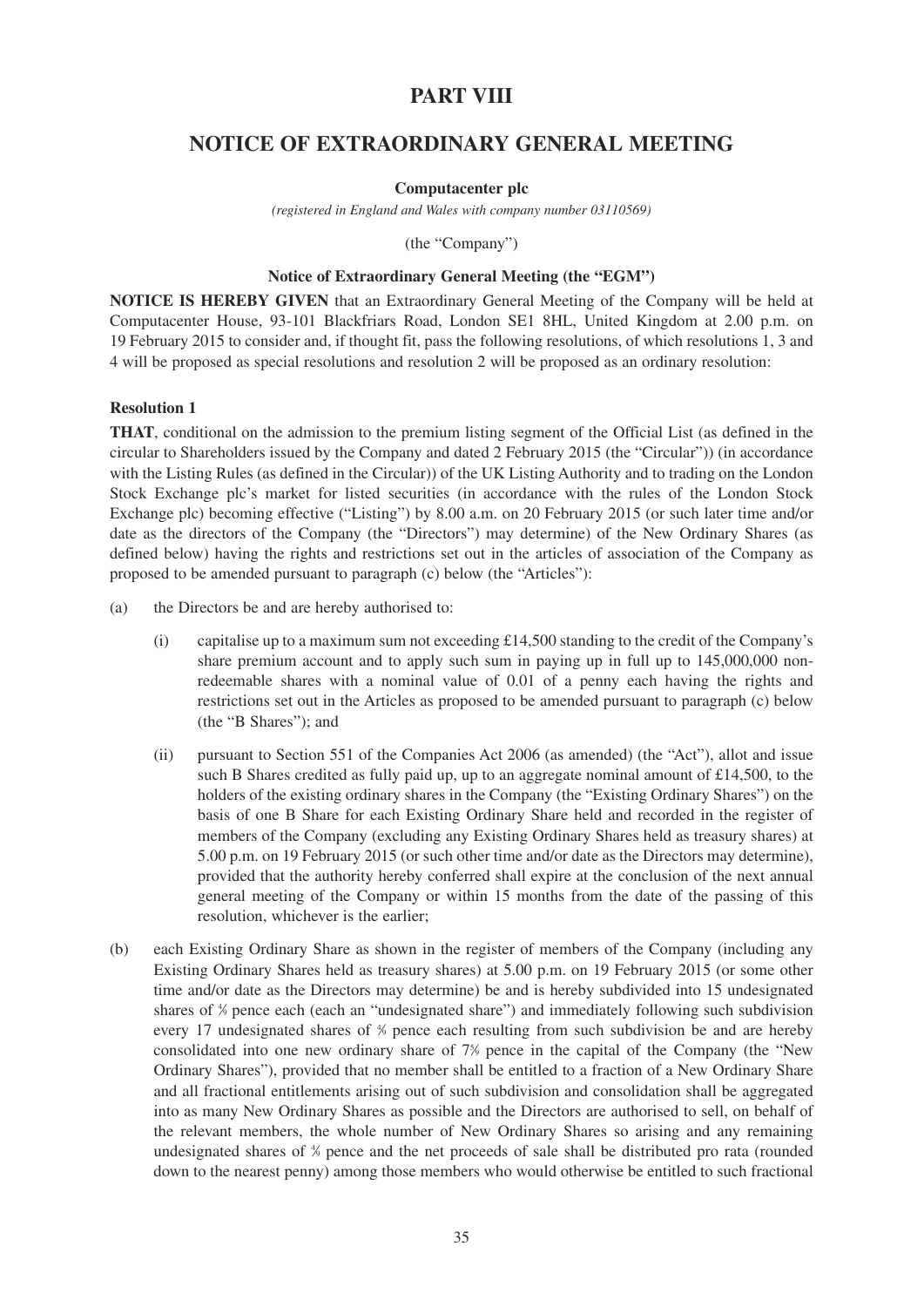entitlements unless the proceeds that would otherwise be distributed to any member net of any expenses of sale amount to less than £3.00 in respect of any one holding, in which case they shall not be so distributed but will be retained by the Company and donated in equal proportions to each of Mind UK, Alzheimer's Research UK and Rainbow Trust Children's Charity. For the purpose of implementing the provisions of this paragraph, the Directors may appoint any person to execute transfers on behalf of any person who is entitled to any such fractions and may generally make all arrangements which appear to the Directors to be necessary or appropriate for the settlement and/or the disposal of such fractional entitlements;

- (c) the rights and restrictions attaching to the B Shares and the Deferred Shares (created as a consequence of the B Share dividend being paid on the B Shares) shall be as set out in the Articles, the rights and restrictions attaching to the New Ordinary Shares shall be the same in all respects as those attaching to the Existing Ordinary Shares as set out in the current Articles existing at the time of this resolution (save in respect of their nominal value) and the current Articles be and are hereby amended in the manner set out in the proposed list of amendments produced to the meeting and signed by the Chairman for the purposes of identification and that such new Articles comprising the current Articles and the amendments be adopted as the Articles in substitution for the current Articles of the Company;
- (d) the terms of the contract dated 2 February 2015 between Investec Bank plc ("Investec") and the Company under which Investec has agreed to sell and the Company has agreed to purchase Deferred Shares (as defined in and having the rights and restrictions set out in the Articles) be approved and authorised for the purposes of Section 694 of the Act and otherwise but so that such approval and authority shall expire on 30 June 2015; and
- (e) the Directors be authorised to do all such things as they consider necessary or expedient to purchase or otherwise facilitate the transfer of any Deferred Shares in accordance with the Articles.

# **Resolution 2**

**THAT**, subject to and conditional upon the passing of resolution 1 set out above, and in substitution for any existing authority pursuant to Section 551 of the Act (other than the authority given pursuant to resolution 1 above):

- (a) the Directors be given power under Section 551 of the Companies Act 2006 to exercise all the powers of the Company to allot shares in the Company and to grant rights to subscribe for, or to convert any security into, shares in the Company ("Rights"), up to a nominal amount of £3,089,163.69 (equivalent to approximately one third of the issued share capital of the Company following the share capital consolidation set out in resolution 1), provided that this authority shall expire at the conclusion of the next Annual General Meeting of the Company or, if earlier, on 30 June 2015, save that the Company shall be entitled to make offers or agreements before the expiry of such authority, which would or might require shares to be allotted or Rights to be granted after such expiry and the Directors shall be entitled to allot shares and grant Rights pursuant to any such offer or agreement as if this authority had not expired;
- (b) this authority shall be in addition to the authority granted by resolution 1; and
- (c) all other previous unexercised authorities under Section 551 of the Act shall cease to have effect (save to the extent that the same are exercisable pursuant to Section  $551(7)$  of the Act by reason of any offer or agreement made prior to the date of this resolution which would or might require shares to be allotted or rights to be granted on or after that date).

# **Resolution 3**

**THAT**, subject to and conditional upon the passing of resolutions 1 and 2 set out above, and in substitution for any existing authority pursuant to Section 570 of the Act, the Directors be and are hereby authorised and empowered pursuant to Section 570 of the Act to allot equity securities (as defined in Section 560 of the Act) for cash pursuant to the general authority conferred on them by resolution 2 above, and/or to sell equity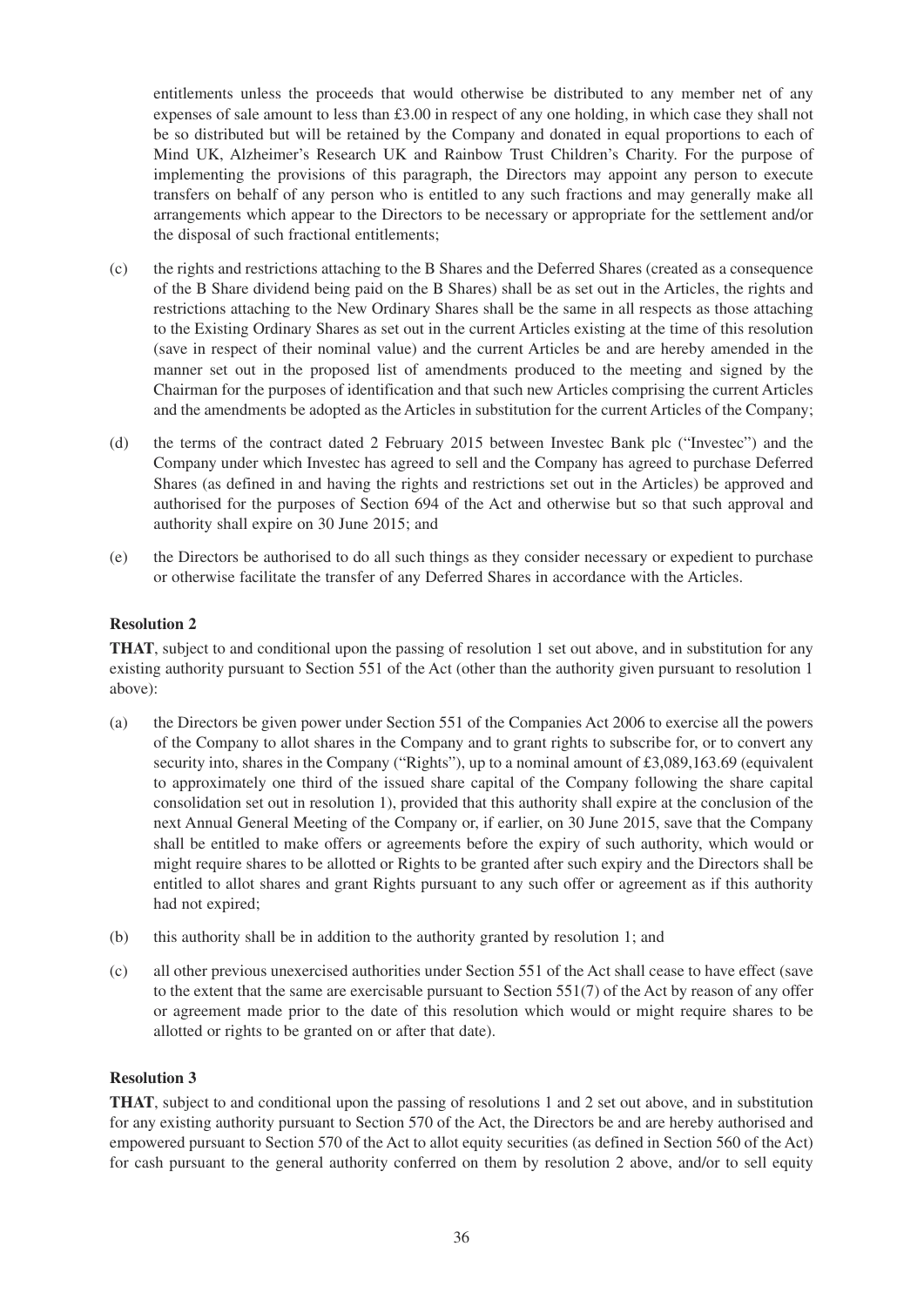securities held as treasury shares for cash pursuant to Section 573 of the Act, in each case as if Section 561 of the Act did not apply to such allotment or sale, provided that:

- (a) this power shall be limited to the allotments of equity securities specified in the preceding resolution 2, up to an aggregate nominal amount of £463,374.55 representing a maximum of 6,132.899 New Ordinary Shares, for the period referred to in resolution 2, save that the Company shall be entitled to make offers or agreements before the expiry of such power, which would or might require equity securities to be allotted after such expiry, and the Directors shall be entitled to allot equity securities pursuant to any such offer or agreement as if the power conferred hereby had not expired; and
- (b) all previous unutilised authorities under Sections 570 or 573 of the Act shall cease to have effect.

#### **Resolution 4**

**THAT**, subject to and conditional upon the passing of resolutions 1, 2 and 3 set out above, the Company be and is hereby unconditionally and generally authorised for the purposes of Section 701 of the Act 2006 to make market purchases (as defined in Section 693(4) of that Act) of New Ordinary Shares in the capital of the Company, provided that:

- (a) the maximum aggregate number of New Ordinary Shares which may be purchased is 12,265,797;
- (b) the minimum price which may be paid for each New Ordinary Share is  $7\%$  pence;
- (c) the maximum price (excluding expenses) which may be paid for any New Ordinary Share, is the higher of: (i) an amount equal to 105 per cent. of the average of the middle market quotations of the New Ordinary Shares as derived from the London Stock Exchange Daily Official List for the five business days immediately preceding the day on which such share is contracted to be purchased; and (ii) an amount equal to the higher of the price of the last independent trade of New Ordinary Shares and the highest current independent bid of New Ordinary Shares as derived from the London Stock Exchange Trading System (SETS);
- (d) this authority shall expire at the conclusion of the Annual General Meeting of the Company held in 2015, unless such authority is renewed prior to that time (except in relation to the purchase of New Ordinary Shares, the contract for which was concluded before the expiry of such authority and which might be executed wholly or partly after such expiry); and
- (e) all existing authorities for the Company to make market purchases of shares are revoked, except in relation to the purchase of shares under a contract or contracts concluded before the date of this resolution and which has or have not yet been executed.

By order of the Board, **Hatfield** Avenue **Simon Pereira** Hatfield *Company Secretary* Hertfordshire

AL10 9TW

2 February 2015

#### **Notes:**

- 1. This Notice has been sent to all ordinary shareholders who are entitled to attend or be represented at the EGM.
- 2. A member entitled to attend and vote at the EGM is entitled to appoint another person(s) (a proxy) to exercise all or any of his or her rights to attend, speak and vote instead of him or her. A member may appoint more than one proxy in relation to the EGM, provided that each proxy is appointed to exercise the rights attached to a different share or shares held by that member. If a member does appoint more than one proxy, he or she shall specify the number of shares held by him or her in respect of which each proxy is entitled to exercise his or her rights. Where two or more proxies are validly received in accordance with the terms on the proxy form and set out in these notes in respect of the same share and the same EGM, the proxy which is sent last shall be treated as replacing and revoking the other. A proxy need not be a member of the Company.
- 3. A blue form of proxy is enclosed and instructions for use are shown on the form. If you do not have a blue form of proxy and believe that you should have one, or if you require additional blue forms of proxy, please contact: Equiniti, Aspect House,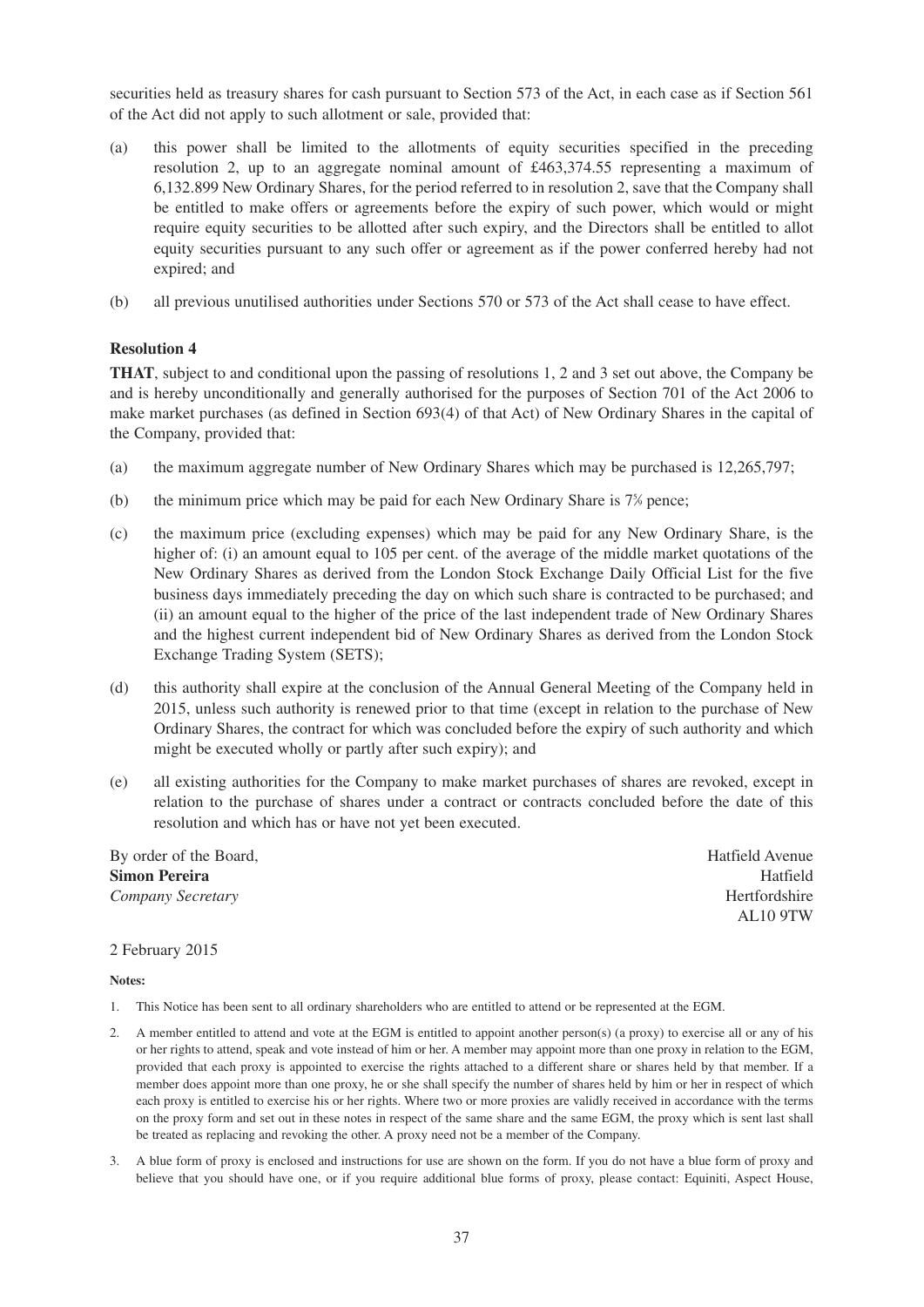Spencer Road, Lancing, West Sussex BN99 6DA or telephone the Shareholder Helpline on 0871 384 2849 (from within the UK) or on +44 121 415 0264 (if calling from outside the UK). Calls to the 0871 384 2849 number are charged at 8 pence per minute (excluding VAT) plus network extras. Lines are open from 8.30 a.m. to 5.30 p.m. (London time) Monday to Friday (except UK public holidays). Calls to the Shareholder Helpline from outside the UK will be charged at the applicable international rate. Different charges may apply to calls from mobile telephones and calls may be recorded and randomly monitored for security and training purposes. Please note that the Shareholder Helpline operators cannot provide advice on the merits of the Return of Value or any B Share Alternative nor give financial, tax, investment or legal advice. The appointment of a proxy will not prevent a member from subsequently attending and voting at the EGM in person.

- 4. A copy of this Notice has been sent, for information only, to persons who have been nominated by a member to enjoy information rights under Section 146 of the Act ("Nominated Person"). The rights to appoint a proxy cannot be exercised by a Nominated Person. However, the Nominated Person may have a right, under an agreement between him or her and the member by whom he or she was nominated, to be appointed as a proxy for the EGM or to have someone else so appointed. If a Nominated Person has no such proxy appointment right, then he or she may, under any such agreement, have a right to give instructions to the member as to the exercise of voting rights.
- 5. To be effective, the instrument appointing a proxy and any power of attorney or other authority (if any) under which it is executed (or a duly certified copy of any such power of attorney or authority) must be received at the office of the Company's registrar, Equiniti, by post or (during normal business hours only) by hand at Equiniti, Aspect House, Spencer Road, Lancing, West Sussex BN99 6DA not later than 2.00 p.m. on Tuesday 17 February 2015.
- 6. Only those shareholders registered in the register of members of the Company at 6.00 p.m. on Tuesday 17 February 2015 shall be entitled to attend or vote at the EGM in respect of the number of shares registered in their name at that time or, if the EGM is adjourned, shareholders must be entered in the Company's register of members as at 6.00 p.m. two business days prior to the time fixed for the adjourned EGM. Changes to entries in the Company's register of members after 6.00 p.m. on Tuesday 17 February 2015 (or, if the meeting is adjourned, 6.00 p.m. two business days prior to the adjourned meeting) shall be disregarded in determining the rights of any person to attend and/or vote at the EGM.
- 7. Shareholders who prefer to register the appointment of their proxy electronically via the internet may do so through Equiniti's website at http://www.sharevote.co.uk, where full instructions on the procedure are provided. The Voting ID, Task ID and Shareholder Reference Number printed on the blue form of proxy will be required to enable a shareholder to use this electronic system or proxy appointment. Alternatively, shareholders who have already registered with Equiniti's online portfolio service, Shareview, may appoint their proxy electronically by logging on to their portfolio at http://www.shareview.co.uk and entering their portfolio identification particulars. A proxy appointment made electronically will not be valid if sent to any address other than those provided or if received later than 2.00 p.m. on Tuesday 17 February 2015. Please note that any electronic communication found to contain a computer virus will not be accepted.
- 8. CREST members who wish to appoint a proxy or proxies through the CREST electronic proxy appointment service may do so for the EGM and in respect of any adjournment(s) thereof by using the procedures described in the CREST Manual, which can be viewed at http://www.euroclear.com. CREST personal members or other CREST sponsored members and those CREST members who have appointed voting service provider(s) should refer to their CREST sponsor or voting service provider(s), who will be able to take the appropriate action on their behalf. In order for a proxy appointment or instruction made using the CREST service to be valid, the appropriate CREST message (a "CREST Proxy Instruction") must be properly authenticated in accordance with Euroclear UK & Ireland Limited's specifications and must contain the information required for such instructions, as described in the CREST Manual. The message, regardless of whether it relates to the appointment of a proxy or to an amendment to the instruction given to a previously appointed proxy, must, in order to be valid, be transmitted so as to be received by Equiniti (ID RA19) no later than 2.00 p.m. on Tuesday 17 February 2015. For this purpose, the time of receipt will be taken as the time (as determined by the timestamp applied to the message by the CREST Applications Host) from which Equiniti is able to retrieve the message by enquiry to CREST in the manner prescribed by CREST. After this time, any change of instructions to proxies appointed through CREST should be communicated to the appointee(s) through other means. CREST members and, where applicable, their CREST sponsors or voting service providers should note that Euroclear UK & Ireland Limited does not make available special procedures in CREST for any particular messages. Normal system timings and limitations will therefore apply in relation to the input of CREST Proxy Instructions. It is the responsibility of the CREST member concerned to take (or, if the CREST member is a CREST personal or sponsored member or has appointed a voting service provider(s), to procure that his/her CREST sponsor or voting service provider(s) take(s)) such action as shall be necessary to ensure that a message is transmitted by means of the CREST system by any particular time. In this connection, CREST members and, where applicable, their CREST sponsors or voting service providers are referred, in particular, to those sections of the CREST manual concerning practical limitations of the CREST system and timings. Computacenter may treat as invalid any CREST Proxy Instruction it receives which falls within the circumstances set out in Regulation 35(5)(a) of the Uncertificated Securities Regulations 2001.
- 9. You may not use any electronic address provided either in this Notice of EGM or any related documents (including the chairman's letter and blue form of proxy) to communicate for any purposes other than those expressly stated.
- 10. Any corporation which is a member can appoint one or more corporate representatives who may exercise, on its behalf, all its powers as a member, provided that no more than one corporate representative exercises powers over the same shares.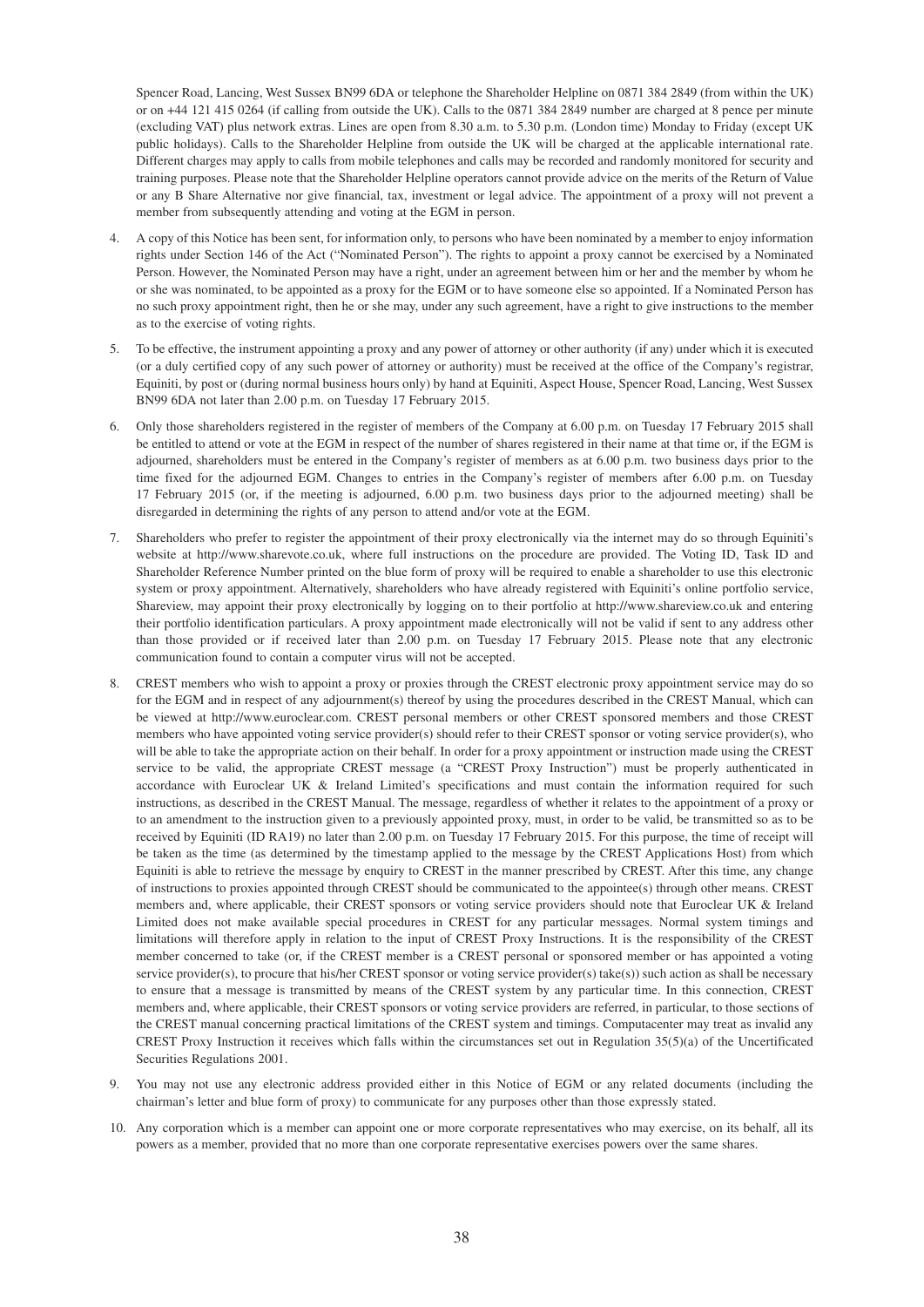- 11. As at 29 January 2015 (being the latest practicable date before the publication of this document), the Company's issued share capital consists of 139,012,366 ordinary shares, carrying one vote each. The Company does not hold any ordinary shares in the capital of the Company in treasury. Therefore, the total voting rights in the Company are 139,012,366.
- 12. A copy of the current Articles , the list of proposed amendments to such Articles in consequence of the Return of Value, and this document are available for inspection during usual business hours on any weekday (UK public holidays excluded) at the offices of Linklaters LLP, One Silk Street, London EC2Y 8HQ and at the registered office of the Company from the date of this document up to and including the date of the EGM and will be available for inspection at the place of the EGM for at least 15 minutes before the EGM until the conclusion of the EGM.
- 13. Under Section 319A of the Act, a shareholder (or their proxy) has the right to ask questions in relation to the business being dealt with at the EGM. However, the Company is not obliged to answer a question raised at the EGM if: (i) to do so would interfere unduly with the preparation for the EGM or involve the disclosure of confidential information; (ii) the answer has already been given on a website in the form of an answer to a question; or (iii) it is undesirable in the interests of the Company or the good order of the EGM that the question be answered.
- 14. Under Section 527 of the Act, shareholders meeting the threshold requirements set out in that Section have the right to require the Company to publish on a website a statement setting out any matter relating to: (i) the Return of Value; or (ii) the Share Capital Consolidation. The Company may not require the shareholders requesting any such website publication to pay the Company's expenses in complying with Section 527 or 528 of the Act.

Where the Company is required to place a statement on a website under Section 527 of the Act, it must forward the statement to the Company's auditor before it makes the statement available on the website. The business which may be dealt with at the EGM includes any statement that the Company has been required to publish on a website under Section 527 of the Act.

15. A copy of this Notice together with the other information required by Section 311A of the Act may be found at www.computacenter.com/investors.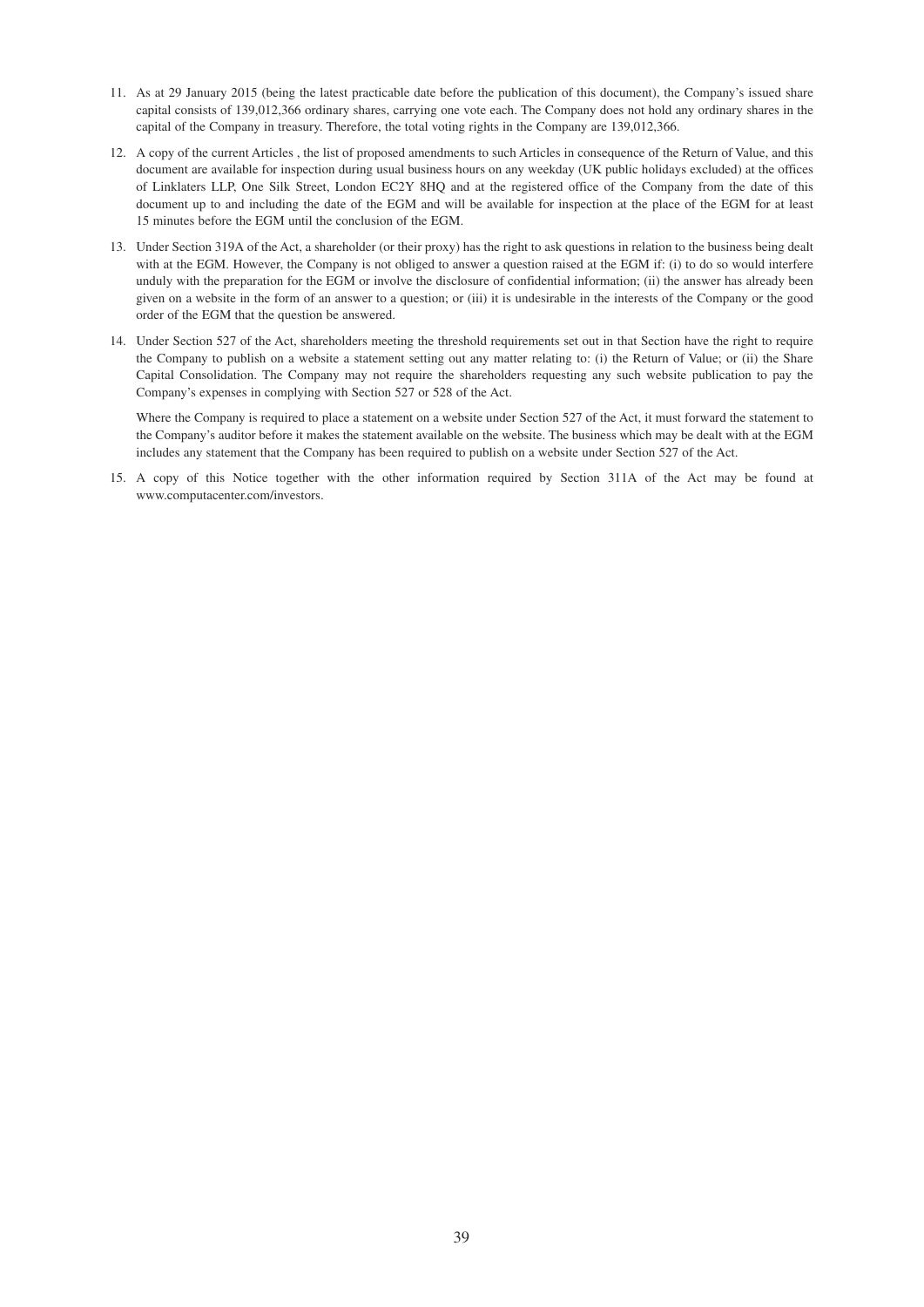# **DEFINITIONS**

| Act                               | the Companies Act 2006, as amended.                                                                                                                                                                                                                             |
|-----------------------------------|-----------------------------------------------------------------------------------------------------------------------------------------------------------------------------------------------------------------------------------------------------------------|
| <b>Alternative 1</b>              | the right to receive the Single B Share Dividend.                                                                                                                                                                                                               |
| <b>Alternative 2</b>              | the right to accept the Purchase Offer.                                                                                                                                                                                                                         |
| <b>Annual General Meeting</b>     | has the meaning given to it in the Act.                                                                                                                                                                                                                         |
| <b>Articles</b>                   | the articles of association of the Company from time to time.                                                                                                                                                                                                   |
| <b>B</b> Share Alternatives       | the alternatives of the Purchase Offer or the Single B Share<br>Dividend.                                                                                                                                                                                       |
| <b>B</b> Shares                   | the unlisted non-redeemable shares of 0.01 of a penny each in the<br>capital of the Company.                                                                                                                                                                    |
| <b>Business Day</b>               | a day (other than a Saturday, Sunday or public holiday) on which<br>pounds sterling deposits may be dealt in on the London inter-bank<br>market and commercial banks are open for general business in<br>London.                                                |
| <b>Capital Reorganisation</b>     | the reorganisation of the Company's share capital comprising the<br>issuance of B Shares and the Share Capital Consolidation.                                                                                                                                   |
| certificated or certificated form | a share which is not in uncertificated form (that is, not in CREST).                                                                                                                                                                                            |
| <b>Company or Computacenter</b>   | Computacenter plc, registered in England and Wales with company<br>number 03110569.                                                                                                                                                                             |
| <b>Company Share Schemes</b>      |                                                                                                                                                                                                                                                                 |
|                                   | the various share incentive, share option, profit sharing, bonus or<br>other such schemes of the Company, including a number of<br>executive share option schemes and additionally a scheme open to<br>employees of the Company.                                |
| <b>CREST</b>                      | the relevant system (as defined in the Uncertificated Securities<br>Regulations 2001) in respect of which Euroclear is the Operator (as<br>defined in such regulations).                                                                                        |
| <b>CREST Holders</b>              | Shareholders who hold their Existing Ordinary Shares, New<br>Ordinary Shares and/or B Shares through CREST.                                                                                                                                                     |
| <b>CREST Proxy Instruction</b>    | a properly authenticated CREST message appointing and<br>instructing a proxy to attend and vote in the place of the Shareholder<br>at the Extraordinary General Meeting and containing the<br>information required to be contained therein by the CREST manual. |
| <b>CTA 2010</b>                   | the Corporation Tax Act 2010.                                                                                                                                                                                                                                   |
| <b>Deferred Shares</b>            | the unlisted deferred shares of the Company.                                                                                                                                                                                                                    |
| <b>Directors</b>                  | the board of directors of the Company.                                                                                                                                                                                                                          |
| <b>Dividend Declaration Date</b>  | The date on which the Company declares the Single B Share<br>Dividend which is expected to be 24 February 2015.                                                                                                                                                 |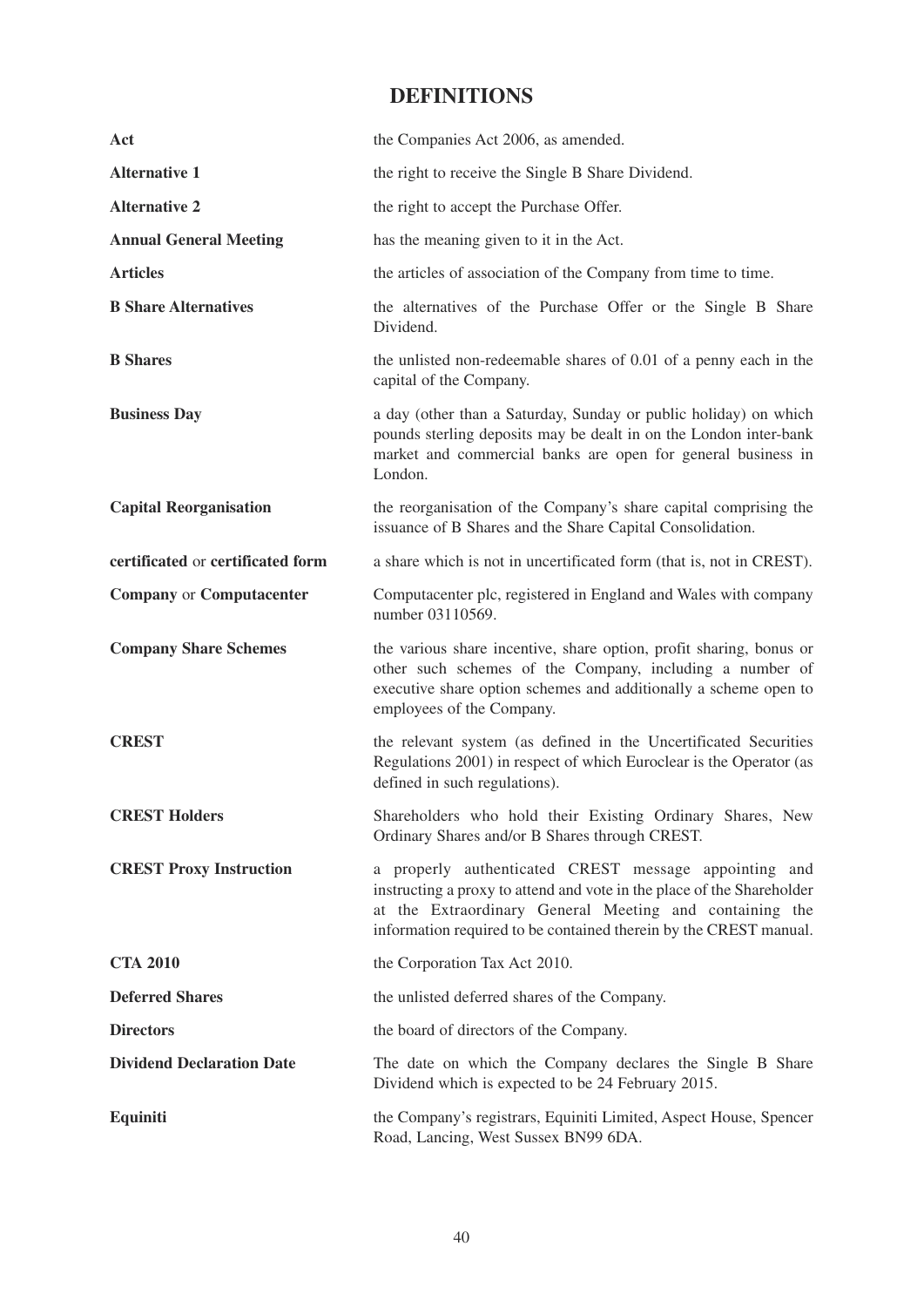| <b>ESA Message</b>                                    | a message through CREST to Equiniti in its capacity as escrow<br>agent requesting a withdrawal of Existing Ordinary Shares from the<br>escrow balance.                                                                                                                                                                                                    |
|-------------------------------------------------------|-----------------------------------------------------------------------------------------------------------------------------------------------------------------------------------------------------------------------------------------------------------------------------------------------------------------------------------------------------------|
| <b>Escrow Agreement</b>                               | the escrow agreement dated 2 February 2015 between the Company,<br>Investec and Linklaters LLP.                                                                                                                                                                                                                                                           |
| <b>Euroclear</b>                                      | Euroclear UK & Ireland Limited, the Operator of CREST.                                                                                                                                                                                                                                                                                                    |
| <b>Existing Ordinary Shares</b>                       | issued ordinary shares of $6\frac{2}{3}$ pence each in the capital of the<br>Company existing prior to the Capital Reorganisation.                                                                                                                                                                                                                        |
| <b>Extraordinary General</b><br><b>Meeting or EGM</b> | the Extraordinary General Meeting of the Company to be held at<br>2.00 p.m. on 19 February 2015 at Computacenter House, 93-101<br>Blackfriars Road, London SE1 8HL, United Kingdom.                                                                                                                                                                       |
| <b>FCA</b>                                            | Financial Conduct Authority.                                                                                                                                                                                                                                                                                                                              |
| <b>Form of Election</b>                               | the white form enclosed with this document by which Shareholders<br>may choose one of the B Share Alternatives.                                                                                                                                                                                                                                           |
| <b>Form of Proxy</b>                                  | the blue form of proxy enclosed with this document, for use by<br>Shareholders in connection with the EGM.                                                                                                                                                                                                                                                |
| <b>HMRC</b>                                           | Her Majesty's Revenue & Customs.                                                                                                                                                                                                                                                                                                                          |
| <b>Invested</b>                                       | Invested Bank plc.                                                                                                                                                                                                                                                                                                                                        |
| <b>ISIN</b>                                           | International Security Identification Number.                                                                                                                                                                                                                                                                                                             |
|                                                       |                                                                                                                                                                                                                                                                                                                                                           |
| <b>ITA 2007</b>                                       | the Income Tax Act 2007.                                                                                                                                                                                                                                                                                                                                  |
| <b>Listing</b>                                        | the admission of the New Ordinary Shares to the premium listing<br>segment of the Official List becoming effective in accordance with<br>the Listing Rules and the admission to trading of such shares on the<br>London Stock Exchange's market for listed securities becoming<br>effective in accordance with the rules of the London Stock<br>Exchange. |
| <b>Listing Rules</b>                                  | the listing rules made by the UKLA for the purposes of Part 6 of the<br>Financial Services and Markets Act 2000, as amended.                                                                                                                                                                                                                              |
| <b>London Stock Exchange</b>                          | London Stock Exchange plc.                                                                                                                                                                                                                                                                                                                                |
| <b>New Ordinary Shares</b>                            | following the Capital Reorganisation, the new ordinary shares of<br>7% pence each in the capital of the Company.                                                                                                                                                                                                                                          |
| <b>Official List</b>                                  | the official list maintained by the UK Listing Authority for the<br>purposes of Part 6 of the Financial Services and Markets Act 2000,<br>as amended.                                                                                                                                                                                                     |
| <b>Ordinary Shares</b>                                | Existing Ordinary Shares or New Ordinary Shares, as the context<br>may require.                                                                                                                                                                                                                                                                           |
| <b>Overseas Shareholders</b>                          | Shareholders resident in, or citizens of, jurisdictions outside the<br>United Kingdom.                                                                                                                                                                                                                                                                    |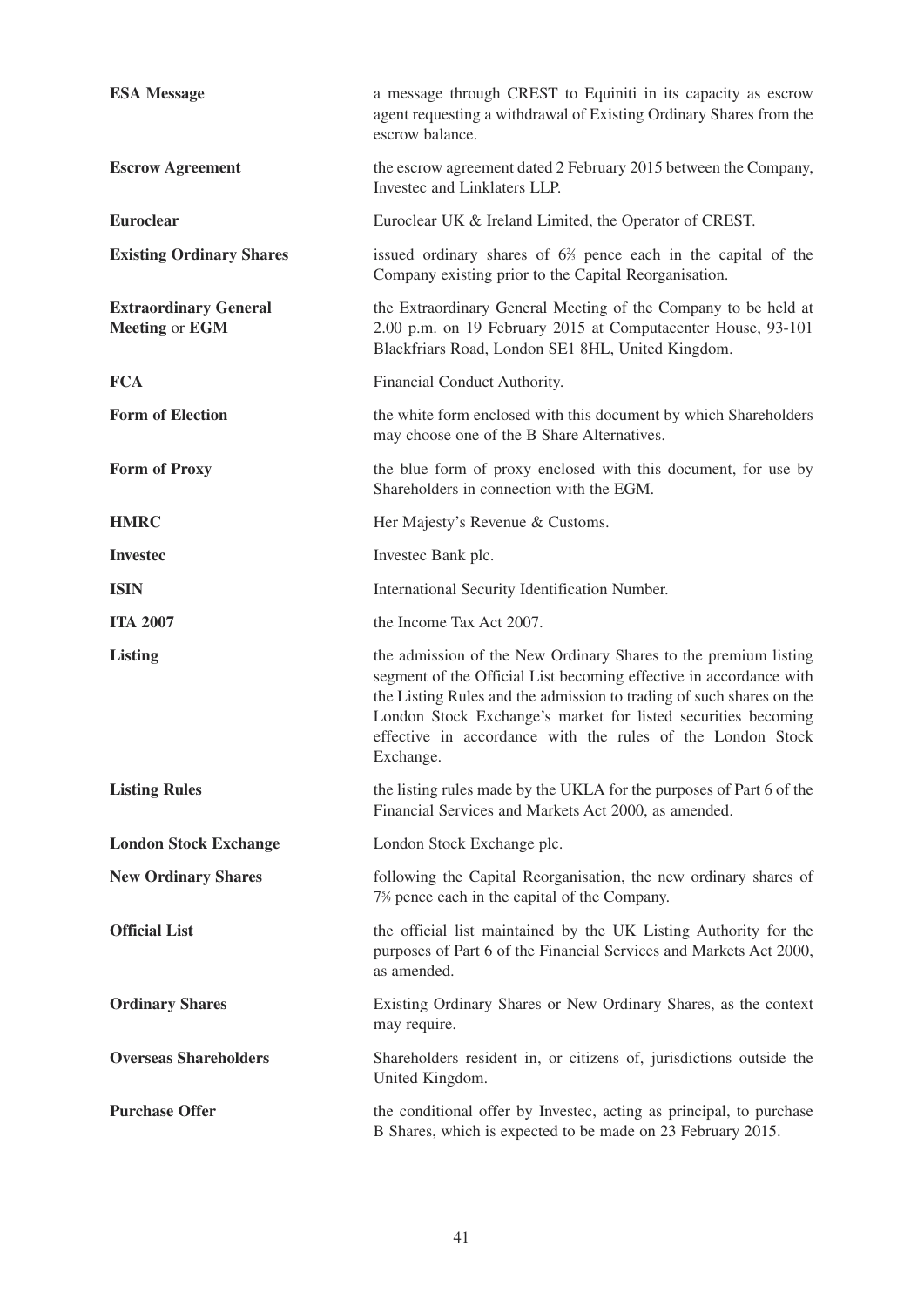| <b>Purchase Offer Agreement</b>                      | the agreement dated 2 February 2015 between Invested and the<br>Company, details of which are set out in paragraph 4 of Part II of<br>this document.                                                                                                                                                                                                                                                                                                                                                                                                                                                                                                                                                                          |
|------------------------------------------------------|-------------------------------------------------------------------------------------------------------------------------------------------------------------------------------------------------------------------------------------------------------------------------------------------------------------------------------------------------------------------------------------------------------------------------------------------------------------------------------------------------------------------------------------------------------------------------------------------------------------------------------------------------------------------------------------------------------------------------------|
| <b>Purchase Offer Date</b>                           | The date on which the Purchase Offer is made, which is expected to<br>be 23 February 2015.                                                                                                                                                                                                                                                                                                                                                                                                                                                                                                                                                                                                                                    |
| <b>Record Date</b>                                   | 5.00 p.m. on 19 February 2015 (or such other time or date as the<br>Directors may determine).                                                                                                                                                                                                                                                                                                                                                                                                                                                                                                                                                                                                                                 |
| <b>Return of Value</b>                               | the transaction comprising the Capital Reorganisation and the<br><b>B</b> Share Alternatives.                                                                                                                                                                                                                                                                                                                                                                                                                                                                                                                                                                                                                                 |
| <b>Securities Act</b>                                | the United States Securities Act of 1933 (as amended) and the rules<br>and regulations promulgated thereunder.                                                                                                                                                                                                                                                                                                                                                                                                                                                                                                                                                                                                                |
| <b>Share Capital Consolidation</b>                   | the subdivision and consolidation of the Existing Ordinary Shares<br>in the manner set out in paragraph (b) of the first special resolution<br>in the notice convening the EGM set out in Part VIII of this<br>document.                                                                                                                                                                                                                                                                                                                                                                                                                                                                                                      |
| <b>Shareholders</b>                                  | holders of Existing Ordinary Shares, New Ordinary Shares and/or<br>B Shares, as the context may require.                                                                                                                                                                                                                                                                                                                                                                                                                                                                                                                                                                                                                      |
| <b>Single B Share Dividend</b>                       | the dividend of 71.9 pence per B Share.                                                                                                                                                                                                                                                                                                                                                                                                                                                                                                                                                                                                                                                                                       |
| <b>Single B Share Dividend Record</b><br><b>Date</b> | 7.30 a.m. on 24 February 2015.                                                                                                                                                                                                                                                                                                                                                                                                                                                                                                                                                                                                                                                                                                |
| <b>TTE</b> instruction                               | transfer to escrow account instruction.                                                                                                                                                                                                                                                                                                                                                                                                                                                                                                                                                                                                                                                                                       |
| <b>UK Listing Authority or UKLA</b>                  | the Financial Conduct Authority in its capacity as the competent<br>authority for the purposes of Part 6 of the Financial Services and<br>Markets Act 2000.                                                                                                                                                                                                                                                                                                                                                                                                                                                                                                                                                                   |
| uncertificated or in uncertificated<br>form          | a share the title to which is recorded on the relevant register of the<br>share concerned as being held in uncertificated form in CREST, and<br>title to which, by virtue of the Uncertificated Securities Regulations<br>2001, may be transferred by means of CREST.                                                                                                                                                                                                                                                                                                                                                                                                                                                         |
| United Kingdom or UK                                 | the United Kingdom of Great Britain and Northern Ireland.                                                                                                                                                                                                                                                                                                                                                                                                                                                                                                                                                                                                                                                                     |
| <b>US</b> or <b>United States</b>                    | the United States of America, its territories and possessions, any<br>State of the United States of America and the District of Columbia.                                                                                                                                                                                                                                                                                                                                                                                                                                                                                                                                                                                     |
| <b>US Holder</b>                                     | (i) an individual who is a citizen or resident of the United States,<br>(ii) a corporation (or other entity taxable as a corporation) created<br>or organised under the laws of the United States or any state thereof<br>or the District of Columbia, (iii) an estate, the income of which is<br>subject to U.S. federal income taxation regardless of its source, or<br>(iv) a trust (a) the administration over which is subject to primary<br>supervision by a court within the United States and as to which one<br>or more U.S. persons have the authority to control all substantial<br>decisions or (b) which has properly elected to be treated as a<br>"United States person" for U.S. federal income tax purposes. |